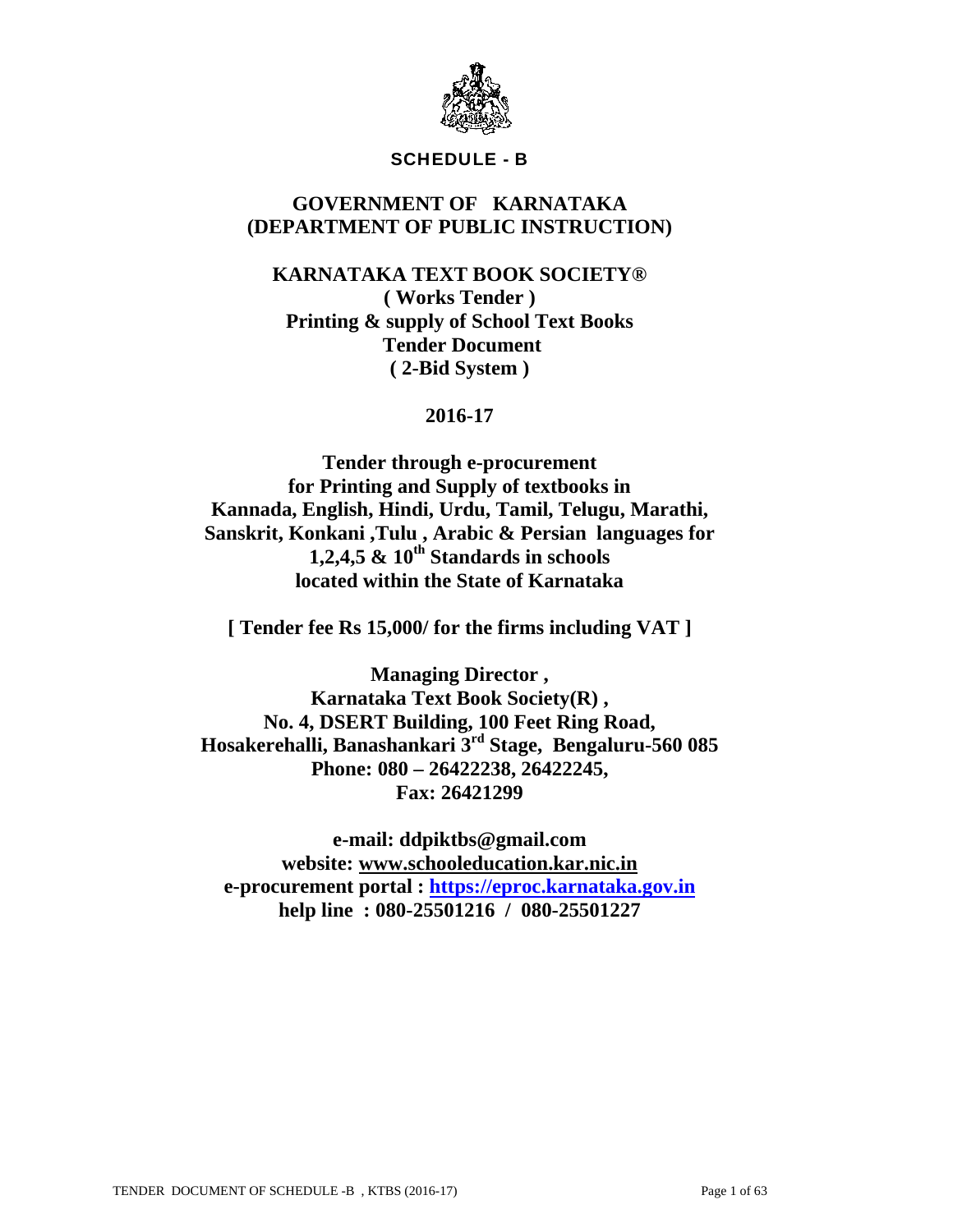

### **GOVERNMENT OF KARNATAKA (DEPARTMENT OF PUBLIC INSTRUCTION) KARNATAKA TEXT BOOK SOCIETY ®**

Phone: 080 - 26422238, 26422245, No. 4, DSERT Building, 100 Feet Ring Road, Fax: 26421299 Hosakerehalli, Banashankari 3<sup>rd</sup> Stage, e-mail id : ddpiktbs@gmail.com Bengaluru – 560085 No:A7/ KTBS/2016-17 TBP-Tender-01/2015-16 Dated: 18/09/2015

.

#### **COMBINED TENDER NOTIFICATION**

(e- procurement)

 Tenders are invited under Two Bid System on Government of Karnataka e-procurement platform from eligible printers having Infrastructure as stipulated in the Tender Document within the States of Karnataka, Maharashtra, Andhra Pradesh, Telangana,Tamil Nadu, Pondicherry, Kerala & Goa to print and supply about 187 lakhs of textbooks for classes 1,2,4,5 & 10 in the Karnataka State for the year 2016-17.

| e-procurement portal address | https://eproc.karnataka.gov.in |
|------------------------------|--------------------------------|
| <b>Portal Help line</b>      | 080-25501216 / 080-25501227    |

 There are in all 151 titles to be printed of textbooks, which have been classified into Schedule- A & Schedule-B two Schedules containing 28 **– packages** for bidding as mentioned here under.

| Tender Notification No.                                            | Date of the<br><b>Notification</b> | Particulars                                                                                                                                                          | <b>EMD</b><br>prescribed<br>in lakhs of |
|--------------------------------------------------------------------|------------------------------------|----------------------------------------------------------------------------------------------------------------------------------------------------------------------|-----------------------------------------|
|                                                                    |                                    |                                                                                                                                                                      | Rs.                                     |
| No:A7/ KTBS/2016-17 TBP-<br>Tender-01/2015-16<br><b>Schedule-A</b> | 18-09-2015                         | <b>Schedule-A</b> : Packages from 1 to 22<br>containing 4 Colour Text Books and<br>single colour Text books in size<br>$1/4^{\text{th}}$ Crown. (Total 22 Packages). | 6.00                                    |
| No:A7/ KTBS/2016-17 TBP-<br>Tender-01/2015-16<br><b>Schedule-B</b> | 18-09-2015                         | <b>Schedule-B</b> : Packages from 23 to 28<br>containing single colour Text books<br>in size $1/4^{\text{th}}$ Crown.<br>(Total 06 Packages)                         | 3.00                                    |

 Each schedule is treated as a separate tender and detailed tender document are available separately in the e-portal and are also published **separately** for each schedule for reference in the department website **www.schooleducation.kar.nic.in.**

The last date for submission of Tender is **16/11/2015 before 17.30 hrs**. The prequalification bids ( Technical bid ) will be opened online on **19/11/2015** at 11.00 hrs. online through e-procurement portal. No separate intimation in this regard will be given individually.

The financial bids of only those bidders who satisfy pre-qualification criteria upon evaluation will be opened on specified date mentioned in tender document.

> **Managing Director, Karnataka Text Book Society.**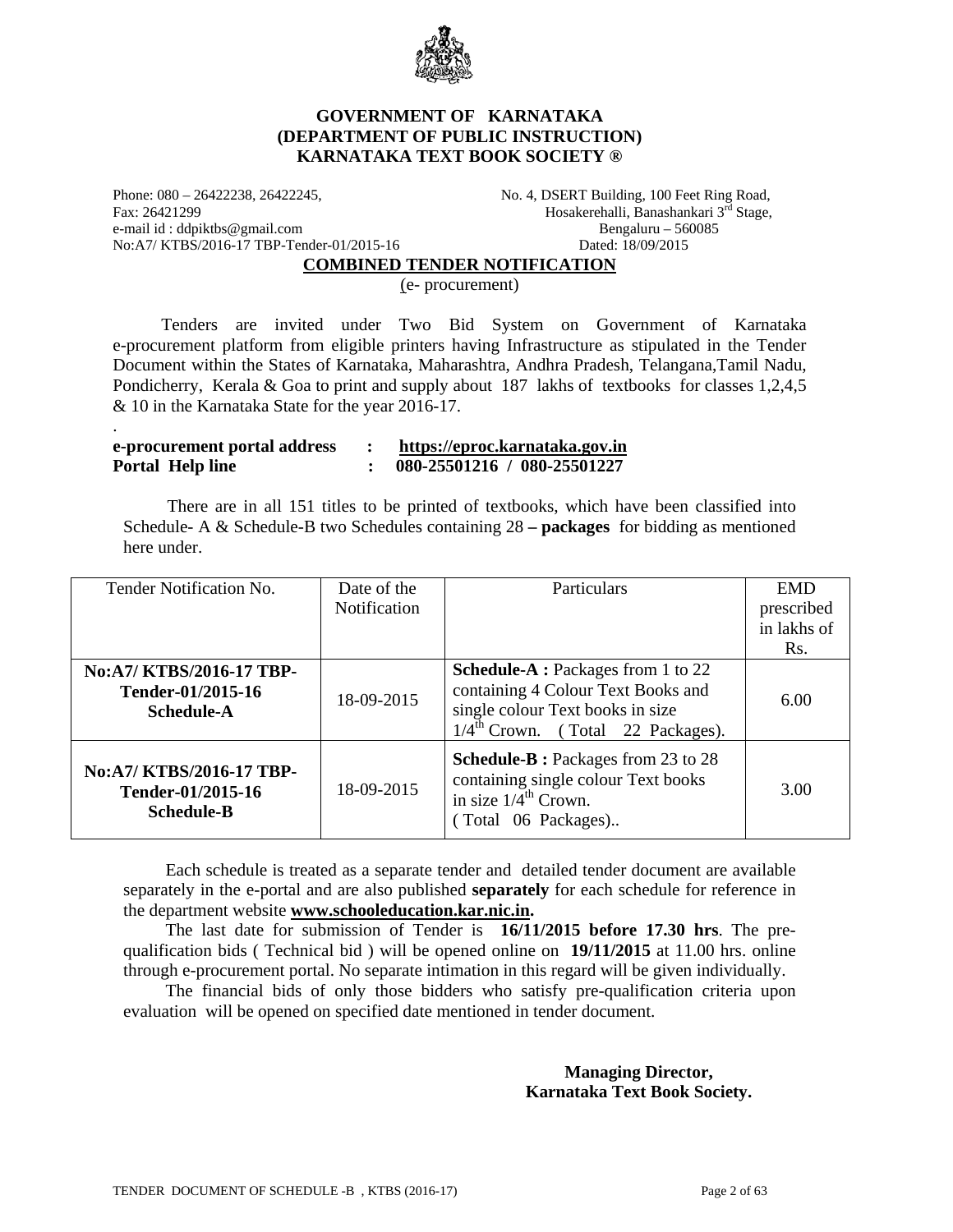

#### **GOVERNMENT OF KARNATAKA**

# **OFFICE OF THE MANAGING DIRECTOR, THE KARNATAKA TEXT BOOK SOCIETY,® NO.4. 100 FT. RING ROAD, HOSKEREHALLI, BSK III STAGE, BENGALURU-85 Phone Nos. 080-26422238, 080-26422245 FAX: 26421299**

# **TENDER DOCUMENT FOR PRINTING AND SUPPLY OF PRIMARY AND SECONDARY SCHOOL TEXTBOOKS TO BLOCK EDUCATIONAL OFFICERS (BEO'S) SCHEDULE –B PACKAGES FROM 23 TO 28 (Two Bid system)**

| Sl <sub>No</sub> | Particulars                                    | Particulars                           |
|------------------|------------------------------------------------|---------------------------------------|
| 1                | <b>Bid Reference</b>                           | Notification No: No: A7/ KTBS/2016-17 |
|                  |                                                | TBP-Tender-01/2015-16 Schedule-B      |
|                  |                                                | dated: 18/09/2015                     |
| $\overline{2}$   | Bidding document available on the<br>site till | 16/11/2015, 17.30 hrs                 |
| 3                | <b>Last Date for submission of Bids</b>        | 16/11/2015, 17.30 hrs                 |
| $\overline{4}$   | Pre bid meeting                                | 30/10/2015, 11.00 hrs                 |
| 5                | Time and Date of opening:                      |                                       |
|                  | <b>Technical Bid</b>                           | 19/11/2015, 11.00 hrs                 |
|                  | <b>Financial Bid</b>                           | 26/11/2015, 11.00 hrs                 |
| 6                | <b>Opening of Bids</b>                         | Online through e-procurement portal   |
|                  |                                                |                                       |
| 7                | <b>Address for Communication</b>               | The Managing Director,                |
|                  |                                                | Karnataka Textbook Society®           |
|                  |                                                | No.4, DSERT Building,                 |
|                  |                                                | 100 Ft Ring Road, BSK III Stage,      |
|                  |                                                | Bengaluru - 560 085                   |
|                  |                                                | Karnataka State, India.               |

 All bids must be accompanied by bid security( EMD ) and Tender Document Fee amount as specified under clause **1.2.1** of Section 1 of Volume 2 .

Bids will be opened online through e-procurement portal. No separate intimation in this regard will be given individually.

 In the event of the date specified for bid submission and opening being declared as a holiday for Karnataka Textbook Society, opening of bids will be on the following working day at the scheduled time.

> Managing Director Karnataka Text Book Society® Bengaluru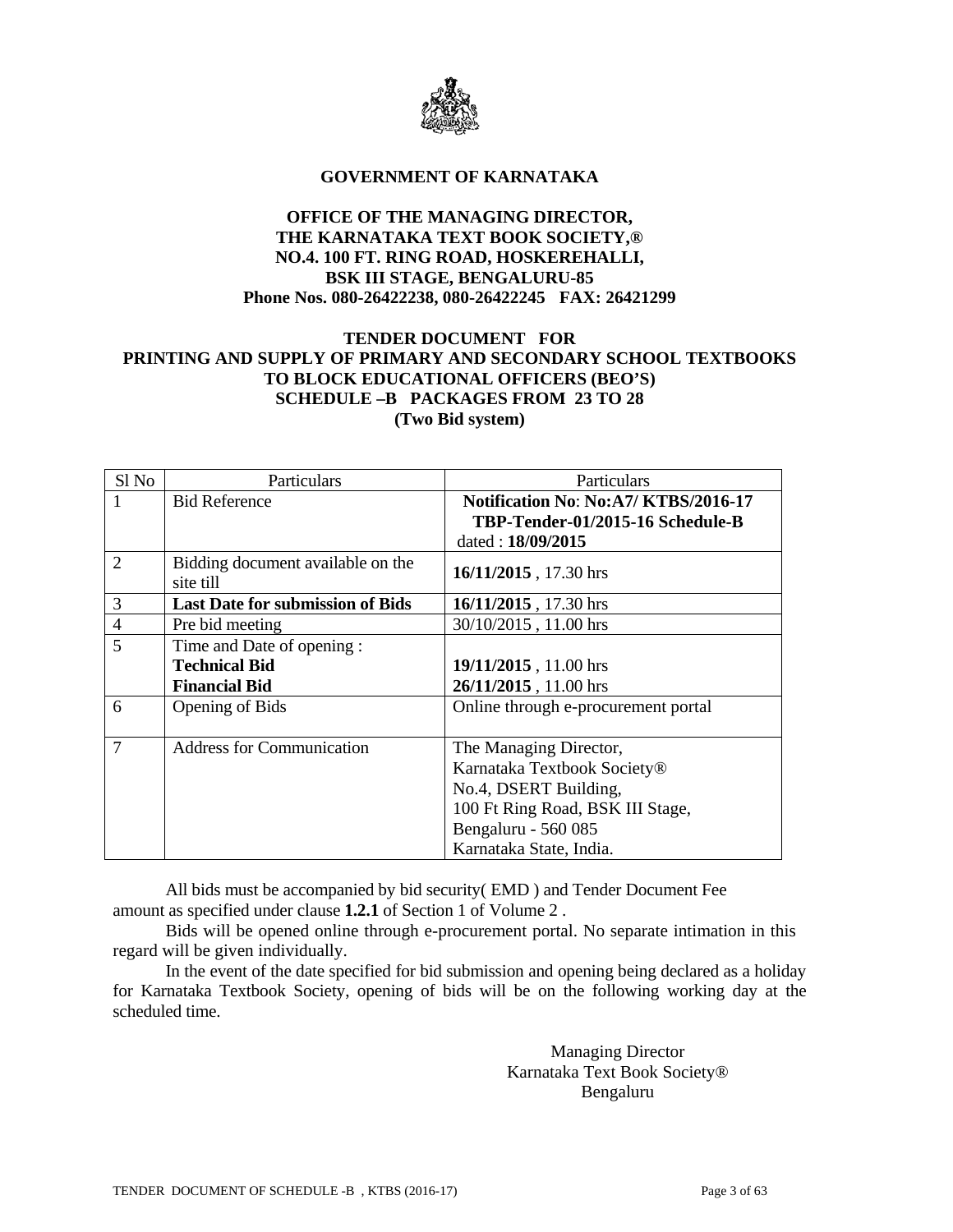# **Tender Document - Index**

| Sl No           | Particulars                                                 | Page No        |
|-----------------|-------------------------------------------------------------|----------------|
| 1               | <b>Cover Page</b>                                           | 1              |
| $\overline{2}$  | Notification                                                | $\overline{2}$ |
| $\overline{3}$  | Bid schedule                                                | $\overline{3}$ |
| $\overline{4}$  | Index                                                       | $\overline{4}$ |
| 5               | Volume 1: Introduction                                      | 5              |
| 6               | Volume 2 : Section 1<br><b>Instruction to Bidders</b>       | 6              |
| $\overline{7}$  | Section 2 General Information                               | $\overline{7}$ |
| 8               | Section 3 Evaluation for Qualification                      | 14             |
| $\overline{9}$  | Section 4 Evaluation of Price Proposal                      | 17             |
| 10              | Section 5 Evaluation Methodology                            | 17             |
| 11              | Section 6 Contents of Proposal                              | 17             |
| 12              | Section 7 Bidding Schedule                                  | 19             |
| 13              | Section 8 General Conditions of Contract                    | 19             |
| 14              | Section 9 Special Conditions of Contract                    | 31             |
| $\overline{15}$ | Volume 3 : Contract agreement                               | 35             |
| 16              | Volume 4: Schedule of Place of delivery                     | 37             |
| 17              | Volume 5: Package-wise / Title-wise details                 | 43             |
| 18              | Table 1 - Bid Form                                          | 45             |
| 20              | Appendix A Format for letter of proposal                    | 46             |
| 21              | Appendix B Format for Power of Attorney                     | 47             |
| $\overline{22}$ | Details of Bidder<br>Appendix C                             | 48             |
| $\overline{23}$ | Appendix D Format for Anti-collusion certificate            | 49             |
| 24              | Appendix E Format for Bid Security                          | 50             |
| $\overline{25}$ | Appendix F Format for Undertaking of being a Printer        | 52             |
| 26              | Appendix G1 Format for Statement of Experience              | 53             |
| 27              | Appendix G2 Format for Statement of Financial Capability    | 54             |
| $28\,$          | Appendix G3 Format for Statutory Auditors Certificate       | 55             |
| 29              | Appendix H Format for Statutory Auditors Certificate        | 56             |
|                 | regarding Financial Capability                              |                |
| 30              | Appendix I<br>Format for indicating the Package group       | 58             |
|                 | preferences and Bidder Capacity                             |                |
| 31              | Appendix J<br>Tender Form & Price Schedule (Cover 2)        | 59             |
| 32              | Appendix K Declaration of work completion                   | 61             |
| 33              | Appendix L DOCUMENTS FOR TECHNICAL<br><b>QUALIFICATIONS</b> | 62             |
|                 |                                                             |                |

**Managing Director Karnataka Text Book Society®**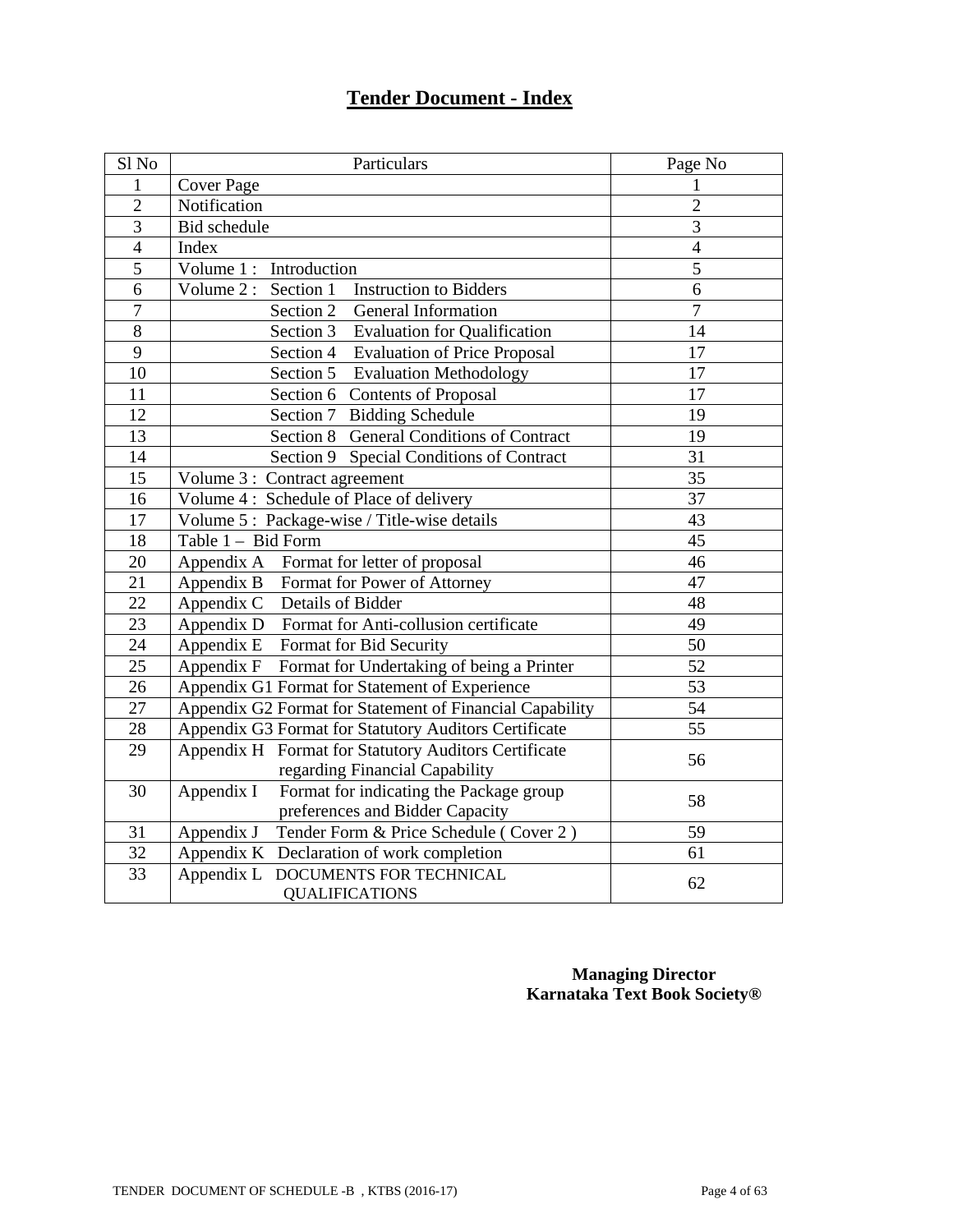### **VOLUME 1**

#### **PRINTING AND SUPPLY OF SCHOOL TEXTBOOKS**

#### **A BRIEF DESCRIPTION**

#### **1. INTRODUCTION**

- 1.1 The Karnataka Textbook Society® herein after referred to as `the Society` is registered under the Societies Act 1960, functioning under the Education Department, Government of Karnataka. The Society is wholly financed by the Government of Karnataka.
- 1.2 The objective of the Society is to provide quality Textbooks to Primary and Secondary School students of the schools across the state of Karnataka in accordance with the rules.
- 1.3 Free textbooks are provided to  $1<sup>st</sup>$  to  $10<sup>th</sup>$  Standard students of all government schools and  $9<sup>th</sup>$ &  $10<sup>th</sup>$  class students of all Aided Schools as per the Government policy and to 1<sup>st</sup> to 8<sup>th</sup> Standard students of all aided schools as sponsored under the project of Sarva Shikshana Abhiyana (SSA) , Karnataka .
- 1.4 Sale Textbooks are provided to all students of unaided schools in Karnataka.
- 1.5 This is a tender for printing and supply of Textbooks under free & sale category for the academic year 2016-17.

#### **2. SCOPE OF WORK**

- 2.1 About 101.12 lakh children are studying in 60,912 primary schools and 14,937 high schools in Karnataka. For the year 2016-17, out of a total of about 434 lakh Textbooks, about an average of 349 lakh textbooks have to be printed under free & 85lakh textbooks under Sale category under this Tender. Free & Sale category books are to be supplied to the office of all 204 Block Educational Officers (BEO) of Karnataka, who in turn have to distribute well in time to the schools in their jurisdiction before the commencement of the academic year.
- 2.2 The successful bidder is responsible to enter into an agreement with KTBS. He should procure the paper and get the quality of paper certified by an approved testing and certifying agency appointed by the Society viz**`the Director of Printing, Stationery & Publications, Government of Karnataka, Bengaluru** and then print and supply Free & Sale Categories of textbooks to BEO's after ensuring the quality.
- 2.3 The successful bidder is also responsible and accountable for all the printing and supply process throughout the contract period. He has to chalk out the programme of work/ route map/ time schedule from the date of commencement of work and up to the completion of the work and intimate the same to the purchaser.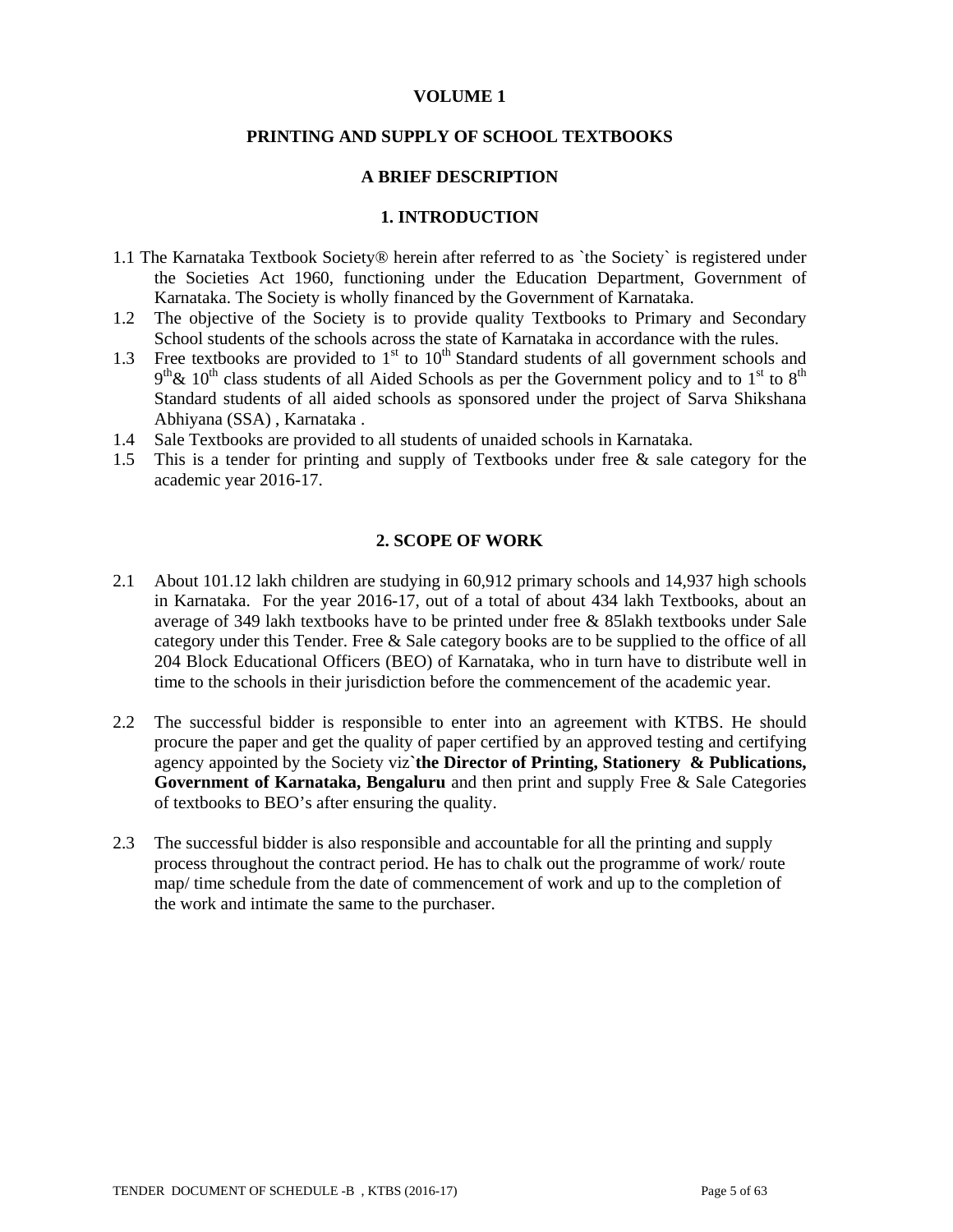### **VOLUME 2**

#### **INSTRUCTION TO BIDDERS**

#### **SECTION 1**

#### **1.1. INTRODUCTION AND BACKGROUND**

- 1.1.1 Government is distributing free textbooks to all the government school students and aided school students of standards 1to 10 and sale Books to un-aided schools across the state of Karnataka .
- 1.1.2 In pursuance of this objective, the Karnataka Textbook Society® of Government of Karnataka invites open tenders from interested parties for the printing and supply of free & sale textbooks to all 204 BEO's. Interested parties ("Bidders") are invited to submit detailed Bids.
- 1.1.3 The Bids would be evaluated on the basis of the evaluation criteria set out in this document in order to identify the successful Bidder. In order to do so, the Purchaser himself or his authorized representative may inspect the premises of the bidder.
- 1.1.4 The Successful Bidder would then have to enter into an Agreement with The Managing Director, KTBS, and perform the obligations as stipulated there in respect of the Project. The Draft Agreement forms part of this document.
- 1.1.5 The Successful Bidder would be required to print and supply Free & Sale category textbooks to 204 BEO's of Karnataka in accordance with the terms and conditions laid down for further distribution by them.
- 1.1.6 The period of the contract shall be upto the end of academic year 2016-17 from the date of its execution.
- 1.1.7 Upon satisfactory completion of the printing and supply of school text books, payments will be made in accordance with the terms and conditions set out in this Document.

#### **1.2. BRIEF DESCRIPTION OF BIDDING PROCESS**

1.2.1 The Society intends to follow a single stage, two Bid process for selection of the successful Bidder for the Project.

#### **Documents Constituting the Tender ( Two Bid)**

 The tender (two Bid) prepared by the Tenderer shall comprise the following components i.e. Technical Bid and Financial Bid. Both shall have to be submitted online in the formats available in the e-portal.

#### **Technical Bid**

1. Earnest money deposit ( EMD ) and Tender Document fee as prescribed. Tender Document fee is required to be furnished in the form of Demand draft(DD). A scanned copy of the DD shall be uploaded and the DD will be collected by KTBS during office hours on the working days prior to opening of Technical Bids. Non submission of Tender Document fee in the form of DD before the time of opening of Technical bids may lead to rejection of the bid.

#### **Scanned images of the following Documents**

- 1. Relating to establishing the qualification of the Bidder in terms of Documents/undertakings/declarations as per Appendix A to Appendix I
- 2. Registration Certificate of VAT/CST
- 3. Registration Certificate under Factories Act or SSI certificate or equivalent issued by any State or Central Department.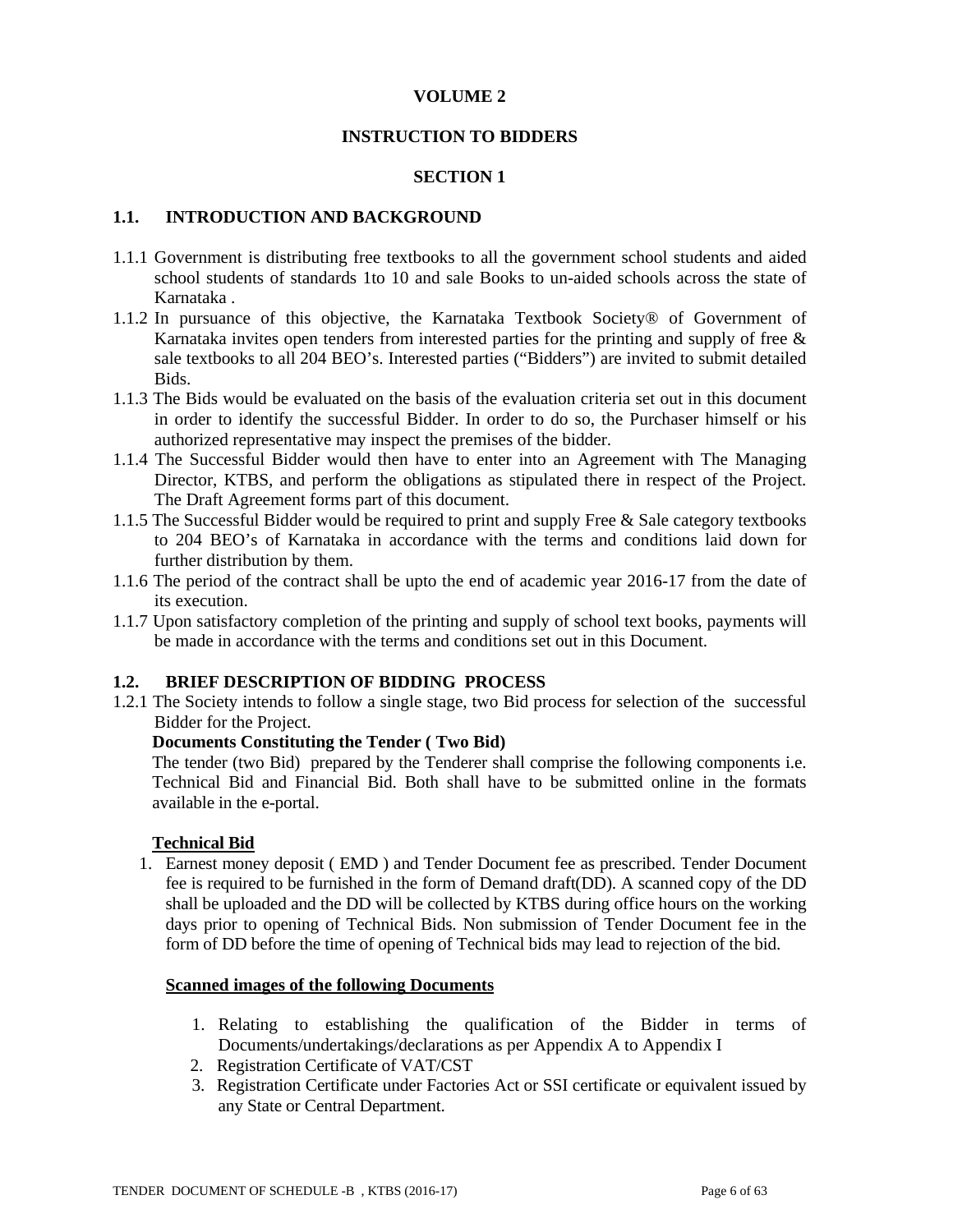- 4. Latest VAT returns filed for the month of June 2015 or quarter ending June-2015.
- 5. Annual VAT returns filed for the preceding three years i.e. for the years 2012-13, 2013-14 and 2014-15.
- 6. Acknowledgement of IT returns filed for the preceding three years i.e. for the Assessment years 2012-13, 2013-14 and 2014-15.
- 7. Declaration of work completion as per Appendix-K
- 8. Copy of the documents as required under clause 2.1.7
- 9. Details and correct address of the places of production.
- 10. Official e-mail address of the firm.

### **Financial Bid**

- 1.2.1 The Tender Form and the Price Schedule which **form** the Financial Bid shall be submitted online in the provided manner . A Scanned copy as per **Appendix-J** is to be uploaded as an additional document.
- 1.2.2 The evaluation of the Proposals would be carried out in 3 levels.

**a) FIRST LEVEL**: This stage is called *"Test-of- responsiveness"*. This stage involves an evaluation based on Qualification Submissions. Proposals found to be substantially responsive would be selected for evaluation in the **SECOND LEVEL.** 

 **b) SECOND LEVEL**: This stage is called "*Qualification".* In this Stage the information of the Bidders relating to their experience, financial and infrastructural capability would be evaluated. Bidders meeting the experience, financial & infrastructure capability criteria as set out in this Document shall be short-listed as *"Qualified Bidders".*

**c) THIRD LEVEL:** This stage is called *"Eligibility".* In this stage the Price Bid of the *"Qualified Bidders"* would be evaluated based on the evaluation criteria for the Price Bid. The successful price bidder shall be declared as the *"Eligible Bidder."* 

# **1.3 AVAILABILITY OF TENDER DOCUMENT Available In the e-procurement portal https://eproc.karnataka.gov.in**

1.3.1 All subsequent notifications, changes and amendments on the project or tender document would be posted only on the **e-procurement portal viz** *https://eproc.karnataka.gov.in*

# **1.4 PROPOSAL DUE DATE**

The proposal should be uploaded on or before **16-11-2015,** before **17.30hrs**.

#### **SECTION 2 A. GENERAL**

# **2.1 BIDDERS**

- 2.1.1 The Legal entity eligible for participating in the qualification process shall be `**the Printer**` belonging to any of the States of Karnataka, Maharashtra, Andhra-Pradesh, Telangana, Tamil Nadu, Pondichery , Kerala and Goa.
- 2.1.2 **The Printer** means an entity with the prescribed eligibility who is engaged in the business of printing and supplying of books and who has a Minimum of 3 years experience in printing and supply of books.
- 2.1.3 The legal entity should possess Technical facilities of the National/International standards. The legal entity should also have experience in printing and supply of books for a State Government/ Educational Institutions / Reputed Private Institutions located in any State of India.
- 2.1.4 The Legal Entity should have been registered as printer either under Factories Act or with department of Industries and commerce and shall have registrations under Sales Tax Act or Value Added tax Act or under Local Tax Act in their respective States in India.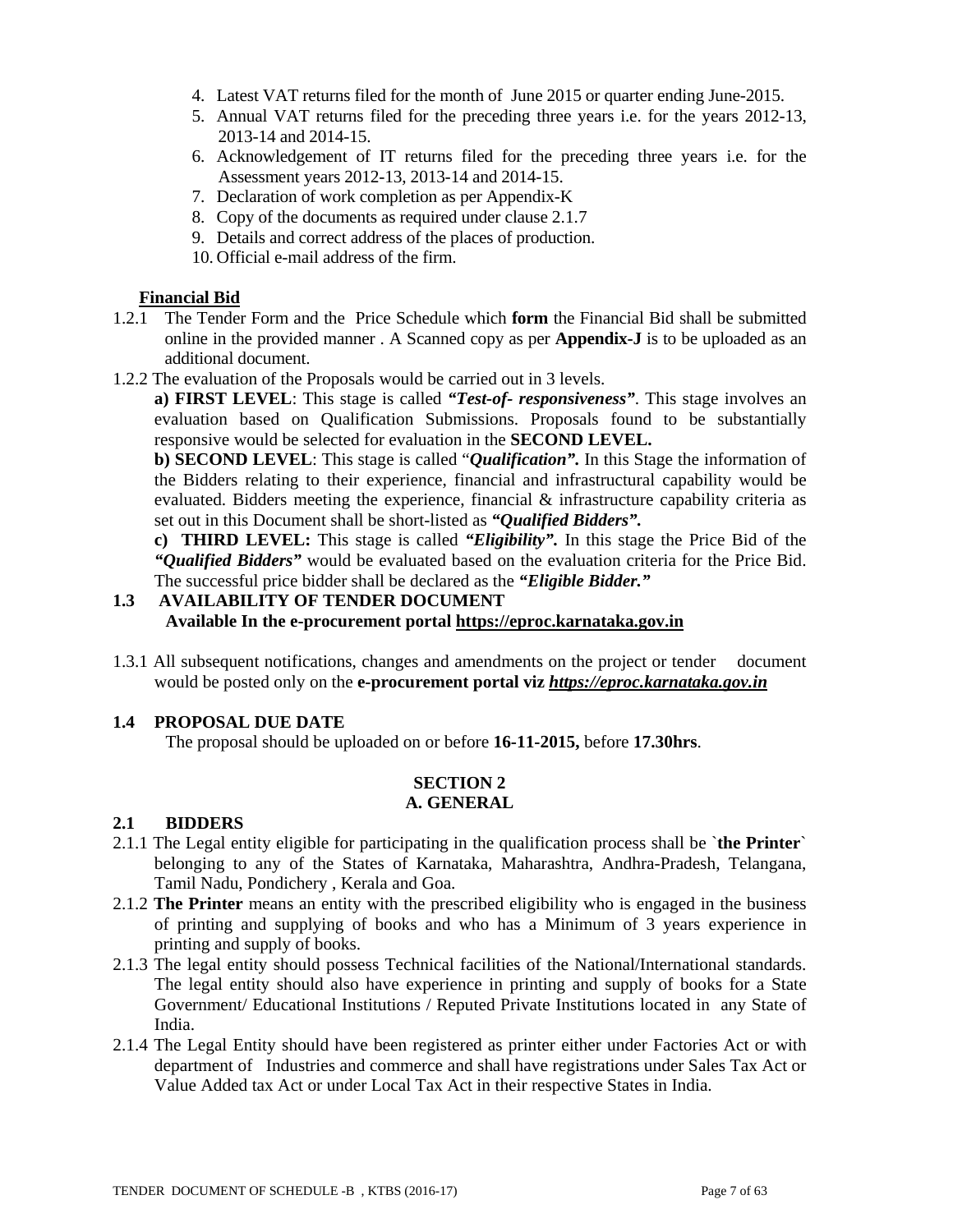- 2.1.5 The main business of the Legal Entity in the immediately preceding 3 years should be as a printer in any of the states of Karnataka , Maharashtra , Andhra-Pradesh , Telangana, Tamil-Nadu, Pondicherry, Kerala and Goa.
- 2.1.6 The Legal Entity should have achieved a minimum annual turnover of Rs.40.00 lakhs in each of the preceding 3 years i.e. 2012-13, 2013-14 and 2014-15
- 2.1.7 The following documents / information shall be submitted by the Bidders along with the Qualification Submissions:
	- A legal entity incorporated as Private/Public Limited Company shall submit Certificate of Incorporation, Memorandum & Articles of Association.
	- A Partnership Firm shall submit Partnership Deed.
	- An individual or a HUF shall submit copy of VAT / ST / Local Sales Tax / Local VAT Certificate.
- 2.1.8 Any Entity which has been barred by the Education Department, Government of Karnataka (GoK), any other State Government in India (SG) or Government of India (GoI), or any of the agencies of GoK/SG/GoI would not be eligible to submit a Proposal. The Bidder shall execute an undertaking to this effect as per the format enclosed in Appendix D.
- 2.1.9 Any Entity which has been declared as blacklisted by the KTBS would not be eligible to submit a proposal.

# **2.2 NO CONSORTIUM**

 Bidder should be an individual entity and should submit their bids individually*.* More specifically, consortium of bidders is barred from participation in the tender.

# **2.3 NUMBER OF PROPOSALS & PACKAGE DETAILS**

2.3.1 Each Bidder shall submit only one Proposal in response to this Tender document. Any Bidder, who submits or participates in more than one Proposal, shall be disqualified and shall also cause disqualification of all the proposals in which such Bidder has participated.

# 2.3.2 **A Bidder can quote for a maximum of 2 packages as per his capacity in the descending order of his preference. List of work packages is as shown under Volume 5. A bidder shall and shall bid for the packages as per his production capacity.**

2.3.3 Packages are allotted as per the terms at the sole discretion of the purchaser. As referred in clause 2.3.2, maximum number of packages to be allotted in this tender is **2** only and it shall be decided on the assessed capacity by the purchaser. If the bidder bids for the packages more than his capacity and in case the same bidder being L1 in any or all of the packages, then if the bidder subsequently shall back out of the packages whether on his own or as per the assessed capacity the Purchaser shall unilaterally decide the packages to be allotted irrespective of the preference shown and it shall be binding on the bidder .

 In such circumstances the other packages may be offered to L2 bidders with or without negotiations and the purchaser may penalize for the damages due to such misrepresentation. The penal charges shall be worked out considering the difference in L1 ad L2 rates .

- 2.3.4.Printer is eligible to quote for any of the **2** packages in the descending order of preference from **23 to 28** packages of the Schedule-B
- 2.3.5. Number of textbooks to be printed under the Work Packages as shown in Volume 5 is provisional and indicative and actual numbers of Textbooks to be printed and supplied will be as provided in the Purchase Order and the Distribution List . The number of pages in a book are all indicative.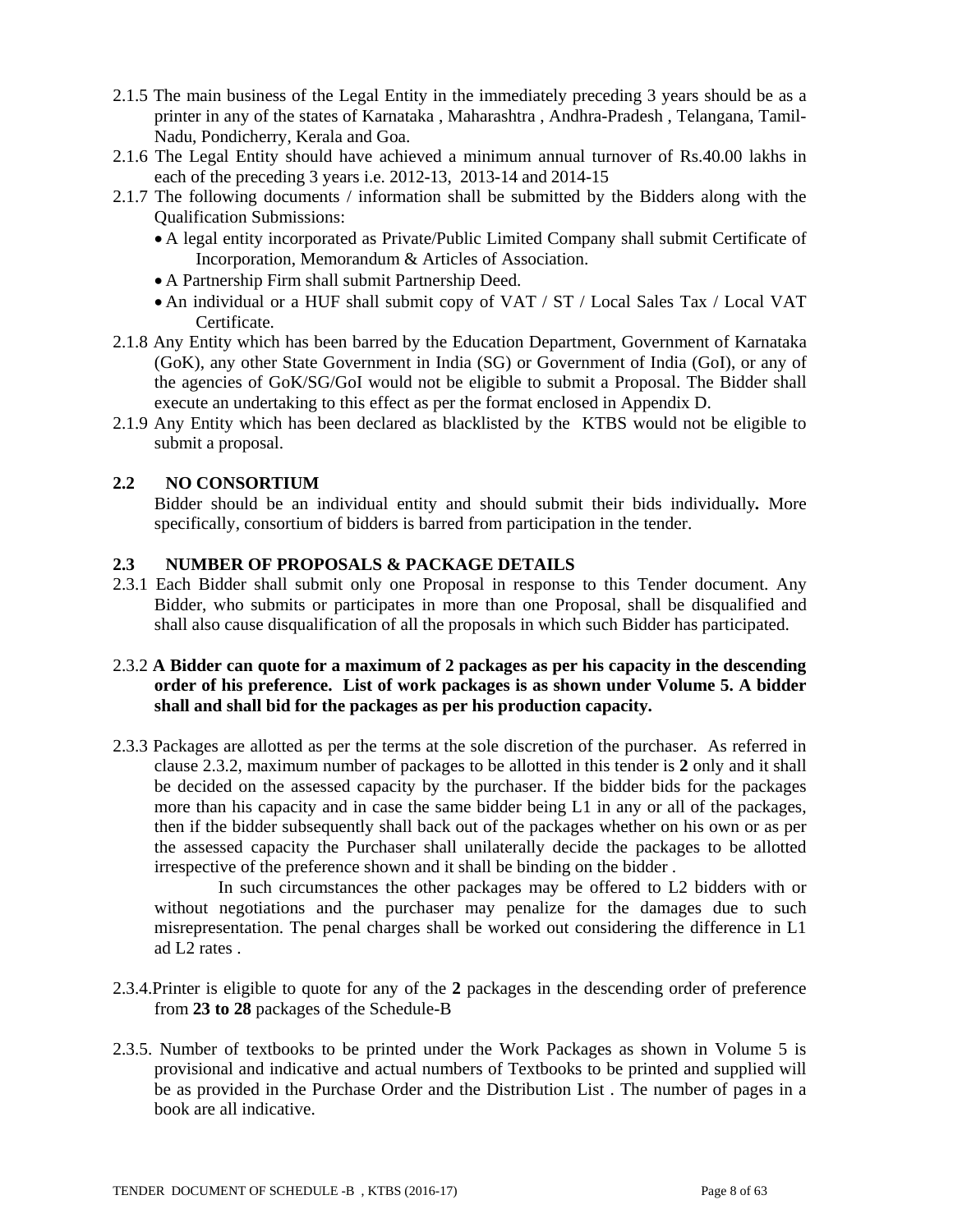- 2.3.6. Number of books to be printed may go up by 20% or get reduced by 20% as per the actual requirement and they shall be as in the Purchase order and the Distribution List . In exceptional circumstances the numbers may go up or get reduced further.
- 2.3.7. Details of number of textbooks (Supply List) to be supplied to each destination shall be provided along with the Purchase order.

### **2.4 PROJECT INSPECTIONS AND VISIT TO THE SITES**

- 2.4.1 It is desirable that each Bidder submits his Proposal after visiting some of the 204 Block Educational Offices and ascertaining for himself the location, surroundings, or any other matter considered relevant. Schedule of place of delivery is shown under Volume 4 of this document.
- 2.4.2 It would be deemed that by submitting the Proposal for Tender document, the Bidder
	- a) made a complete and careful examination of the Tender Document,
	- b) received all relevant required information from *KTBS*, and,
	- c) made a complete and careful examination of the various aspects and locations of the Project.

# **2.5 RIGHT TO ACCEPT OR REJECT ANY OF THE PROPOSALS**

- 2.5.1**The Managing Director, Karnataka Textbook Society,** Bengaluru reserves all the rights to accept or reject any bid and to annul the bidding process and reject all bids at any time prior to award of contract, without thereby incurring any liability or any obligation to inform the affected bidder or bidders of the grounds for the said action. Any Bid with incomplete information is liable for rejection. For each category of pre-qualification criteria, the documentary evidence is to be produced duly attested by the bidder, serially numbered and enclosed with the bids. If the documentary proof is not enclosed for any/all criteria the Bid is liable for rejection.
- 2.5.**2 If any information given by the bidder is found to be false / fictitious, the bidder will be debarred and will be recommended for blacklisting and in such a situation the purchaser i.e.***KTBS,* **may,** 
	- **a)** invite the next best Bidder to match the Proposal submitted by the best Bidder; OR,
	- b) take any such measure as may be deemed fit in its sole discretion including annulment of the bidding process.

### **B. DOCUMENTS**

### **2.5.3 CONTENTS OF TENDER DOCUMENT**

- **2.5.4** The Tender Document comprises the contents as listed below, and would additionally include any Amendment / Addenda issued in accordance with Clause 2.6.
	- a) Volume 1 A Brief Description of the Project
	- b) Volume 2 Instructions to Bidders
	- c) Volume 3 Draft Agreement
	- d) Volume 4 Schedule of Place of Delivery
	- e) Volume 5 List of Packages
	- f) Appendix A to K

# **2.6 CLARIFICATIONS/AMENDMENTS / ADDENDA OF TENDER DOCUMENT**

2.6.1 A prospective Tenderer requiring any clarification of the tender documents may notify the Purchaser in writing or by fax or by e-mail at the Purchaser's mailing address indicated in the Invitation for Tenders. The Purchaser will respond to any request for clarification of the tender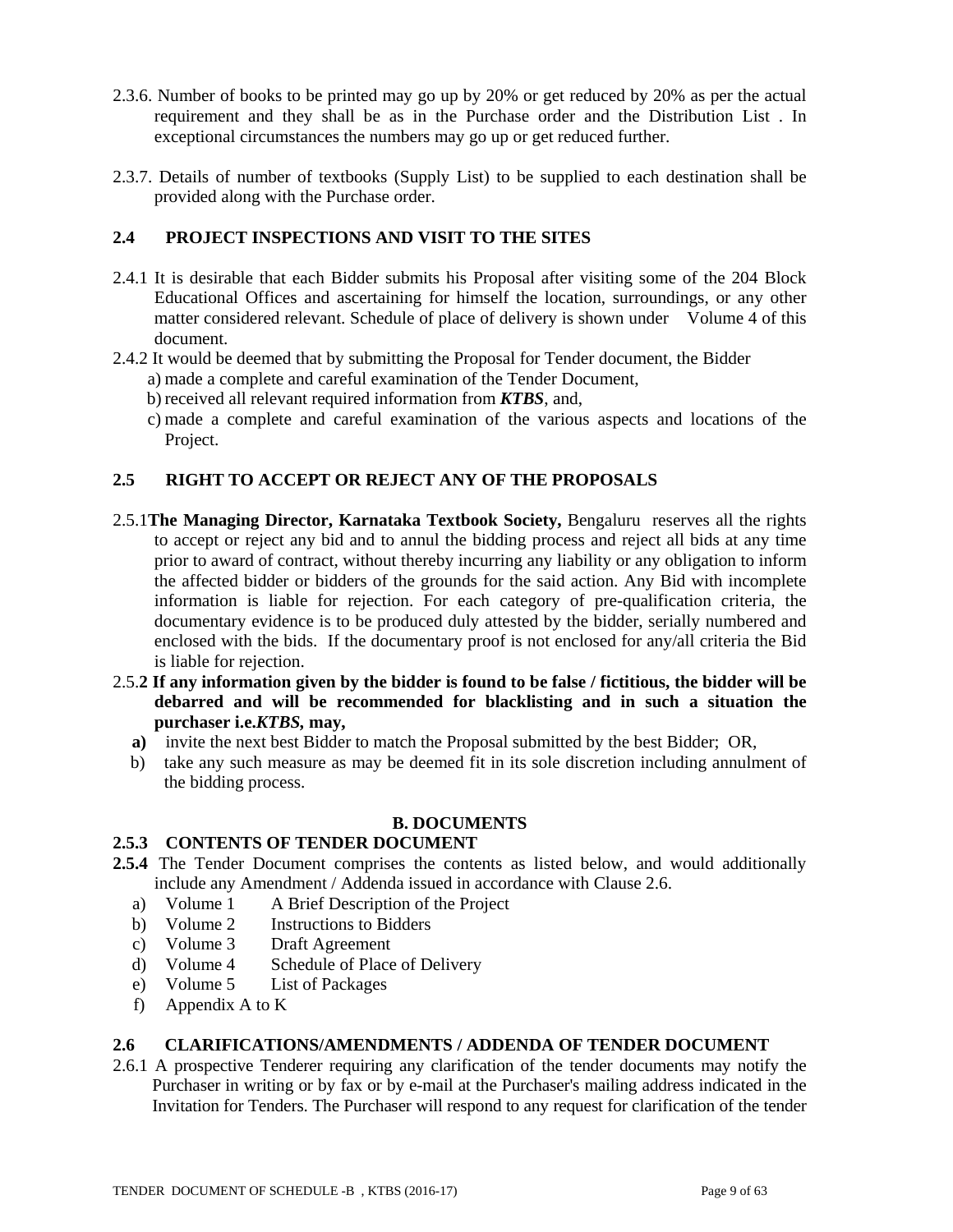documents which it receives no later than 7 days prior to the deadline for submission of tenders prescribed by the Purchaser. Purchaser's response (including an explanation of the query but without identifying the source of inquiry) will be notified in the e-procurement portal.

- 2.6.2 At any time prior to the Proposal Due Date, the purchaser may, for any reason, whether at its own initiative or in response to clarifications requested by a Bidder, modify the Tender Document by the issuance of Addenda.
- 2.6.3 Any Addendum thus issued will be hosted on the e-procurement website and department website www.schooleducation.kar.nic.in.
- 2.6.4 In order to provide the Bidders a reasonable time to examine the Addendum, or for any other reason, KTBS may, at its own discretion, extend the Proposal Due Date.

### **C. PREPARATION AND SUBMISSION OF PROPOSAL**

### **2.7 LANGUAGE**

The Bid and all related correspondence and documents should be written in English language. Supporting documents and printed literature furnished by the Bidder with the Proposal may be in any other language provided that they are accompanied by appropriate translations of the pertinent passages in the English language. Supporting materials, which are not translated into English, may not be considered. For the purpose of interpretation and evaluation of the Proposal, the English language translation shall prevail.

# **2.8 BID SECURITY (EMD)**

- 2.8.1 Each Proposal should be accompanied by a Bid Security (EMD) **of Rs 3,00,000/-(Rupees Three Lakhs only).** The Bid Security shall be kept valid for at least 60 days in addition to the Proposal Validity Period and would need to be extended, if so required, for any extension in Proposal Validity Period.
- 2.8.2 EMD (Bid Security) and Tender processing fee should be paid through **e-payments ,credit card, direct debit(internet banking), NEFT(National Electronic Fund Transfer), OTC(Over the counter)).**
- 2.8.3 The Bid Security shall be returned to the unsuccessful Bidders within a period of eight (8) weeks from the date of announcement of the Successful Bidder. The Bid Security (EMD) submitted by the Successful Bidder shall be held as Security Deposit by KTBS till such time the contract is fully complete and shall be discharged along with the Performance Bank Guarantee.
- 2.8.4 The Bid Security shall be forfeited in the following cases:
	- a) If the Bidder modifies or withdraws its Proposal except as provided in Clause 2.14;
	- b) If the Bidder withdraws its Proposal during the interval between the Proposal Due Date and expiration of the Proposal Validity Period;
	- c) If the Successful Bidder fails to provide the Performance Security within the stipulated time or the extended time thereof.
	- d) If any information or document furnished by the Bidder turns out to be misleading or untrue in any material respect.

### **2.9 VALIDITY OF PROPOSAL**

Proposal shall remain valid for a period not less than 240 days from the last date for submission of bids from the Proposal Due Date ("Proposal Validity Period"). KTBS reserves all the rights to reject any Proposal, which does not meet this requirement.

# **2.10 EXTENSION OF VALIDITY OF PROPOSAL**

In exceptional circumstances, prior to expiry of the original Proposal Validity Period, *KTBS* may request Bidders to extend the Proposal Validity Period for a specified additional period.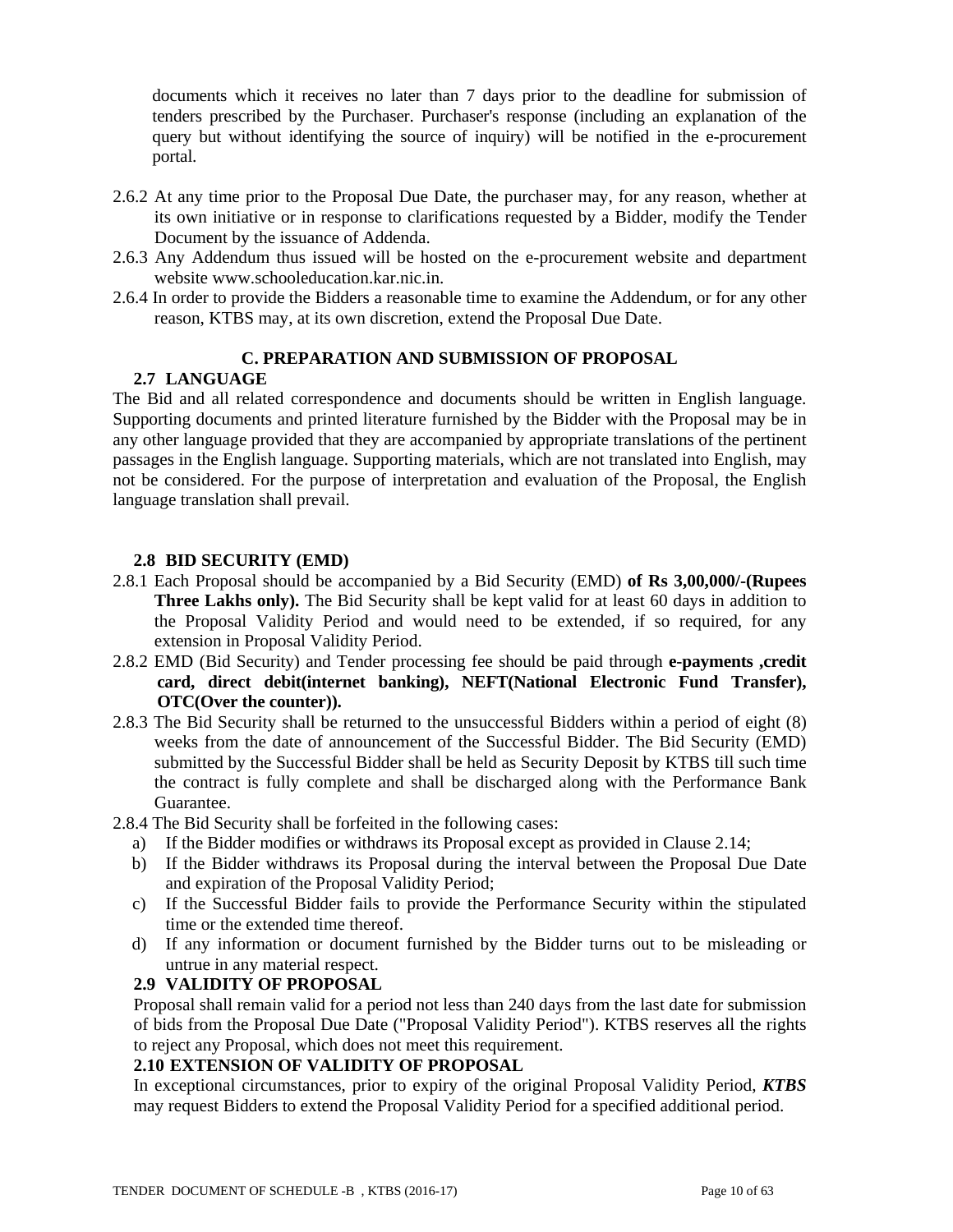# **2.11 FORMAT AND SIGNING OF PROPOSAL**

- 2.11.1 The Bidder would provide information required as per this Tender Document. **KTBS**  reserves the right to evaluate only those Proposals that are received in the required format and is complete in all respects.
- 2.11.2 The Bidder shall submit the proposal in two Covers online, namely,
	- a) Technical Bid, consisting of the details mentioned in **section 6** of this tender document and
	- b) Price Bid, consisting of the Bidders lowest quoted rate being the financial proposal for the project in prescribed format (Appendix J).

### **2.12 METHOD OF SUBMISSION OF PROPOSALS**

- 2.12.1 The proposals shall be submitted online in the e-portal in the Provided formats only. Scanned copies of the same shall be uploaded where ever sought
- 2.12.2 The e-portal itself will disqualify the improper and delayed Bids and KTBS shall assume no responsibility for any such eventualities.

# **2.13 PROPOSAL DUE DATE**

- 2.13.1 Proposals should be submitted only on-line and through the notified Government of Karnataka e-procurement platform before 17.30hrs on the Proposal Due Date mentioned in the Bidding Schedule in the manner and form as detailed in this Tender Document. Proposals submitted in any other mode shall not be acceptable.
- 2.13.2 *KTBS* may, in exceptional circumstances, and for reasons to be recorded in writing, extend the Proposal Due Date, by issuing an Addendum in accordance with Clause 2.6, uniformly for all Bidders.

### **2.14 MODIFICATIONS/SUBSTITUTION/WITHDRAWAL OF PROPOSALS**

- 2.14.1 Any modification, Substitution, withdrawal of proposal can be made by the tenderer only through the said e-portal in the form and manner as provided.
- 2.14.2 To assist in the examination, evaluation, and comparison of Proposals, KTBS may utilize the services of consultant(s) or advisor(s).

# **D. EVALUATION OF PROPOSAL**

### **2.15 PROPOSAL OPENING**

- 2.15.1 *KTBS* would open online, the Qualification, Submissions as per the schedule for the purpose of evaluation.
- *2.15.2* Proposals for which an acceptable notice of withdrawal has been submitted in accordance with **Clause 2.14** will not be opened. However for technical reason if it opens it will not be considered.
- 2.15.3 *KTBS* would subsequently examine and evaluate Proposals in accordance with the criteria set out in Sections 3, 4 and 5 of this Tender Document.

### **2.16 CONFIDENTIALITY**

Information relating to the examination, clarification, evaluation, and recommendation for the Bidders shall not be disclosed to any person not officially concerned with the process. *KTBS* will treat all information submitted as part of Proposal in confidence and would require all those who have access to such material to treat the same in confidence. *KTBS* will not divulge any such information unless it is ordered to do so by any authority pursuant to applicable law or order of a competent court or tribunal, which requires its disclosure.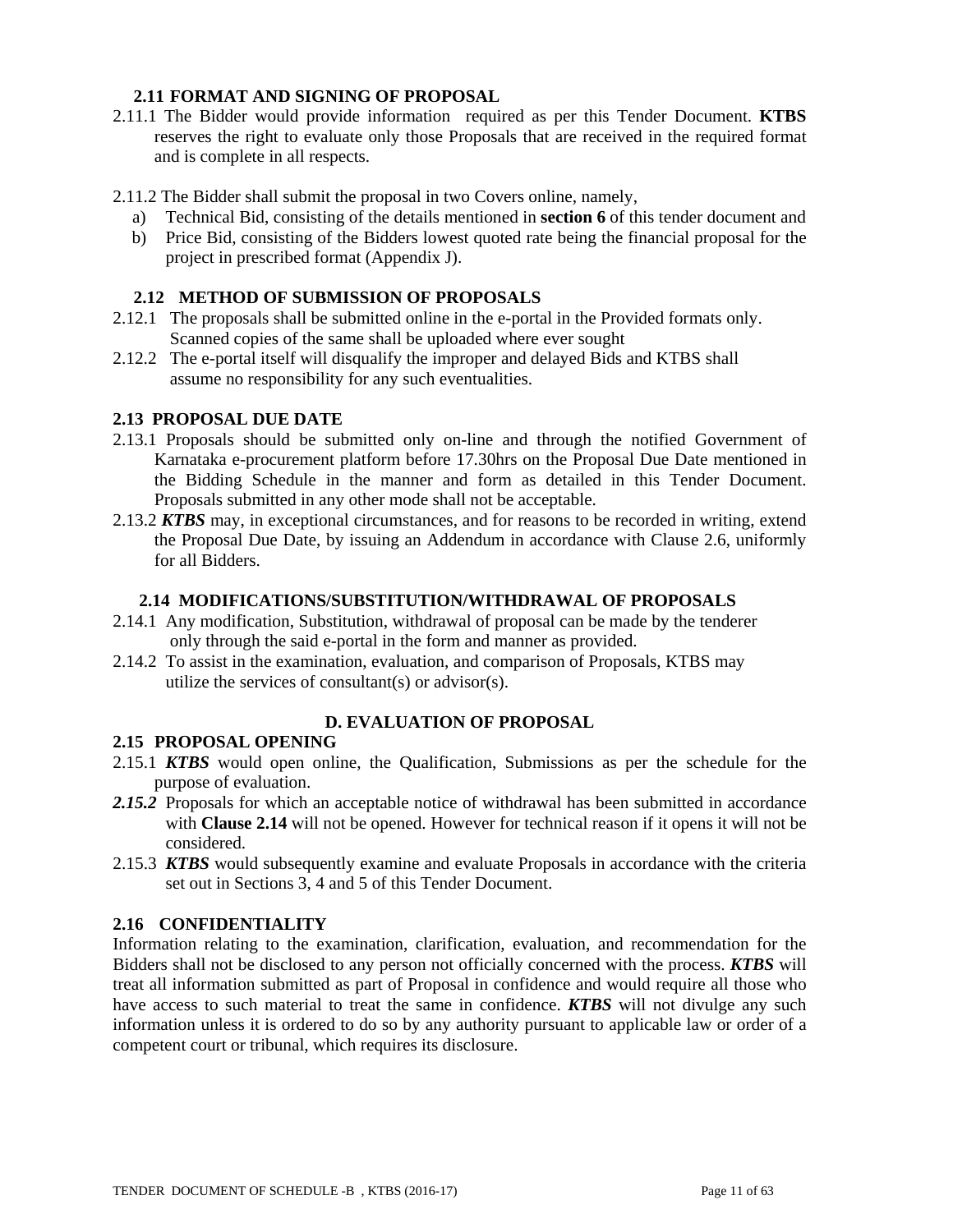# **2.17 TESTS OF RESPONSIVENESS**

- 2.17.1 Prior to evaluation of Proposals, *KTBS* will determine whether each Proposal is responsive to the requirements of the Tender Document. A Proposal shall be considered responsive if the Proposal:
	- a) is received/deemed to be received by the Proposal Due Date including any extension there of pursuant to Clause 2.13
	- b) is accompanied by the Power of Attorney, the format for which is specified in Appendix B c) contains all the information as requested in this document
	- d) contains information in formats same as those specified in this document
	- e) Proof of Ownership of a Printing Press as per the criteria prescribed and their location within the states of India .
	- f) VAT Registration Certificate .
	- g) VAT Returns filed before proper authorities .
	- h) PAN Certificate . IT returns filed before proper authorities .
	- i) Copy of the title deed or lease agreement in support of ownership / hire / lease of infrastructure facilities like building / godown
	- j) mentions the validity period as set out in Clause 2.9.
- 2.17.2 *KTBS* reserves all the rights to reject any Proposal which is non-responsive and no request for alteration, modification, substitution or withdrawal shall be entertained by *KTBS* in respect of such Proposals.

# **2.18 CLARIFICATIONS**

To facilitate evaluation of Proposals, *KTBS* may, at its sole discretion, seek clarifications in writing from any Bidder regarding its Proposal.

# **2.19 QUALIFICATION SUBMISSIONS**

- 2.19.1 The Qualification Submissions of the Bidders would first be checked for responsiveness as set out in Clause 2.17 above. All Proposals found to be substantially responsive shall be evaluated as per the Qualification Criteria set out in Section 3.
- 2.19.2 Bidders who meet the qualification criteria shall be short-listed *("Qualified Bidders")* for further evaluation.
- 2.19.3 The Price Bid of the Bidders who do not meet the Qualification Criteria shall not be opened.
- 2.19.4 The Qualification Submissions of the Qualified Bidders would be evaluated as per the Qualification Evaluation Criteria set out in Section 3. The Purchaser either himself or through his representative may inspect the factory premises of the bidder regarding the availability of the facilities as per qualification documents submitted.

### *2.20 Qualified Bidders*

 Bidders who are found to be acceptable as *"Qualified Bidders"* would be considered for evaluation in the next stage.

### **2.21 PROPOSAL EVALUATION: PRICE BID**

Price Proposal of only the *Qualified Bidders* would be opened and evaluated as per process set out in Section 4 and 5 to identify an *Eligible Bidder*.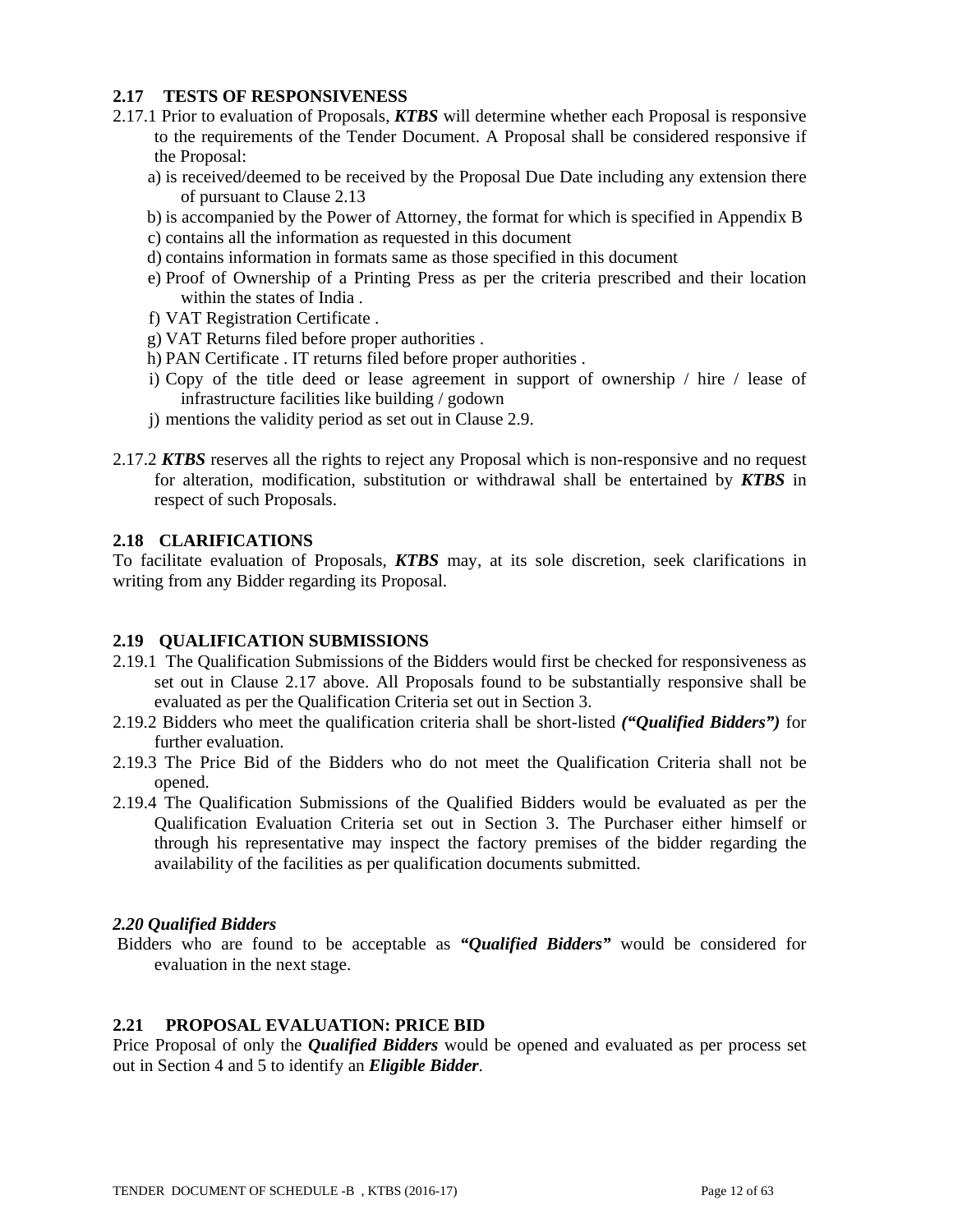### **2.22 DECLARATION OF SUCCESSFUL BIDDER**

- 2.22.1 *KTBS* may either choose to accept the Proposal of an *Eligible Bidder* or invite him for negotiations.
- 2.22.2 Upon acceptance of the Proposal of the *Eligible Bidder* with or without negotiations, *KTBS* shall declare the *Eligible Bidder* as the *Successful Bidder*.

# **2.23 NOTIFICATIONS**

*KTBS* will notify the Successful Bidder through e-procurement platform or by facsimile or e-mail and by a Letter of Acceptance (LOA) that his Proposal has been accepted.

### **2.24 KTBS's RIGHT TO ACCEPT OR REJECT PROPOSAL**

- 2.24.1 *KTBS r*eserves all the rights to accept or reject any or all of the Proposals without assigning any reason and to take any measure as it may deem fit, including annulment of the bidding process, at any time prior to award of the Project, without liability or any obligation for such acceptance, rejection or annulment.
- 2.24.2 *KTBS* reserves all the rights to invite revised Proposals from Bidders with or without amendment of the Tender Document at any stage, without liability or any obligation for such invitation and without assigning any reason.
- 2.24.3 *KTBS* reserves the right to reject any Proposal at any time if:
	- a) a material misrepresentation made at any stage in the bidding process is uncovered; or
	- b) the Bidder does not respond promptly and thoroughly to requests for supplemental information required for the evaluation of the Proposal. This would lead to the disqualification of the Bidder. If such disqualification / rejection occurs after the Proposals have been opened and the Successful Bidder gets disqualified / rejected, then *KTBS* reserves the right to:
		- **i.** declare the Bidder with second lowest Price Proposal/ Modified Price Proposal as the Eligible Bidder and where warranted, invite such Bidder for negotiations; or,
		- **ii.** take any such measure as may be deemed fit in the sole discretion of *KTBS*, including annulment of the bidding process.

# **2.25 SUBMISSION OF LETTER OF ACCEPTANCE AND EXECUTION OF AGREEMENT**

- 2.25.1 Within a week from the date of issue of the Letter of Acceptance ("LOA"), the Successful Bidder shall accept the LOA and return the same to *KTBS***.** The Successful Bidder shall execute an Agreement for the Project, within a week of the issue of LOA or within such further time as **KTBS** may agree to at its sole discretion.
- 2.25.2 If the Successful Bidder wants to authorize any person on behalf of him to sign the agreement, he shall, before signing of the Agreement, submit to *KTBS***,** a power of attorney to sign the Agreement with *KTBS***.**
- 2.25.3 **KTBS** will promptly notify other Bidders that their Proposal has not been accepted and their Bid Security shall be discharged/returned as promptly as possible, but not later than 30 days after the expiration of the period of Tender validity prescribed by the purchaser. **2.26 PERFORMANCE SECURITY**
- 2.26.1 The successful Bidder shall furnish Performance Security in the form of an Irrevocable Bank Guarantee issued by a Nationalized bank or a Public Sector Bank in India or an Accepted Scheduled Bank in favour of "The Managing Director, Karnataka Text Book Society, Bengaluru", for a sum equivalent to 7.5% of the package value separately for all the packages which may be allotted to the successful bidder within 21 days from receipt of purchase order. The performance bank guarantee should be valid till 31st of March 2017 or covering a period of 120 days after the end of contract obligation whichever is later.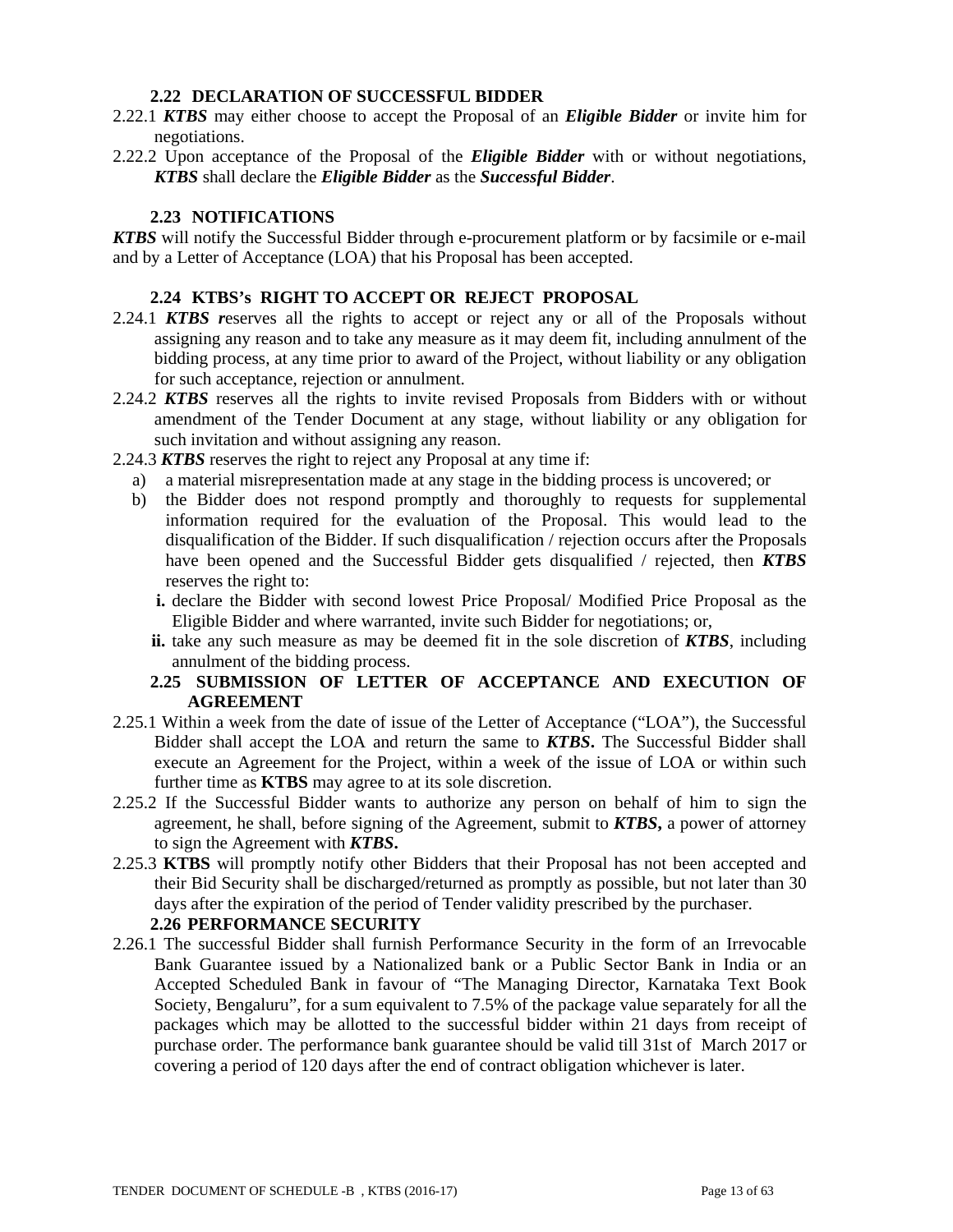2.26.2 Failure of the Successful Bidder to comply with the requirements of Clause 2.26.1 shall constitute sufficient grounds for the annulment of the LOA, and forfeiture of the Bid Security. In such an event, *KTBS* reserves all the rights to take any such measure as may be deemed fit in the sole discretion of KTBS, including annulment of the bidding process.

### **SECTION 3 EVALUATION FOR QUALIFICATION**

# **3.1 EVALUATION PARAMETERS**

3.1.1 The Bidder's competence and capability is proposed to be established by the following parameters:

# *A. EXPERIENCE IN TERMS OF*

- i. Printing and Supply of books / Textbooks;
- ii. In accordance with time Schedule; and
- iii. Quality of material delivered.
- iv. Previous performance as assessed by the KTBS or any other authorities.

# *B. FINANCIAL CAPABILITY IN TERMS OF*

- i. Annual sales turnover.
- ii. Net worth.
- 3.1.2 On each of these parameters, the Bidder would be required to meet the evaluation criteria as detailed in this Section 3.

### **3.2 QUALIFICATION CRITERIA FOR EXPERIENCE**

For the purpose of qualification a Bidder shall demonstrate experience as in table given below:

| Slno. | <b>Experience Criteria for bid</b>                                                                                                                                                                      |
|-------|---------------------------------------------------------------------------------------------------------------------------------------------------------------------------------------------------------|
|       | Billings of at least Rs.10,00,000/-(Rupees Ten lakhs only) from a single project of<br>Printing and supply of books /Textbooks during any one year of these three years<br>2012-13, 2013-14 and 2014-15 |

### **3.3 DETAILS OF EXPERIENCE**

The Bidder shall furnish evidence to support its claim as per Appendix G-1.

# **3.4 INFRASTRUCTURE CAPABILITY REQUIREMENTS**

| Sl no                         | Category and the Description of the machinery prescribed                                                                                                                                                                                                                                                                                                             | <b>Ouantity</b> |
|-------------------------------|----------------------------------------------------------------------------------------------------------------------------------------------------------------------------------------------------------------------------------------------------------------------------------------------------------------------------------------------------------------------|-----------------|
| <b>Pre-Printing machinery</b> |                                                                                                                                                                                                                                                                                                                                                                      |                 |
|                               | Computer to Plate making plant with processor capable of making plates<br>Double Crown, A-1 and such similar sizes<br>or<br>Plate exposing system with processor capable of making plates Double<br>Crown, A-1 and such similar sizes<br>(Note: Since it is single colour books the plates can be made by taking<br><i>tracing sheet output are also acceptable)</i> | one unit        |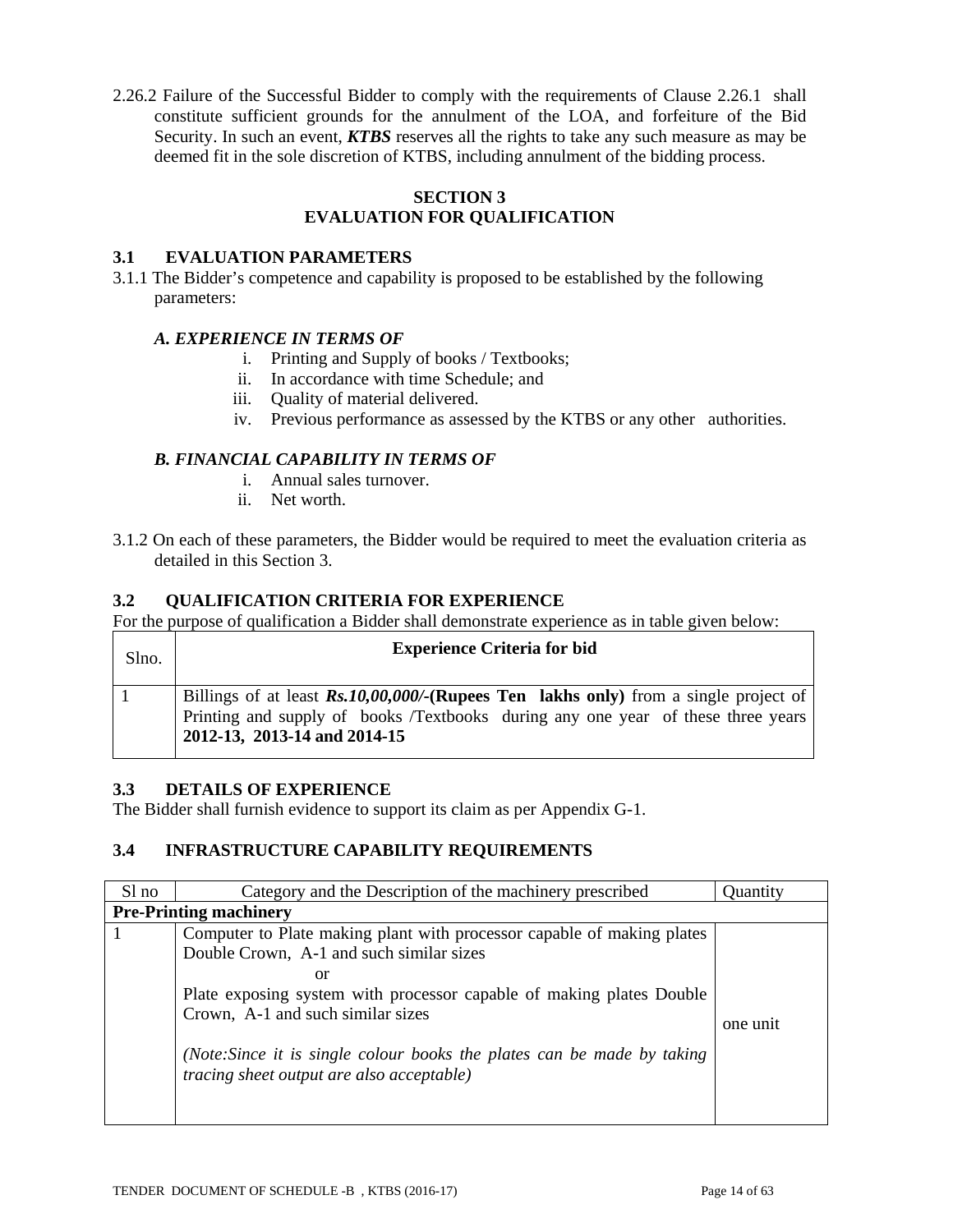|                                            | <b>Printing machinery</b>                                                                              |           |  |  |  |  |
|--------------------------------------------|--------------------------------------------------------------------------------------------------------|-----------|--|--|--|--|
|                                            | Single or multi printing unit web offset machine with a minimum cut off                                |           |  |  |  |  |
| $\mathbf{1}$                               | 508 mm, reel width 760 mm or more, with one quarter folder. The rated                                  | one unit  |  |  |  |  |
|                                            | speed of the machine with quarter folding shall not be less than 10,000                                |           |  |  |  |  |
|                                            | cycles per hour.                                                                                       |           |  |  |  |  |
|                                            | Or                                                                                                     |           |  |  |  |  |
|                                            | Single Colour sheet fed printing machines with a production speed of                                   |           |  |  |  |  |
|                                            | about 5000 SPH, with a printing format of atleast 20X30 inches.                                        | Two units |  |  |  |  |
|                                            | (Note: if for any reason like bigger format or both sides printing etc., the                           |           |  |  |  |  |
|                                            | requirement of number of units will be proportionately less.)                                          |           |  |  |  |  |
|                                            | Four colour sheet fed CPC offset printing machine with a Sheet size of                                 |           |  |  |  |  |
| $\overline{2}$                             | 485mm X 660mm (19"x26") or above , capable of printing on Boards of at                                 |           |  |  |  |  |
|                                            | least 220 GSM.                                                                                         | one unit  |  |  |  |  |
|                                            | (Note: Optional since the only cover pages are to be printed this service                              |           |  |  |  |  |
|                                            | may be outsourced. If so on MOU with the firm possessing the 4 colour                                  |           |  |  |  |  |
|                                            | printing machine shall be provided)                                                                    |           |  |  |  |  |
| <b>Binding</b>                             | and Finishing Machinery                                                                                |           |  |  |  |  |
| 1                                          | Fully automatic stand alone perfect binding machine of minimum 6                                       |           |  |  |  |  |
|                                            | clamps with 2000 cycles per hour OR equivalent productivity or more.                                   | One unit  |  |  |  |  |
|                                            | (Note: required to achieve at least a production of at least 15,000 books                              |           |  |  |  |  |
|                                            | per shift.)                                                                                            |           |  |  |  |  |
|                                            | Fully automatic 3 side cutting machine capable trimming books of crown                                 |           |  |  |  |  |
|                                            | $1/4^{\text{th}}$ size on 3 sides at a time.                                                           | one unit  |  |  |  |  |
| $\overline{2}$                             | (Note: It is essential to trim the books in a three side trimmer to achieve                            |           |  |  |  |  |
|                                            | the speed and correct right angles at the corners.)                                                    |           |  |  |  |  |
|                                            | Fully automatic programmatic cutting machine 92 cm (32 inches) size                                    |           |  |  |  |  |
|                                            | (min)                                                                                                  | one unit  |  |  |  |  |
|                                            | (Note: Required to cut the Cover Boards etc.)                                                          |           |  |  |  |  |
|                                            | Wet or Thermal lamination machine of minimum feed width of 18".                                        | one unit  |  |  |  |  |
|                                            | (Essetntial to laminate the covers)                                                                    |           |  |  |  |  |
|                                            | Fully automatic folding machine capable folding sheets in the size of                                  |           |  |  |  |  |
|                                            | Double Crown to crown 1/4 <sup>th</sup> size                                                           | Two units |  |  |  |  |
|                                            | (Note: Required only for the sheet fed printers)                                                       |           |  |  |  |  |
| <b>Manpower, Factory and Storage Space</b> |                                                                                                        |           |  |  |  |  |
|                                            | The plant shall be operated by qualified and trained manpower with qualified supervisors for quality   |           |  |  |  |  |
|                                            | checking in the production line.                                                                       |           |  |  |  |  |
|                                            | The plant shall be well planned and is required to be in easily accessible location. It is expected to |           |  |  |  |  |
|                                            | be laid out in an area of about 5,000 sq feet to have easy and safe movement of the materials. The     |           |  |  |  |  |
|                                            | storage space shall be at least another 5,000 sq feet covered area for the safe storage of finished    |           |  |  |  |  |

goods as well as to stock the paper. **Note** :The Specifications mentioned above are at minimum configurations expected , but Superior

Machinery in the similar class are also acceptable. However, decision of the Purchaser in this regard shall be final and binding.

a) In the table above, the bidder should own the required number of Printing machines. Additional Machinery, may be hired or taken on lease if required or a necessity arised during the course of production. Infrastructure, viz., minimum space and storage space can be either owned or hired or leased. Where the infrastructure capability/facilities are either hired or leased, the period of hire or lease should be double the period for which performance guarantee is to be furnished by the successful bidder.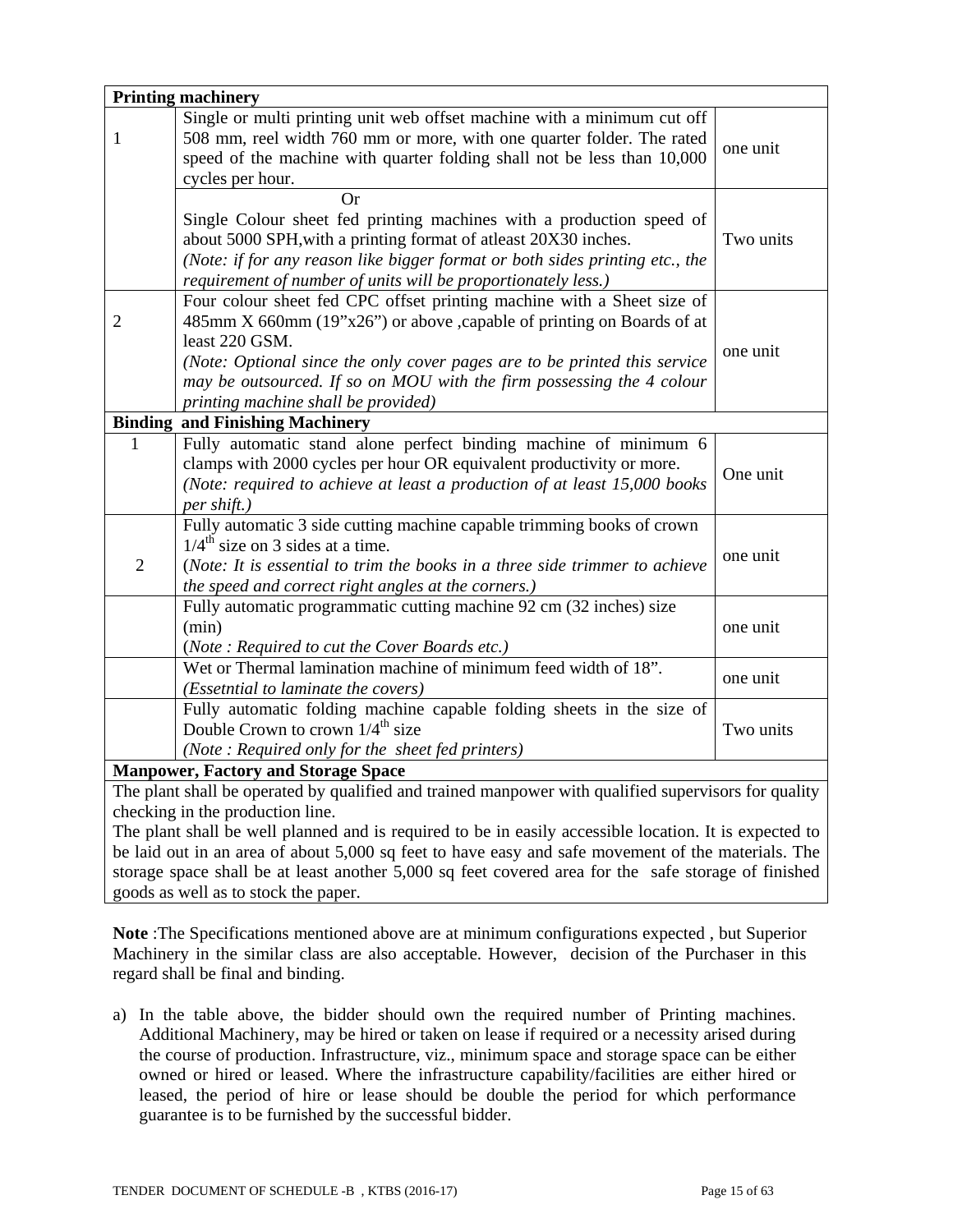b) Mode of ownership and the period of lease or rent of infrastructure capability should be certified by the Statutory Chartered Accountant of the bidder. A chartered Accountant who issues such a certificate shall mention, in the certificate so issued, his name, address, membership number and the documents he has verified to issue the certificate.

| I arrived auring the fast three years of the bidder should be furthered as below. |               |                                         |
|-----------------------------------------------------------------------------------|---------------|-----------------------------------------|
| Sl. No.                                                                           | Year of print | Turnover as per audited annual accounts |
|                                                                                   | and supply    | Rs.                                     |
|                                                                                   | 2012-13       |                                         |
|                                                                                   | 2013-14       |                                         |
|                                                                                   | 2014-15       |                                         |

c) Turnover during the last three years of the bidder should be furnished as below:

d) Turnover of the bidder shall be certified by his statutory auditor who should mention his name, address and membership number. Turnover certificate shall be based on the audited accounts of the bidders, or based on the returns filed with the Income tax authority or the Commercial Tax authority.

# **3.5 FINANCIAL CAPABILITY**

3.5.1 Financial Capability of the Bidder would be evaluated on the basis of the following:

| SI No. | <b>Financial Capability Criteria</b>                                              |  |  |  |  |
|--------|-----------------------------------------------------------------------------------|--|--|--|--|
|        | Annual turnover of <b>Rs.40,00,000/-</b> (Rupees Forty lakhs only) in each of the |  |  |  |  |
|        | preceding three years i.e. 2012-13, 2013-14 and 2014-15.                          |  |  |  |  |

- 3.5.2 The Bidder should provide information regarding the above based on audited annual accounts for the respective financial years. The financial year would be the same as the one normally followed by the Bidder for its Annual Report.
- 3.5.3 The Proposal must be accompanied by the audited annual financial statements of the Bidder for the last three (3) completed financial years. In case the annual accounts for the latest financial year are not audited, the Bidder shall provide unaudited annual accounts countersigned by the Statutory Auditor and give an undertaking to submit the audited annual accounts, as and when it is ready. In such a case, the Bidder shall provide the Audited Annual Financial Statements for two years preceding the latest financial year.
- 3.5.4 Turnover and net worth of the bidder shall be certified by his statutory auditor who should mention his name, address and membership number. Turnover certificate shall be based on the audited accounts of the bidders, or based on the returns filed with the tax authority.

### **3.6 QUALIFICATION CRITERIA FOR FINANCIAL CAPABILITY**

- 3.6.1 For the purpose of Qualification the Bidder is required to demonstrate the financial capability as set out in 3.2 and 3.5 of this tender document.
- 3.6.2 For the purposes of evaluation financial data from the latest three annual accounts would be considered.

**3.7 QUALIFIED BIDDERS:** Bidders meeting both the Experience Criteria and Financial Capability Criteria as mentioned above shall be declared as **Qualified Bidders**. The Proposals of only the Qualified Bidders shall be considered for further evaluation.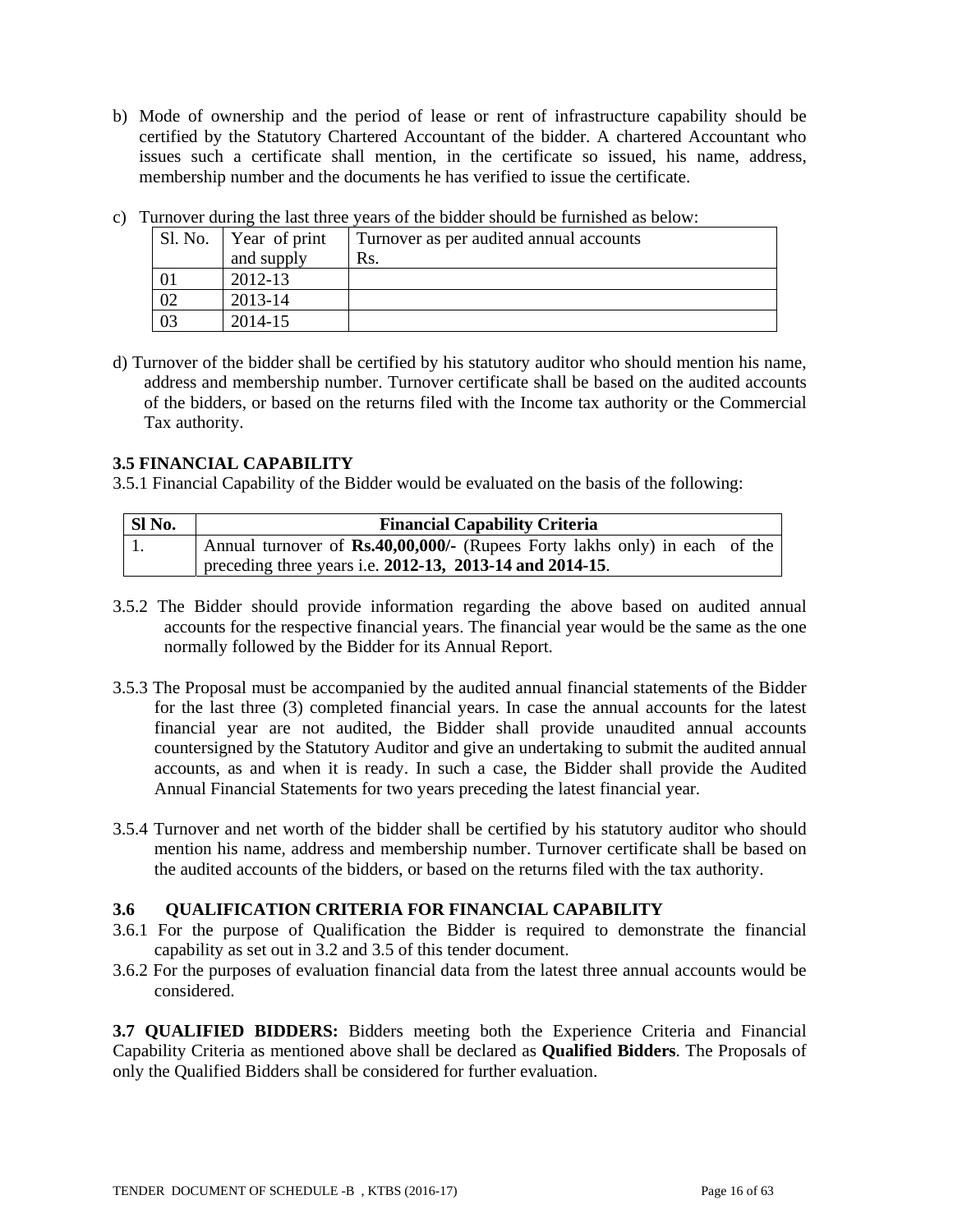### **SECTION 4 EVALUATION OF PRICE PROPOSAL**

# **4.1 EVALUATION PARAMETERS**

The Price Bids of qualified bidders alone will be evaluated on the basis of

- **a.** Price proposals
- **b.** The satisfactory completion of the printing and supply of textbooks within the time schedule as per any earlier contractual obligations handled.

# **SECTION 5**

#### **5.1 EVALUATION METHODOLOGY**

- 5.1.1 Based on the number of copies of textbooks required to be printed and the rate per page quoted for each title, the cost of production of the total number of copies of textbooks in a package will be calculated and Lowest Rate (L1 Rate) will be determined based on the lowest total cost of production of the required number of copies of all the titles in that package. The Bidders shall be ranked based on the lowest quoted price proposal determined as above and the bidder with the lowest price shall be ranked L1 and other proposals ranked in ascending order.
- 5.1.2. In case the Price Bid of any Bidder does not comply with the aforesaid condition, KTBS may, at its own discretion, reject such Proposal as non responsive.
- 5.1.2 The bidder shall be ranked based on the lowest quoted price proposal. The bidder with the lowest price shall be ranked L1 and other proposals ranked in ascending order.
- 5.1.4 In the event that two or more Bidders have been ranked L1, **KTBS** may;
	- **a.** Invite fresh Price Bids from such Bidders within time schedule as notified by Purchaser,

**OR**

- **b.** Take any such measure as may be deemed fit in its sole discretion.
- 5.1.5 If any of the packages are left unquoted, then KTBS may,
	- **a.** Invite fresh Price Bids from qualified Bidders within time schedule as notified by Purchaser,
		- **OR**
	- **b.** Invite fresh tender or take any such measure as may be deemed fit in its sole discretion.
- 5.1.6The **successful Bidder** and **KTBS** shall proceed with finalizing the agreement in accordance with Clause 2.25

# **SECTION 6**

# **CONTENTS OF PROPOSAL**

# **6.1 QUALIFICATION BID SUBMISSION**

Qualification Submissions shall consist of two sub-parts: Non-submission of any of the documents may lead to disqualification at the discretion of KTBS .

- a. Qualification Documents
- b. Other Documents

### **Qualification Documents***–***Qualification documents shall consist of the following:**

- i. Certificate of Incorporation
- ii. Undertaking of being a Printer as per Appendix F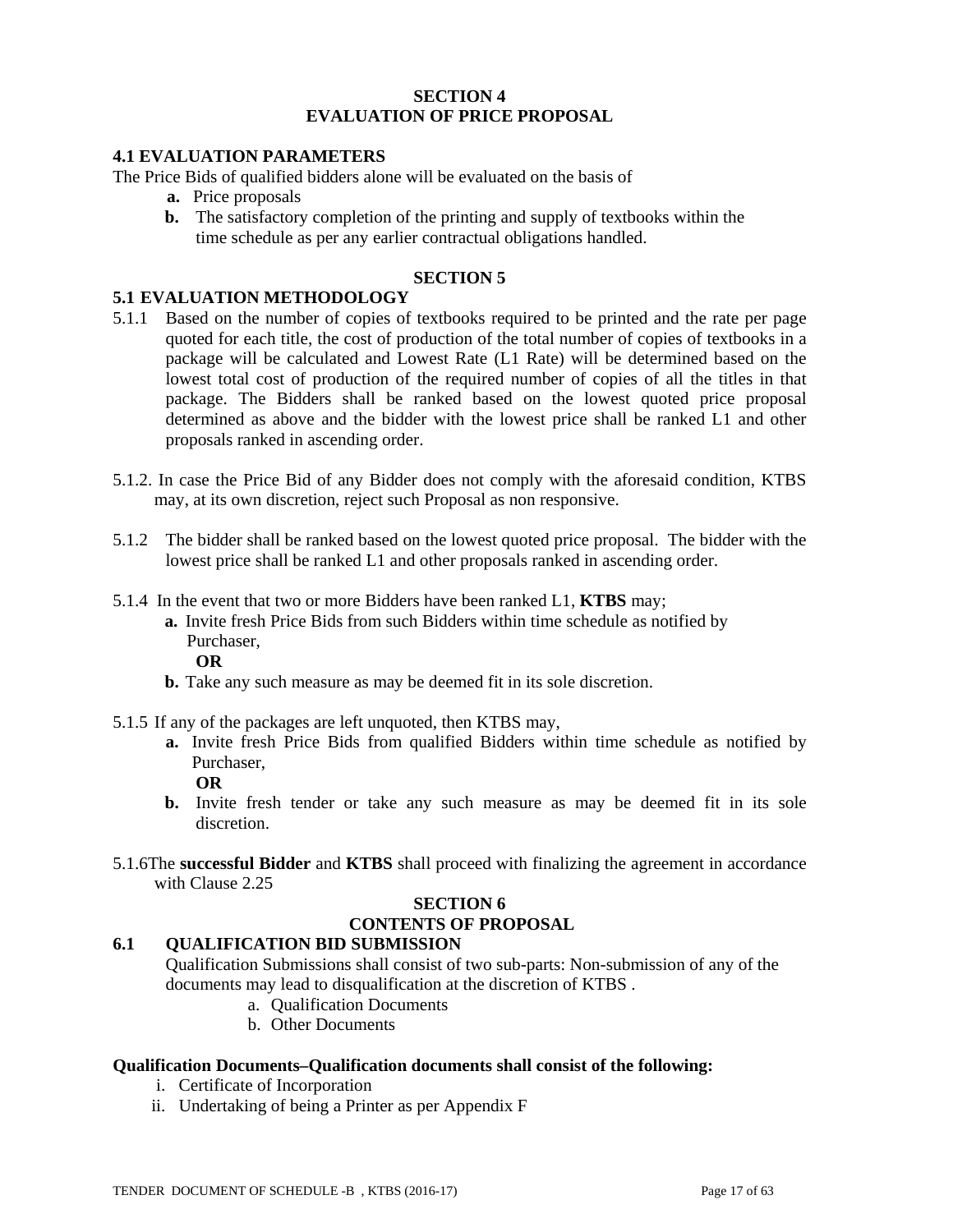- iii. Statement of Experience as per Appendix G-1
- iv. Statutory Auditor's Certification of Financial Capability as per Appendix G-2
- v. Statutory Auditor's Certificate for Project Experience of Printing and Supply of Textbooks as per Appendix G-3
- vi. Annual reports as required in Section 3
- vii. Appendix as per Format I indicating whether he is Web sheet offset printer / Sheet fed Printer category and his printing capacity .
- viii. Bid Security
- ix. Qualification Proposal to establish infrastructural capability shall be as per the format set out in Appendix H.
- *x.* Proof of Ownership of Web/Sheetfed offset printing machines and their location within the states of Karnataka, Maharashtra, Andhrapradesh, Telangana, Tamilnadu, Pondicherry, Kerala, Goa
- *xi.* **Other Documents**

#### **Other documents shall consist of the following:**

- i. Letter of Proposal as per Appendix A
- ii. Power of Attorney as per Appendix B, authorizing the signatory of the Proposal to commit on behalf of the Bidder
- iii. Details of Bidder as per Appendix C
- iv. Anti-Collusion Certificate as per Appendix D
- v. Cost of the Tender Document
- vi. An oath for having read the document in full .
- vii. VAT Registration Certificate . VAT Returns / Sales Tax returns Statement as filed before the proper authority
- viii. PAN Certificate . IT returns .
- ix. Copy of the title deed or lease agreement in support of ownership / lease of additional machinery / infrastructure facilities like building & godown
- x. Copy of the address and official e-mail ID.
- xi. Declaration of work completion as per Appendix K

# **6.2 PRICE PROPOSAL**

- 6.2.1 Price Proposal shall consist of:
	- a) Price Proposal as per the format set out in Appendix J and is required to be submitted online in the formats available in the **e-portal**. The scanned copy of the Appendix J shall be uploaded as an additional document.
	- b) The bidders can quote their lowest cost per page, for different size and colour of the Text Book, title wise, for any **02** packages. Prices should be inclusive of printing of text pages, cover page printing, lamination, binding, packing cost, transportation cost, transit insurance, all taxes, any applicable duties etc. and the cost per page shall be quoted in Indian Rupees to the last **4** decimal places.
	- c) In case,price is quoted for the package for which the bidder is not eligible to quote and the rate turns out be L1 then bidder shall be penalized in accordance with the provisions available in the previous clauses of this document .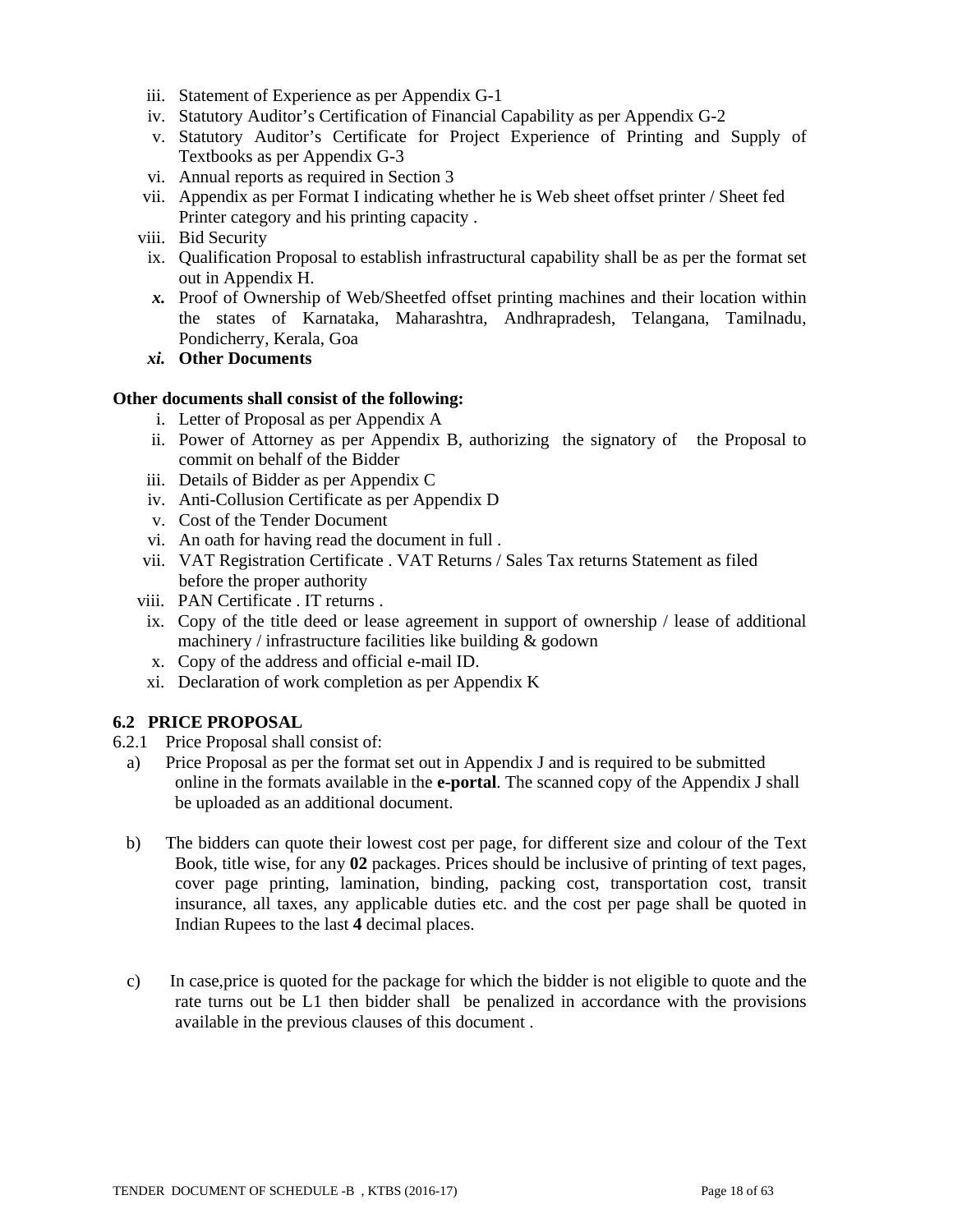#### **SECTION 7 BIDDING SCHEDULE**

*KTBS* would endeavor to adhere to the BID schedule as noted elsewhere in this document.

# **SECTION 8 GENERAL CONDITIONS OF CONTRACT**

# **8.1 DEFINITIONS**

- 8.1.1 In this Contract, the following terms shall mean and be interpreted as indicated:
- (a) *"The Contract"* means the agreement entered into between the Purchaser and the Supplier, as recorded in the Contract Form signed by the parties, including all the attachments and appendices thereto and all documents incorporated under reference therein;
- (b) *"The Contract Price"* means the price payable to the Supplier under the Contract for the full and proper performance of its contractual obligations;
- (c) *"The Contract Period"* means the period which the tender connotes*;*
- (d) "*The School Text Books"* means printed and supplied textbooks which the Supplier is required to supply to the Purchaser under the Contract;
- (e) *"Services"* means services rendered to Block Education Officers (BEOs)in case of Free & sale category textbooks inclusive of transportation, insurance, and any other incidental cost.
- (f) *"GCC"* means the General Conditions of Contract contained in this section.
- (g) *"SCC"* means the Special Conditions of Contract.
- (h) *"The Purchaser"* means the Managing Director, The Karnataka Textbook society® Karnataka, in short " the **KTBS**"
- (i) *"The Purchaser's Country"* is India and State is Karnataka.
- (j) *"The Supplier"* means the *LEGAL ENTITY* supplying the School Text Books under this **Contract**
- (k) *"The Government"* means the Government of Karnataka.
- (l) *"Block Education Officer",* means an authority to whom the free & sale category Textbooks are to be supplied at the places scheduled for supply of text books.
- (m) *"Deputy Director for Public Instruction*" means the DDPI.
- (n) *"Day"* means calendar day.
- (o) *"Tender"* means the formal offer made for printing and supply of goods or services in response to an invitation for tender published / notified .
- (p) *"Tender Document"* means the set of papers detailing the schedule of works, calendar of events, requirement of goods and services, technical specifications, procurement criteria and such other particulars, as may be prescribed for evaluation and comparison of tender.
- (q) *"Tender inviting Officer"* means the Managing Director of The Karnataka Text Book Society ®, Karnataka.
- (r) *"Tender accepting authority"* means the Managing Director, The Karnataka Text Book Society ®, Karnataka.
- (s) *"Tender Scrutinizing& Evaluating authority"* means Authority as constituted by the Managing Director of The Karnataka Text Book Society ®, Karnataka.
- (t) *" Tender Appellate Authority" means the Commissioner for Public Instructions(CPI) Bengaluru.*
- (u) *"Notification of award of Contract"* means the intimation in the form of a letter of acceptance by KTBS to the successful bidder. Acceptance by the successful bidder within 24 hours / notified period of time from the date of its receipt will constitute the formation of Contract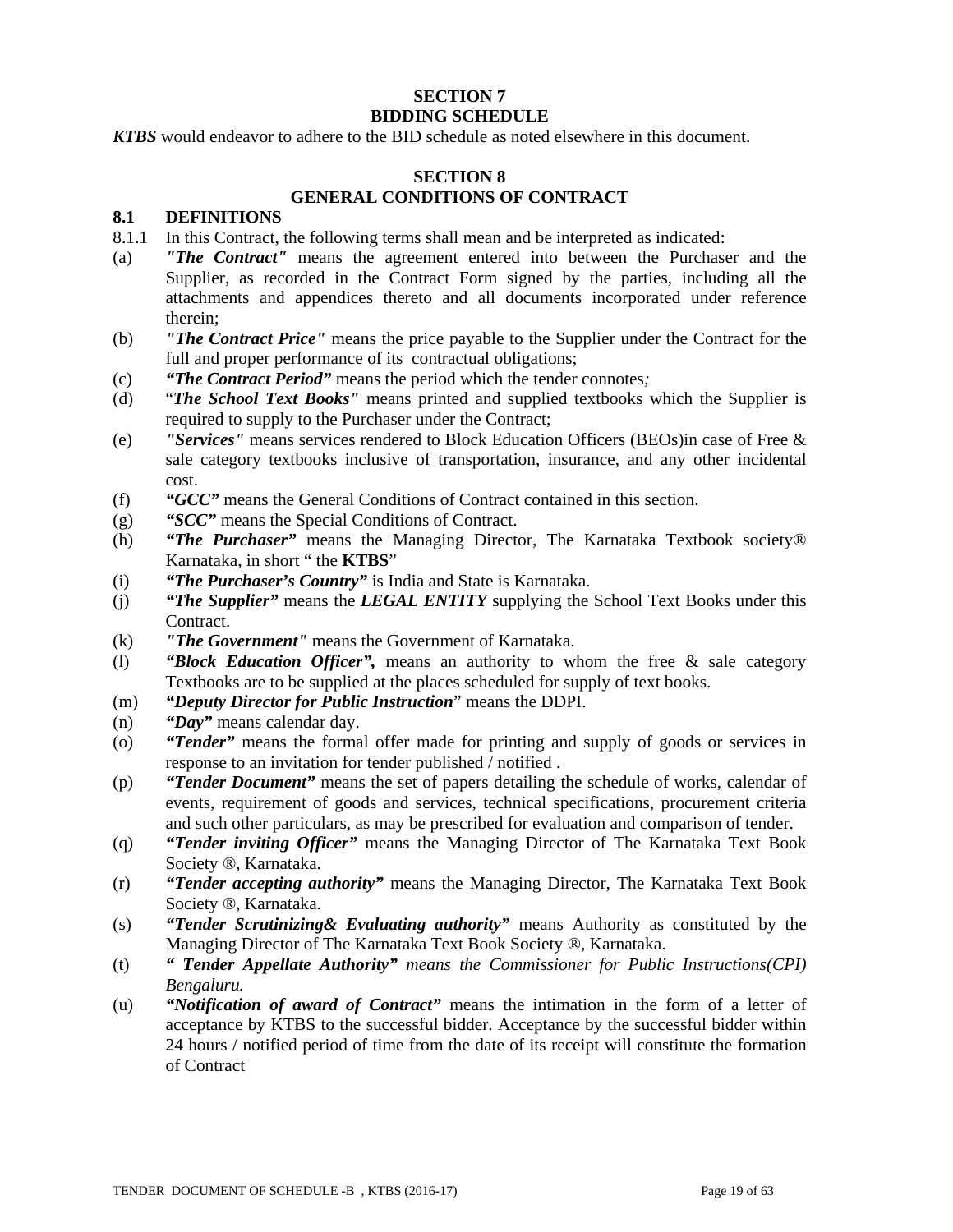(v) **`DPS ` means the ` Director of Printing , Stationery & Publications , Government of Karnataka, Bengaluru`, the third party quality certifying agency appointed for the purpose of Tender by the Purchaser.**

### **8.2 APPLICATION**

These General Conditions shall apply to the extent that they are not superseded by any provisions in other parts of the Contract.

# **8.3 STANDARDS**

The school text books supplied under this contract shall confirm to the standards mentioned in the Technical Specifications and where no applicable standard is mentioned, to the authoritative standard appropriate to the School Text Books.

# **8.4 USE OF CONTRACT DOCUMENTS AND INFORMATION**

- 8.4.1 The Supplier shall not, without the Purchaser's prior written consent, disclose the Contract, or any provision thereof, or any specification, sample or information furnished by or on behalf of the Purchaser in connection therewith, to any person other than a person employed by the Supplier in performance of the Contract. Disclosure to any such employed person shall be made in confidence and shall extend only so far as may be necessary for purposes of such performance.
- 8.4.2 The Supplier shall not, without the Purchaser's prior written consent, make use of any document, pre-press material or information enumerated in GCC Clause 8.4.1 except for purposes of performing the Contract.
- 8.4.3 Any document, other than the Contract itself, enumerated in GCC Clause 8.4.1shall remain the property of the Purchaser and shall be returned (in all copies) to the Purchaser on completion of the Supplier's performance under the Contract if so required by the Purchaser.
- 8.4.4 The supplier shall permit the purchaser to inspect the Supplier's accounts and records relating to the performance of the Supplier and to have them audited by auditors appointed by the purchaser if so required.

# **8.5 COPY RIGHTS**

The Managing Director, The Karnataka Text Book Society® is the copyright holder and the publisher to all the titles printed under the Tender. The textbooks printed under the Tender are to be supplied only to the Purchaser, viz., The Managing Director, The Karnataka Text Book Society ®. However, the purchaser indemnifies the supplier against all third-party claims of infringement of copyright, trademark arising from use in the school text books.

The supplier shall not print the name and address of his firm / office / organization on the outer page of the cover pages. More specifically, the Supplier shall print the name, address and Contact number of his firm / office / organization only on the Printer page, with prior approval

### **8.6 PERFORMANCE SECURITY**

- 8.6.1 Within **21** days of receipt of the purchase order, the Supplier shall furnish performance security, as mentioned at 2.26. The performance bank guarantee should be valid covering a period of up to **March 31<sup>st</sup>** 2017 or 120 days after the end of contractual obligations, whichever is later .
- 8.6.2 The proceeds of the performance security shall be payable to the Purchaser as compensation for any loss resulting from the Supplier's failure to complete any one of its obligations under the Contract.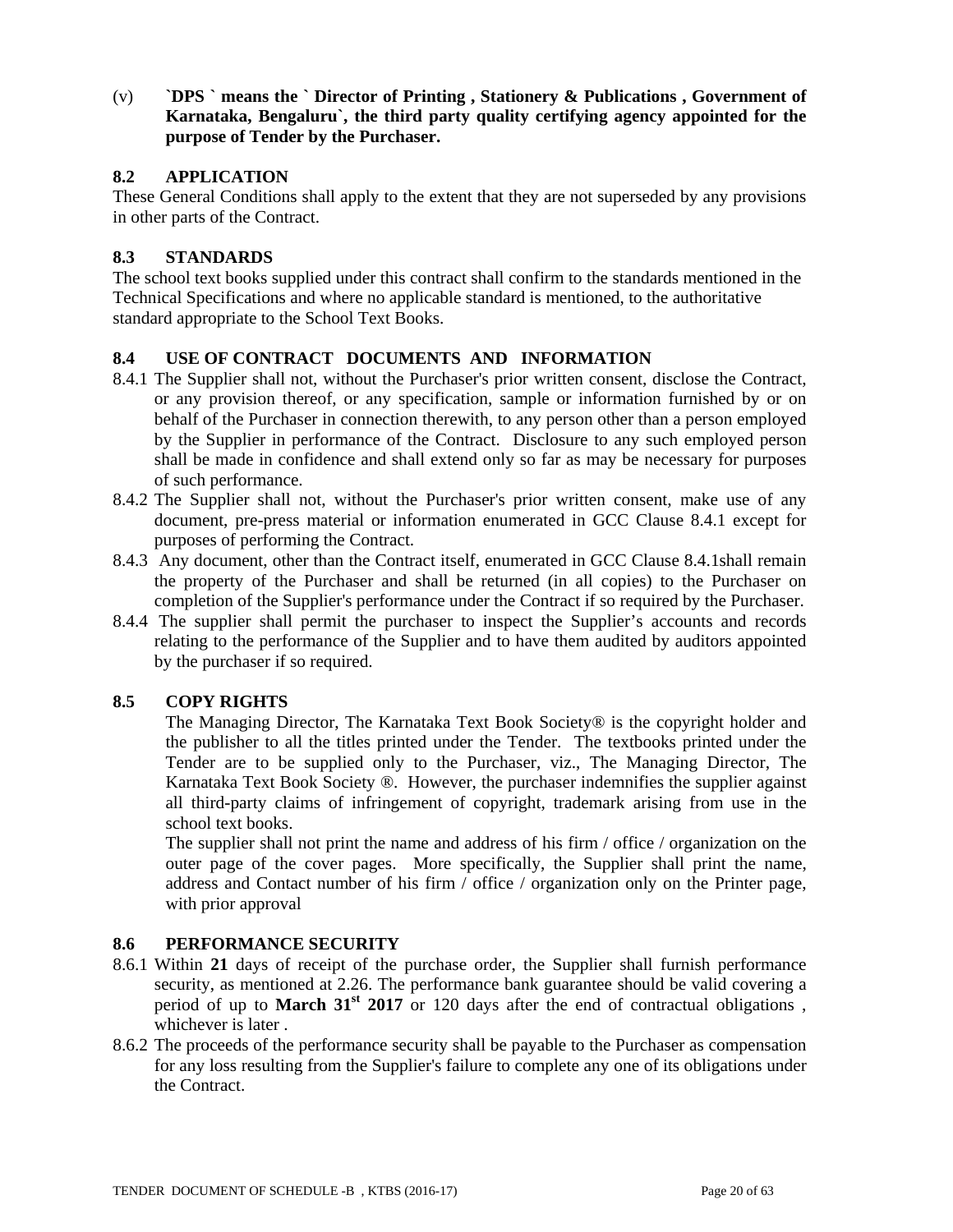- 8.6.3 The Performance Security will be discharged by the Purchaser and returned to the Supplier after **March 31st 2017** subject to the fulfillment of all performance obligations under the contract or otherwise after 120 days of completion of the contract obligations subject to the fulfillment of all performance obligations under the contract, whichever is later.
- 8.6.4 In the event of any contract amendment, the Supplier shall, within 21 days of receipt of such amendment, furnish the amendment to the Performance Security, rendering the same valid for the duration of the Contract, as amended for further period of 90 days thereafter.
- 8.6.5 Failure to submit the performance bank guarantee for the period specified above will constitute sufficient ground for cancellation of the contract and forfeiture of the security deposit.

### **8.7 INSPECTIONS AND TESTS**

- 8.7.1 The Purchaser or its representative shall have the right to inspect and/or to test the school text books to ascertain their conformity to the Contract specifications at no extra cost to the Purchaser. The Purchaser shall notify the Supplier in writing in a timely manner of the identity of any representatives retained for these purposes.
- 8.7.2 The paper to be used for printing of the text book may be inspected and tested at the mill premises of the paper manufacturer and the finished Text books shall be inspected at the printer's premises. The successful bidder shall declare the source of the paper if inspection and tests are conducted on the premises of the Supplier & at above mentioned places all reasonable facilities and assistance, including access to any supporting document and production data shall be furnished to the inspectors at no charge to the Purchaser.
- 8.7.3 If the inspected or tested school books /forms of the books fail to conform to the specifications, the Purchaser may reject such quantity of books/forms and the Supplier shall either replace the rejected text books or make necessary alterations to meet specification requirements free of cost to the Purchaser.
- 8.7.4 The Supplier shall compulsorily obtain "Mill Certification" regarding the quality of the paper purchased. "Mill Certification" shall be for the general quality of paper and more specifically regarding the GSM of the paper, Brightness of the paper and whether the paper is manufactured out of A-grade pulp. The officials of Karnataka Text Book Society® or persons duly authorized by KTBS shall inspect the progress in printing, binding, lamination and dispatch of text books from time to time. If the bidder /printer fails to provide the necessary information regarding the progress to the authorities, at the time of inspection, KTBS has all the rights to necessary action against the bidder on the basis of the report by the authorities. In case any textbook is found to be defective, they shall be replaced by the Supplier at his own cost.
- 8.7.5 The Purchaser's right to inspect, test and, where necessary, reject the school text books after the free and sale category text books arrival at Block Education Officer *(BEO)* office/school level shall, in no way, be limited or waived by reason of the books having previously been inspected, tested and passed by the Purchaser or its representative.
- 8.7.6 The pre-delivery inspection will be carried out by the purchaser or by any one authorized by the purchaser for this purpose.
- 8.7.7 Nothing in GCC shall in any way release the Supplier from any other obligations under this Contract.
- 8.7.8 Saving all the clauses above and in addition, the Purchaser shall appoint a Third party Quality testing & certifying agency viz `D P S ` for assessing the Technical Capability of the Bidder in the first instance and then for certifying the quality of the textbooks printed  $\&$ distributed . The `D P S` shall as per the requirement and on his own initiative may visit the Bidder premises any time beginning from the time of Technical Assessment and till the entire process is in progress. The `D P S` shall also monitor the progress. The `D P S` shall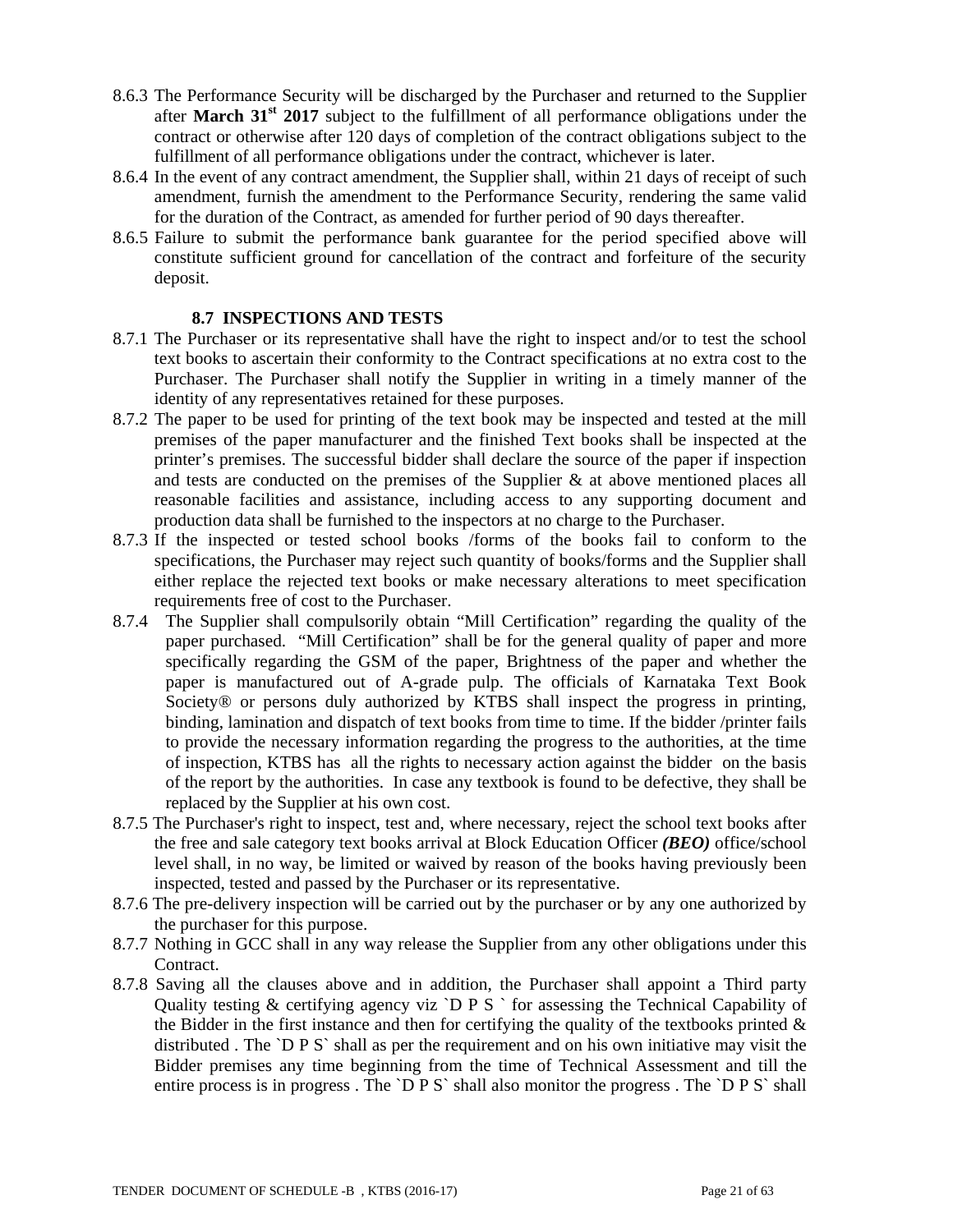certify both for the physical progress and for the quality . The DPS may also conduct random checking at the Godowns of the Purchaser to ascertain the quality levels. The quality parameters that will be put for testing, tolerance limits, method of Inspection, Sample size etc are given in Annexure below .

#### **Quality Parameters**

#### **The following quality parameters are required to be strictly adhered to by the Suppliers**

#### **Raw Materials**

# *Paper:*

The Suppliers shall use **60GSM** Map litho Paper of A - Grade paper from reputed mills (Suggested in Annexure-1) made out of Virgin Pulp and shall not contain any recycled pulp or mechanical pulp not exceeding 20%. The Paper shall be of at least 80% brightness with 85% opacity etc. The reel width for crown  $1/4<sup>th</sup>$  books shall invariably minimum of 760 mm. Similarly the cut off shall be minimum of 508 mm and 578 mm respectively. Usage of lesser width reels is strictly not acceptable. The cut off may be slightly more. However no weightage shall be given for this positive deviation.

#### **Annexure-1**

# **List of Reputed Paper Mills whose quality parameters are tested and proven and the printers are advised to procure the paper required for the printing of Text Books for the academic year 2016-17 preferably from these mills**

- 1. M/s Mysore Paper Mills, Bhadravati, Karnataka
- 2. M/s West Coast Paper Mills, Dandeli, Karnataka
- 3. M/s TNPL, Tamilnadu
- 4. M/s Andhra Pradesh Paper Mills, Rajamundry, Andhra Pradesh
- 5. M/s Seshasai Paper and Boards Limited, Erode, Tamilnadu
- 6. JK Paper Limited, Orissa

#### *Art Board*

The supplier shall use 220gsm double side coated gloss finish Art Boards of industry standards.

### *Inks*

The Supplier shall use only branded inks and other chemicals.

### *Printing Plates*

The Supplier shall use only branded printing plates. Wherever soft copies are provided the plate making shall be by CTP method and wherever positives are provided it shall be by using PS plates. Only good quality and branded chemicals shall be used for the making of plates.

#### *Lamination Film*

The lamination of the Cover shall be done by wet lamination method with 12 micron BOPP Gloss film using water based adhesive. Thermal Lamination is a positive deviation and is acceptable. But no weightage will be given though it is a positive deviation.

### *Hot Melt Adhesive*

Branded hot melt adhesives compatible for the perfect binding machine shall only be used.

#### **Book size**

i. For Crown ¼ Size the print area to be 330 sq. cm or as per positive size and the trimmed size to be 18.3 x 24.5 cms.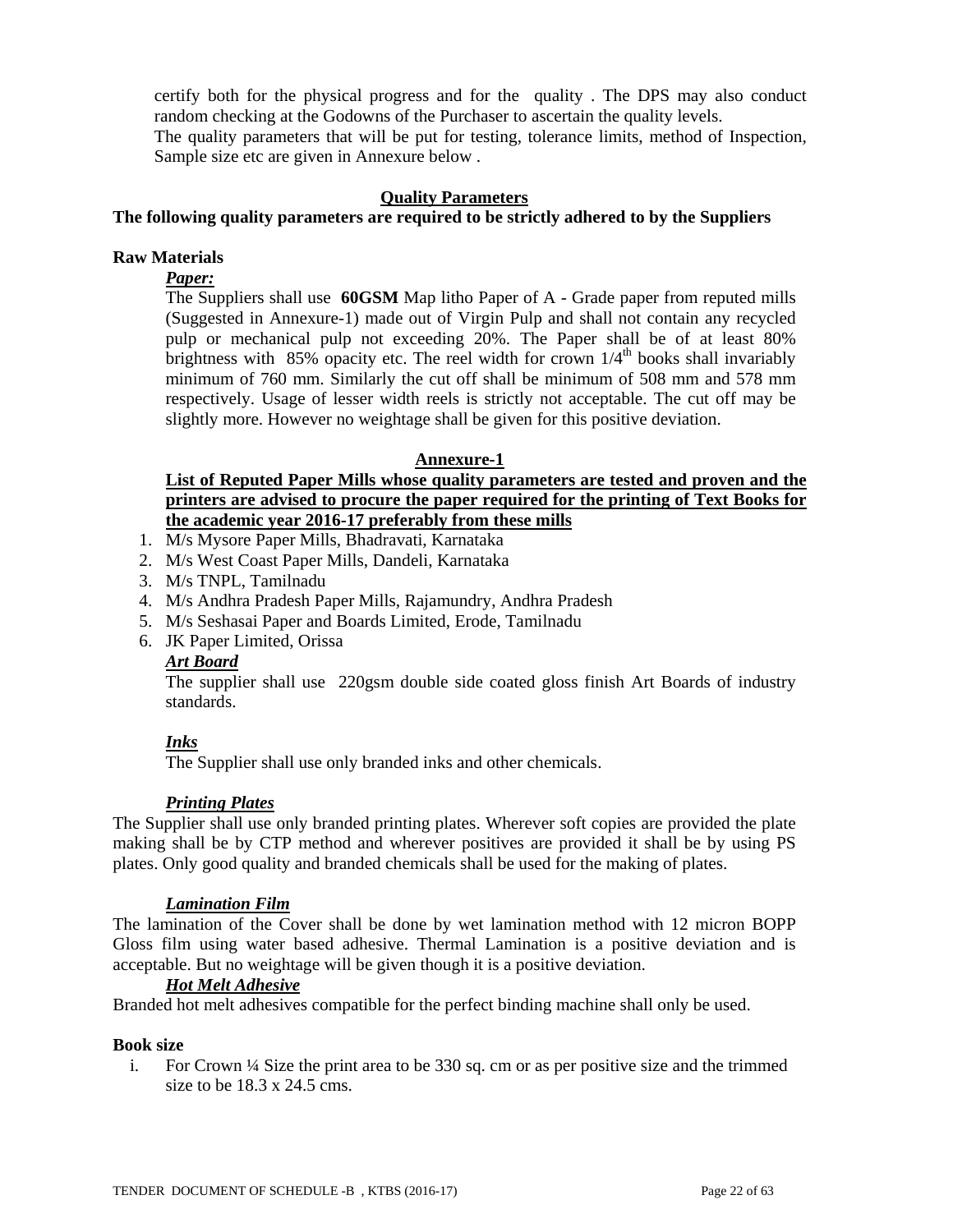**Tolerance limits** - The Size may at the most vary to an extent of 1 mm in length and width. The GSM of the paper used may at the most vary to an extent of 01 GSM or in other words average shall be **60GSM** and the paper shall not consistently measure less than **60GSM**. If the variation is found in more than 5% of the lot then it will be treated as deviation from specifications.

However, the Supplier shall not construe this to be a stipulation and shall read it as an exception.

### **Printing Quality**

i.Printing shall be good, having uniform inking of sufficient colour.

- ii.There shall be no aberration of colours, wherever colour printing is done. In other words colour registration shall be flawless.
- iii.The texts shall be strong, legible and readable.
- iv.The printed illustrations shall be clearly well defined.
- v.The prints shall be free from defects like offsetting, smudging, tilting, miss-register, scumming, slur, ragged print, light and dark shades etc.,
- vi.The text must have balanced margin in each page with a minimum of 15 mm.

vii.The Text book should be in conformity with the approved dummy.

#### **Binding quality**

Binding shall ensure good **appearance,** Proper **Cutting**, proper **Cover adhesion**, good **Page strength**, no **Cavity Spines,** no **Concave spine**, no **Adhesive running in**, no **Chip out at the head etc.** 

#### **Lamination quality**

Lamination shall be of good quality with no air bubbles and wrinkles.The adhesive shall be uniformly applied.After binding the film shall not detach at creasing and folding points.

#### **Method of quality Checking**

The quality inspection staff conduct tests at the point of production to ensure that prescribed quality materials only are used and machines good condition are adopted and the manpower engaged has the required technical skills. It is the responsibility of the supplier to provide the proof to establish this.

Approximately 3% of the books will be put for quality testing before they are dispatched in the premises of the supplier. The supplier shall inform before they are packed and dispatched.

The Books will be tested for the above parameters and method adopted is random sampling and physical testing only. Generally by visual and measuring methods. Only when warranted chemical testing will be conducted. The total sample size shall be approximately 5%.

If the defects are found in more than 5% of the lot then it will be construed that the lot is defective beyond the tolerance limits and it will be rejected. Then it will be the responsibility of the Supplier to conduct testing of the complete lot and then replace the defective books and shall invite the purchaser for the quality inspection.

#### **8.8 OPERATIONAL CHARTS**

The Supplier shall furnish in advance, Operational Chart of the printing & supply of the School Text Books to the Purchaser.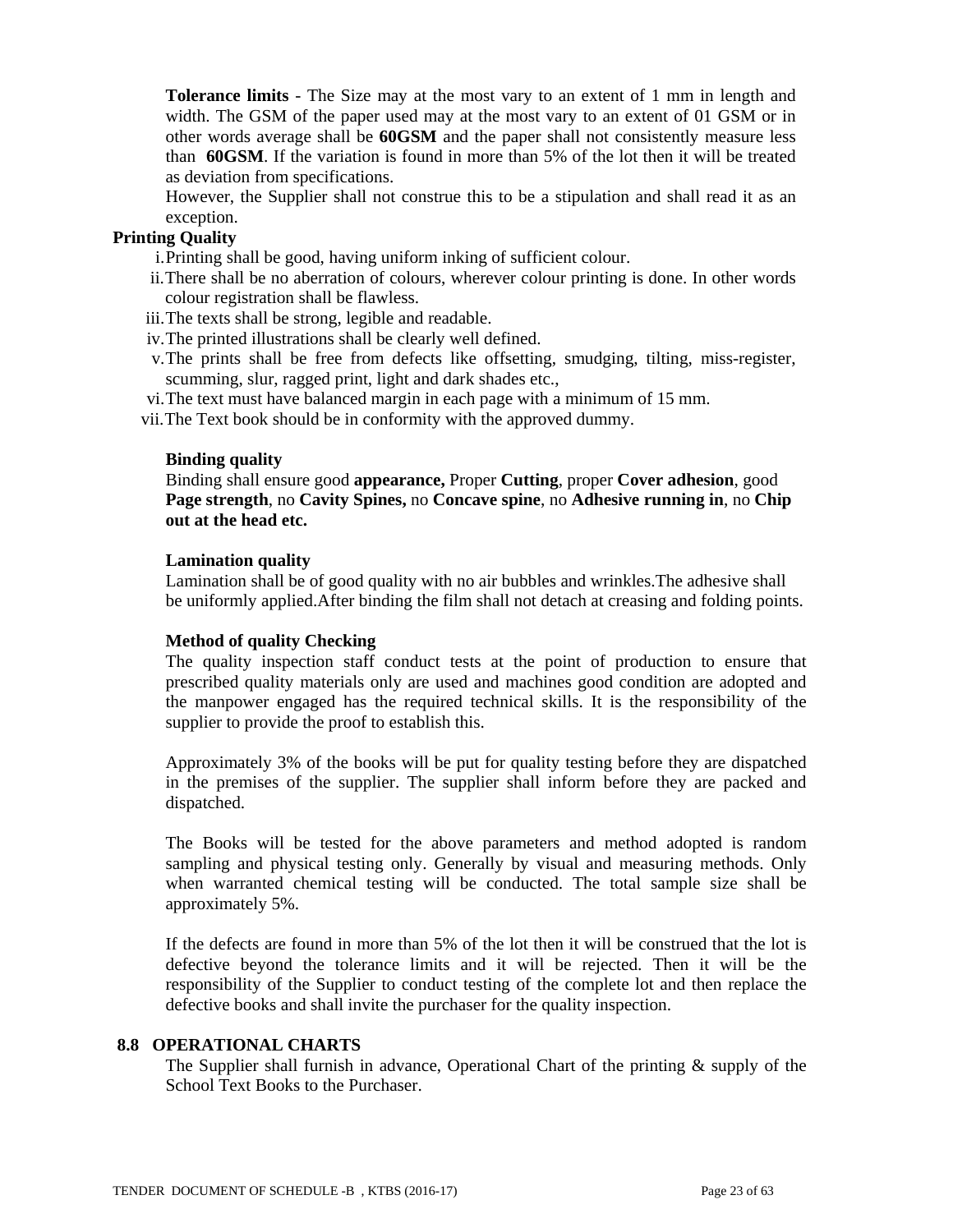# **8.9 PACKING & SUPPLY**

- 8.9.1 Pre-dispatch inspection of the bales/reels of paper, at the Mill and at the printer's premises may be carried out by the authorized third party quality testing and certifying agency appointed by the Society viz $\overline{D} P S$ .
- 8.9.2 The Supplier at the time of delivery of School Textbooks shall give proper account of supply to the concerned Block Educational Officer by bundling the school books in the numbers of 25 or 50 books in each bundle.
- 8.9.3 The Supplier after the satisfactory delivery of School Text Books to the concerned Blocks shall obtain due acknowledgement from the concerned Block Educational Officers or his authorized representative and submit the same along with the **District-wise Bills for payment.** The Supplier shall provide such packing of the School Text Books as is required to prevent their damage or deterioration during transit to their final destination as indicated in the Contract.

# **8.10 DELIVERY AND DOCUMENTS**

Delivery of the School Text Books shall be made by the Supplier in accordance with the terms specified in the Purchase Order. The details of printing & transportation and or other documents to be furnished by the supplier are as specified in Tender Document.

# **8.11. TRANSPORTATION**

Where the Supplier is required under the Contract to transport the Free  $\&$  Sales category School Text Books to all 204 BEO's of Karnataka as shall be specified in the Contract, it shall be arranged by the Supplier and the related cost including insurance, shall be included in the Contract Price.

### **8.12. PAYMENT**

### **8.12.1 The payment to the supplier shall be made as under**

- a) First payment after supply of 30% of the package books within 60 days subject to maximum of 60% of the package books on seniority basis subject to availability of funds.
- b) Final payment of balance package books after 60 days of first payment on seniority basis subject to availability of funds.

# **Payment to suppliers shall be made as per Clause 9.4 of Special Conditions of Contract (SCC**).

### **8.13. CHANGE ORDERS**

The purchaser may at any time by written order given to the supplier pursuant to GCC clause, make changes within the general scope of the contract in any one or more of the following:

- a. Method of transportation or packing
- b. The place of delivery
- c. Copies to be supplied

### **8.14. CONTRACT AMENDMENTS**

Subject to GCC Clause 8.13, no variation in or modification of the terms of the Contract shall be made except by written amendment signed by both the parties.

### **8.15. ASSIGNMENT**

The Supplier shall not assign, in whole or in part, its obligations to perform under the Contract, except with the Purchaser's prior written consent.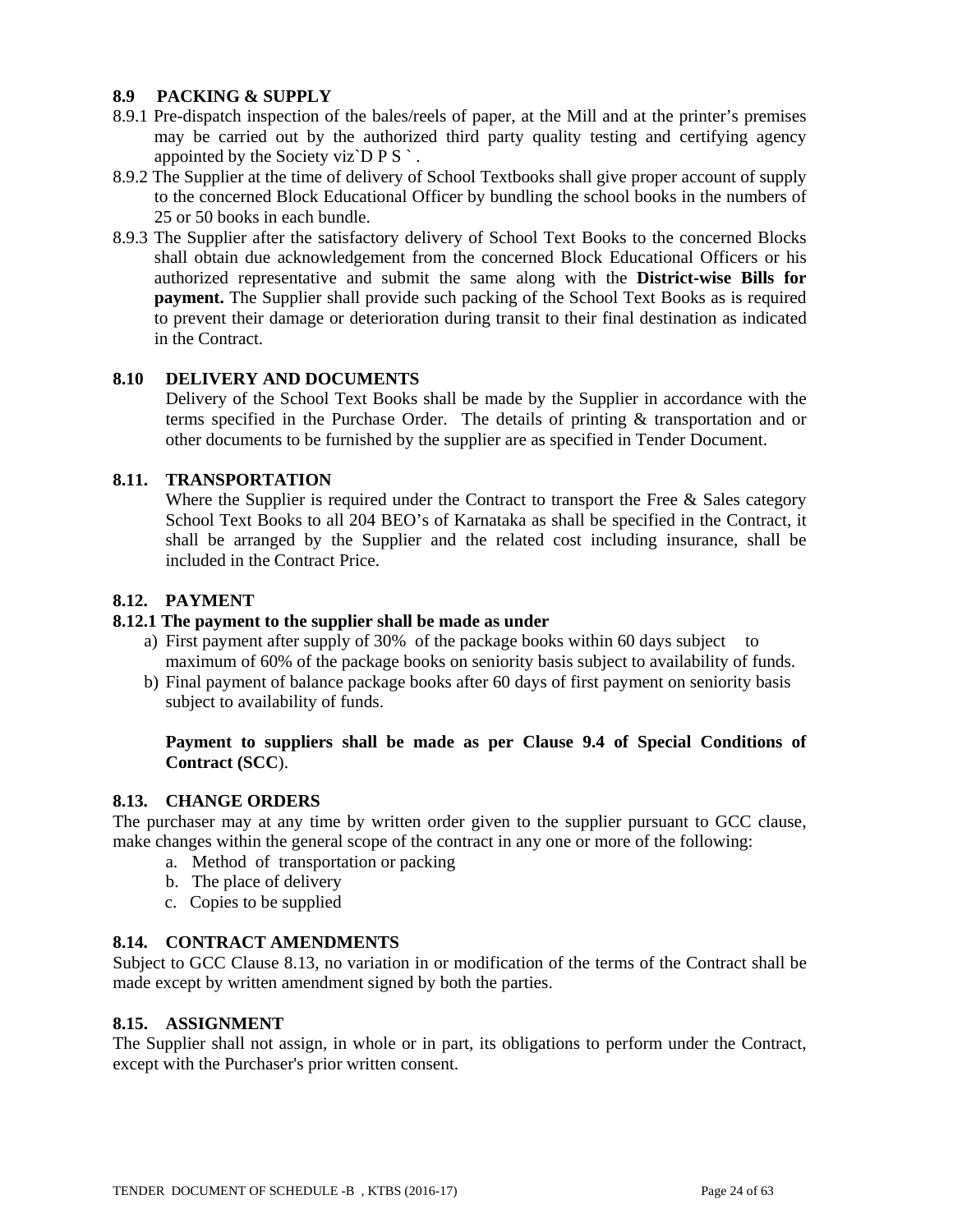# **8.16. SUBCONTRACTS**

Subcontract in printing and supply of textbooks is strictly prohibited.

### **8.17. DELAYS IN THE SUPPLIER'S PERFORMANCE**

- 8.17.1 Delivery of the School Text Books shall be made by the Supplier in accordance with the time schedule specified by the Purchaser in the Schedule of Requirements.
- 8.17.2 If at any time during performance of the Contract, the Supplier should encounter conditions impeding timely delivery of the School Text Books, the Supplier shall promptly notify the Purchaser in writing of the fact of the delay, its likely duration and its cause(s). As soon as practicable after receipt of the Supplier's reply, the Purchaser shall evaluate the situation and may, at its discretion, extend the Supplier's time for performance with or without liquidated damages, in which case the extension shall be effected by amendment of the Contract.
- 8.17.3 Except as provided under GCC Clause 8.23, a delay by the Supplier in the performance of its delivery obligations shall render the Supplier liable to the imposition of liquidated damages pursuant to GCC Clause 8.18, unless an extension of time is agreed upon pursuant to revision in contract without the application of liquidated damages.

### **8.18. LIQUIDATED DAMAGES**

#### **a. For non fulfillment of contract**

Subject to GCC Clause 8.19, if the Supplier fails to deliver any or all of the School Text Books within the period(s) specified in the Contract, the Purchaser shall, without prejudice to its other remedies under the Contract, deduct from the Contract Price, as liquidated damages, a sum equivalent to 0.5% of the delivered price of the delayed School Text Books for each day of delay until actual delivery up to a maximum deduction equal to the 10% of the contract price as levied by the purchaser. Once the maximum is reached, the purchaser may consider termination of the contract pursuant to Clause 8.20 or as agreed upon between the purchaser and the supplier and the Purchaser shall further levy @ of 1% for each day of delay until actual delivery up to a maximum deduction equal to the 20% of the contract price as additional damages. However in some deliberated circumstances, the purchaser may limit the quantity of the order , to the actual number delivered in accordance with the clause 8.22.1 .

#### **b. For defective materials**

If any defect is found / any report in this regard is received from the Block Educational Officers, such defective materials may be rejected and the Supplier shall have to replace such defective materials and will have to bear the cost of replacement.

However, the Purchaser also reserves the right to show some tolerance as below and use them depending on the circumstances by levying the damages and recovering the cost . The Supplier may suffer blacklisting where the purchaser perceives a complete breach of terms on the part of the Supplier while executing the contract .

The Tolerance Limit regarding the size of the book is specified elsewhere. Apart, the Tolerance limit with respect to the general defects is up to less than 2% or. In the circumstances wherein the Society has not rejected the material but some marginal defects including the variations in the size of the book, GSM of the paper etc. are noticed , the same are assessed and the supplier shall be penalized as per the decision of the experts and the damages are recovered. In such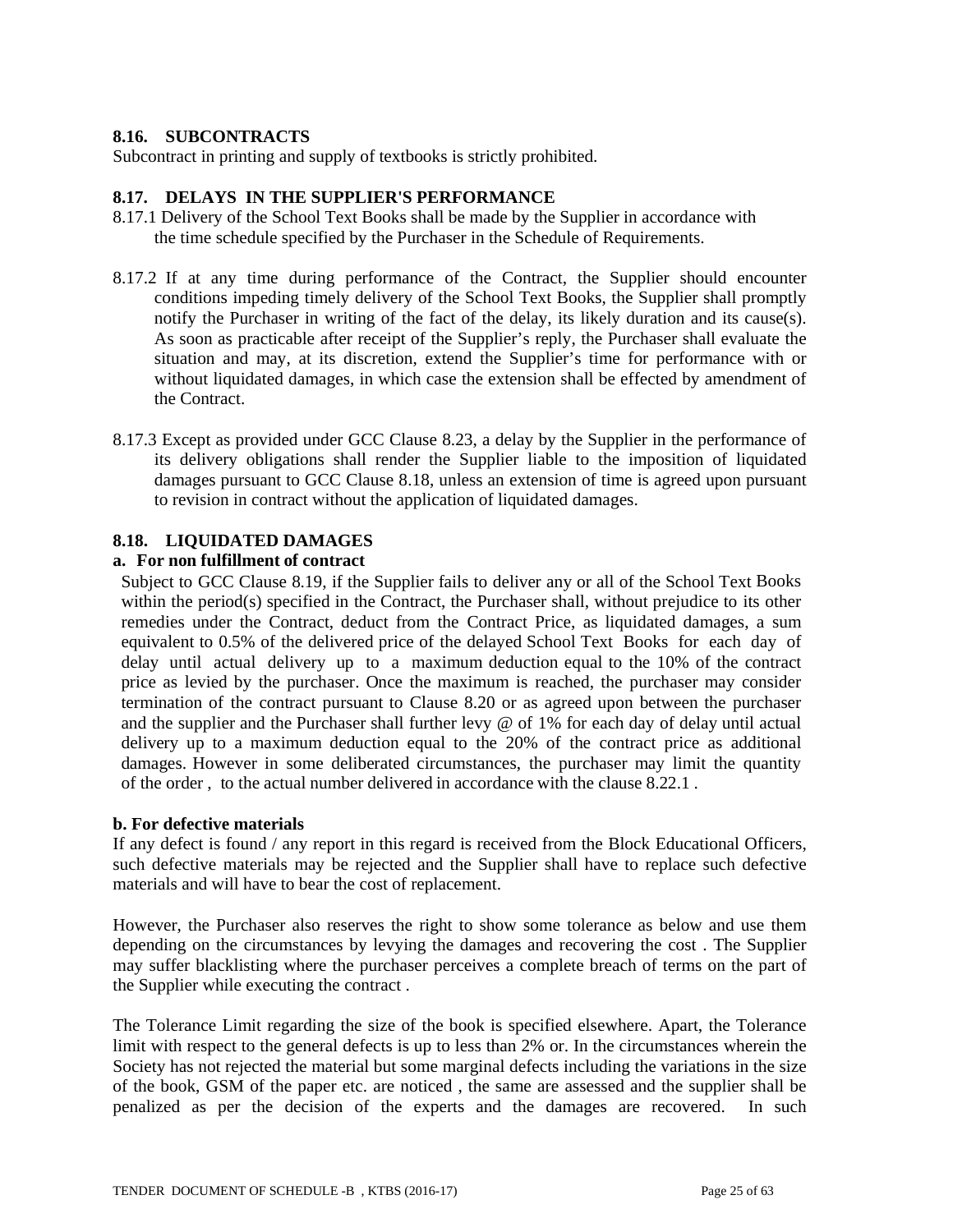circumstances, such defects if noticed in more than 5% of randomly picked sample, Purchaser shall perceive that the entire supply contain such defects and damages are recovered accordingly . In the circumstances where in the general defects are more than the tolerance limit and which are used by the society, the damages are recovered as per the above calculation and printer may face consequences including black listing where warranted

#### **Delay in supply of books**

In case of delay in supply of any quantity of books, beyond the delivery time schedule as indicated in the agreement, the penalty will be levied. For imposing penalty the date of receipt of Purchase order and the work schedule which shall be notified is reckoned.

#### **Time schedule**

Printing & Supply of text books to specified destinations should be completed within 120 days from the date of issue of Purchase order including Pre-Printing Activities. Supplier shall submit a fortnightly progress report to the purchaser. The Supplier is also bound by the conditions of the Purchaser and shall submit the progress in the modes as required by the Purchaser. Herein, noncompliance shall be construed as breach of contract terms.

### **Printing Activity & Distribution :**

| S <sub>1</sub> | Printing Activity & | <b>Schedule for Printers</b>   | Schedule for KTBS  |
|----------------|---------------------|--------------------------------|--------------------|
| N <sub>O</sub> | Distribution        |                                |                    |
|                | Printing $\&$       | Printing & supply of textbooks | Monitoring by KTBS |
|                | Distribution        | as per distribution statement  |                    |
|                |                     | within 120 days from the date  |                    |
|                |                     | of issue of purchase order.    |                    |

 The supplier should adhere to the time schedule specified in the contract. Otherwise Purchaser reserves the right to terminate the contract, at any time without assigning any reasons and the Supplier cannot claim any compensation in this respect.

### **8.19. TERMINATION FOR DEFAULT**

- 8.19.1 The Purchaser may, without prejudice to any other remedy for breach of contract, by written notice of default sent to the Supplier, terminate the Contract in whole or part:
	- a) if the Supplier fails to deliver any or all of the School Text Books within the period(s) specified in the Contract, or within any extension thereof granted by the Purchaser, or,
	- b) if the Supplier fails to perform any other obligation(s) under the Contract, or,
	- c) if the Supplier, in the judgment of the Purchaser, has engaged in corrupt or fraudulent practices in competing for or in executing the Contract.

# For the purpose of this Clause:

*"Corrupt practice"* means the offering, giving, receiving or soliciting of anything of value to influence the action of a public official in the procurement process or in contract execution.

*"Fraudulent practice"* means a misrepresentation of facts in order to influence a procurement process or the execution of a contract to the detriment of the Purchaser, and includes collusive practice among Bidders (prior to or after bid submission) designed to establish bid prices at artificial non-competitive levels and to deprive the purchaser of the benefits of free and open competition.

8.19.2 In the event the Purchaser terminates the Contract in whole or in part, pursuant to GCC Clause 8.22.1, the Purchaser may procure, upon such terms and in such manner as it deems appropriate, School Text Books similar to those undelivered, and the Supplier shall be liable to the Purchaser for any excess costs for such similar School Text Books. However, the Supplier shall continue the performance of the Contract to the extent not terminated.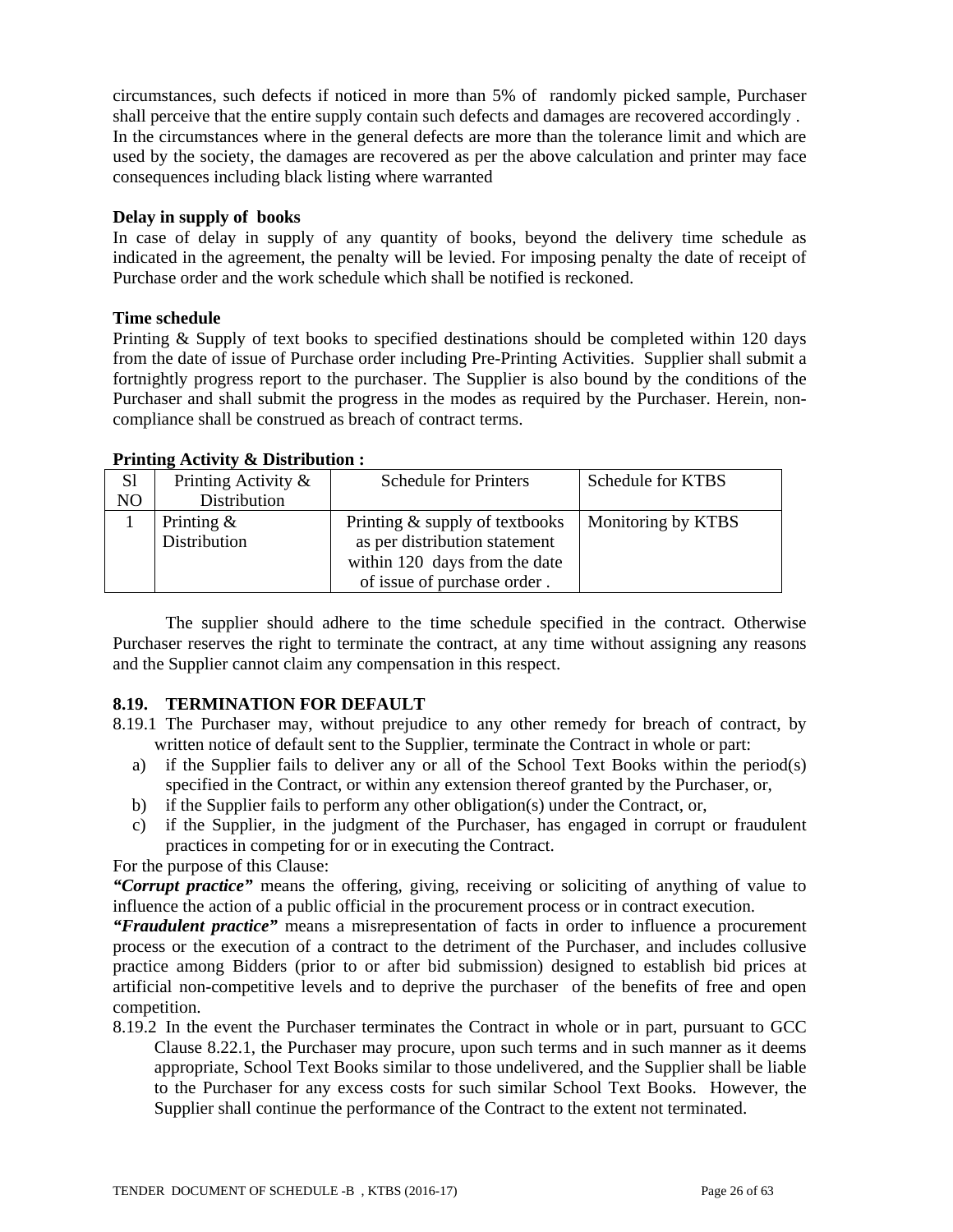#### **8.20. FORCE MAJEURE**

- 8.20.1 Notwithstanding the provisions of GCC Clauses 8.17, 8.18, 8.19, the Supplier shall not be liable for forfeiture of its performance security, liquidated damages or termination for default, if and to the extent that, its delay in performance or other failure to perform its obligations under the Contract is the result of an event of Force Majeure.
- 8.20.2 For purposes of this Clause, *"Force Majeure"* means an event beyond the control of the Supplier and not involving the Supplier's fault or negligence and not foreseeable. Such events may include, but are not limited to, acts of the Purchaser either in its sovereign or contractual capacity, wars or revolutions, fires, floods, epidemics, quarantine restrictions and freight embargoes.
- 8.20.3 If a *Force Majeure* situation arises, the Supplier shall promptly notify the Purchaser in writing of such conditions and the cause thereof. Unless otherwise directed by the Purchaser in writing, the Supplier shall continue to perform its obligations under the Contract as far as is reasonably practical, and shall seek all reasonable alternative means for performance not prevented by the *Force Majeure* event.

### **8.21. TERMINATION FOR INSOLVENCY**

The Purchaser may at any time terminate the Contract by giving written notice to the Supplier, if the Supplier becomes bankrupt or otherwise insolvent. In this event, termination will be without compensation to the Supplier, provided that such termination will not prejudice or affect any right of action or remedy which has accrued or will accrue thereafter to the Purchaser.

### **8.22. TERMINATION FOR CONVENIENCE**

- 8.22.1 The Purchaser, by written notice sent to the Supplier, may terminate the Contract, in whole or in part, at any time for its convenience. The notice of termination shall specify that termination is for the Purchaser's convenience, the extent to which performance of the Supplier under the Contract is terminated, and the date upon which such termination becomes effective.
- 8.22.2 The School Text Books that are complete and ready for transport within 30 days after the Supplier's receipt notice of termination shall be accepted by the Purchaser at the Contract terms and prices. For the remaining School Text Books, the Purchaser may elect:
	- (a) to have any portion completed and delivered at the Contract terms and prices; and/or
	- (b) to cancel the remainder and pay to the Supplier an agreed amount for partially completed School Text Books and for materials previously procured by the Supplier.

### **8.23. RESOLUTION OF DISPUTES**

- 8.23.1 The Purchaser and the supplier shall make every effort to resolve amicably by direct informal negotiation any disagreement or dispute arising between them under or in connection with the Contract.
- 8.23.2 If, after thirty (30) days the parties fail to resolve their dispute or difference by such consultations, then either the Purchaser or the Supplier may give notice to the other party of its intention to commence arbitration, as hereinafter provided, as to the matter in dispute, and no arbitration in respect of this matter may be commenced unless such notice is given.
- 8.23.3 Any dispute or difference in respect of which a notice of intention to commence arbitration has been given in accordance with this clause shall be finally settled by arbitration. Arbitration may be commenced prior to or after delivery of the School Text Books under the contract.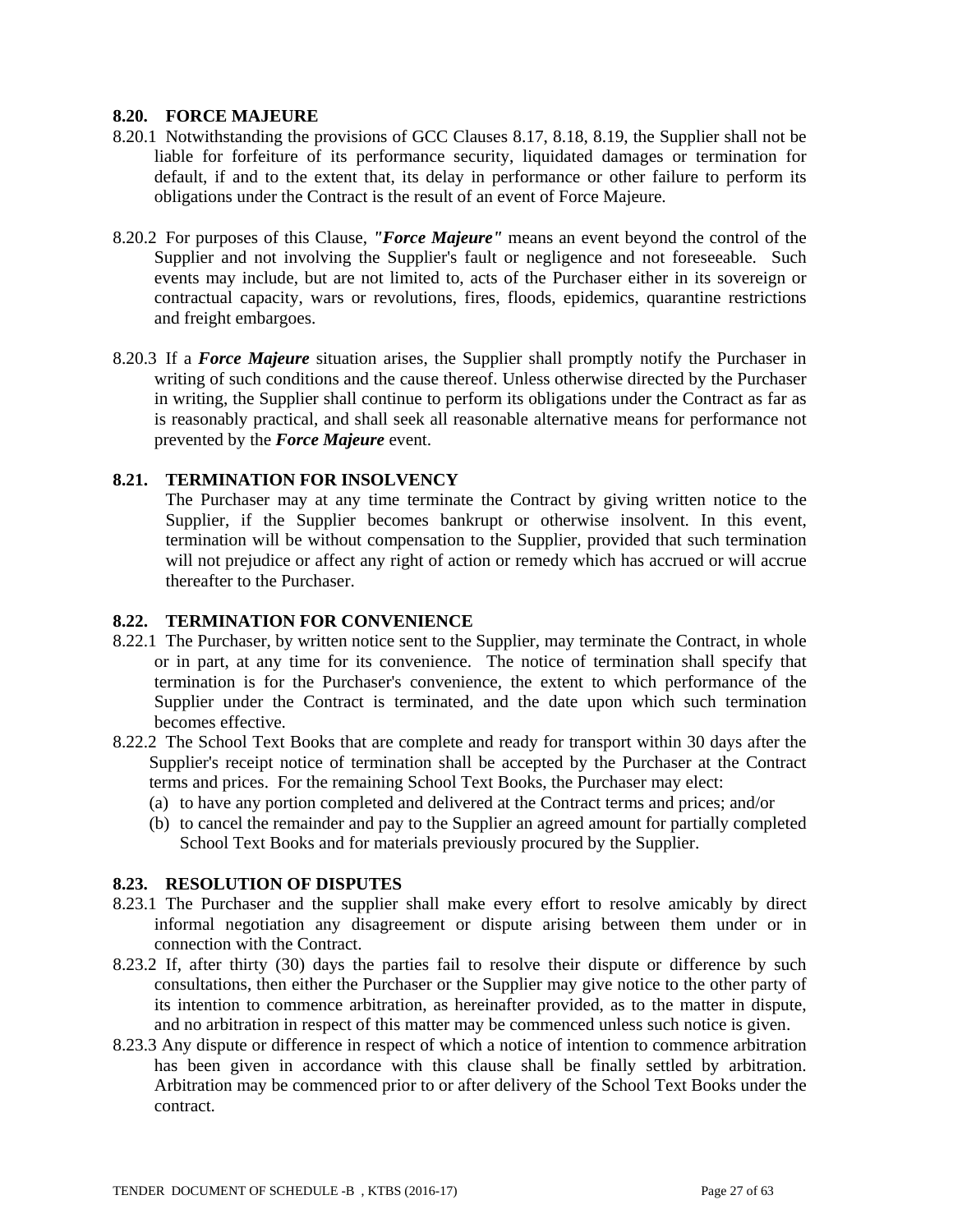- 8.23.4 Arbitration proceedings shall be conducted in accordance with the rules of procedure specified in SCC.
- 8.23.5 Notwithstanding to any reference to arbitration herein;
	- (a) The parties shall continue to perform their respective obligations under the contract unless they otherwise agree, and,
	- (b) The purchaser shall pay the supplier any money due to the supplier.

# **8.24. LIMITATION OF LIABILITY**

Except in case of criminal negligence or willful misconduct, and in the case of infringement pursuant to clause 5,

- (a) The supplier shall not be liable to the Purchaser, whether in contract, tort, or otherwise, for any indirect or consequential loss or damage, loss of use, loss of profits or interest costs, provided that this exclusion shall not apply to any obligation of the supplier to pay liquidated damage to the purchaser; and this exclusion shall not apply to any obligation of the supplier to pay liquidated damages to the Purchaser; and,
- (b) The aggregate liability of the supplier to the Purchaser, whether under the contract, in tort or otherwise, shall not exceed the total contract price.

### **8.25. GOVERNING LANGUAGE**

The contract shall be written in English language. All correspondence and other documents pertaining to the Contract which are exchanged by the parties shall be written in the same language.

### **8.26. APPLICABLE LAW**

The Contract shall be interpreted in accordance with the laws of the State of Karnataka. And any disputes shall only be addressed at the jurisdictional courts located in Bengaluru .

# **8.27. NOTICES**

- 8.27.1 Any notice given by one party to the other pursuant to this Contract shall be sent to other party in writing or by facsimile or email and confirmed in writing to the other Party's address specified in Tender document.
- 8.27.2 A notice shall be effective when delivered or on the notice's effective date, whichever is later.

### **8.28 TAXES AND DUTIES**

Suppliers shall be entirely responsible for all taxes, duties, license fees, Octroi, road permits, etc., incurred until delivery of the contracted School Text Books to the Purchaser.

### **8.29 IMPLEMENTATION OF THE CONTRACT**

The Supplier should as soon as agreement is signed begin the process for implementation of the Contract by procuring pre press material from KTBS and then purchasing printing paper and other materials at his own cost and bearing entire investment from printing to transportation. The Supplier further agrees to get 100% sample testing from the Purchaser.

The work relating to supply of School Books should be implemented by the Supplier as per the implementation schedule as per Purchaser's Notification of award of Contract.

The purchaser may at his discretion extend the above time schedule if he desires so. However, supplier cannot claim this as matter of right.

The successful bidders should give their acceptance of the implementation schedule in the agreement. The entire work of printing and supply should be completed within 120 days from the date of issue of the Purchase Order.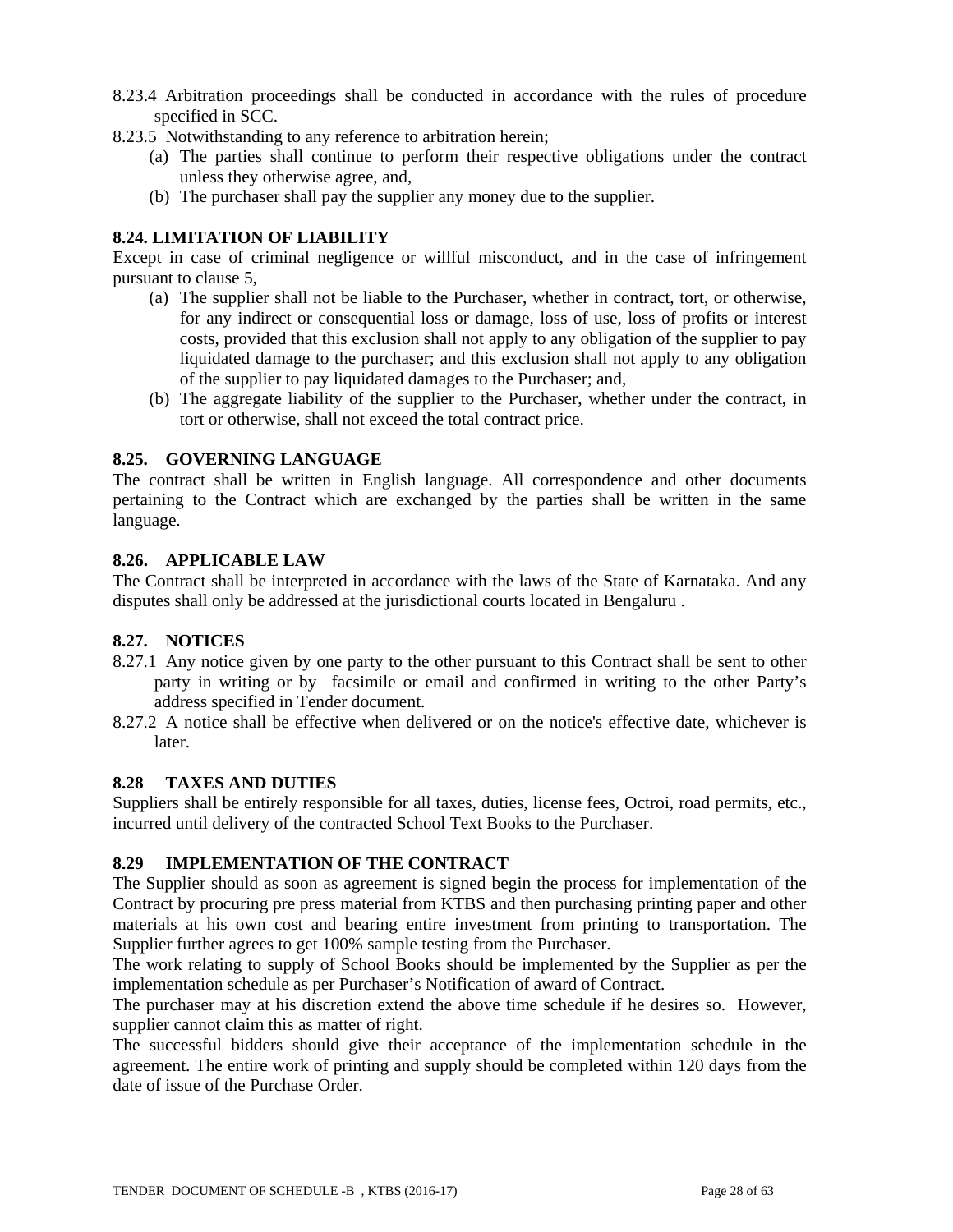#### **8.30 ASSIGNING OF TENDER IN WHOLE OR PART**

The Supplier shall not assign or make over the contract, the benefit or burden thereof to any other person or persons or body corporate. No under letting or subletting to any persons or body corporate for the execution of the contract or any other part thereof is permitted, without the written consent of the Managing Director, Karnataka Textbook Society<sup>®</sup>.

#### **8.31 PENALTY AND TERMINATION FOR NON-FULFILMENT OF CONTRACT**

- 8.31.1 If supplier does not execute the work as per the implementation schedule, penalty will be imposed at the rate of 1% of the contract amount of the delayed portion of the work per week or part thereof such delay for the first 4 weeks and at the rate of 2% per week thereafter until completion of supplies if the Purchaser decides to accept the supplies. Part of the week will be considered as one week.
- 8.31.2 The supplier entrusted with the work of supply of School Books should execute the work in good conditions. If the inferior quality material is found before distribution or after distribution to the schools, such defective materials will be rejected outright. The supplier will have to replace the rejected items at his own responsibility and expense.
- 8.31.3 The School Books will have to be transported without causing any damage and in good condition to all the Block Educational Offices Godowns in the State. If any defect is found / any report in this regard is received from the Block Educational Officers, such defective books will be rejected and the Supplier will have to replace the defective books and will have to bear the cost of such replacements.
- 8.31.4 While Calculating penalty in case of default, total cost of a particular package including transportation and insurance cost will be taken into consideration and penalty will be imposed.

### 8.32 **GENERAL POINTS TO BE OBSERVED**

- 8.32.1 The Supplier should execute an undertaking in the prescribed form stipulating that he has agreed to the Terms & Conditions mentioned in the tender for submission of Technical & Commercial Bids.
- 8.32.2 The Commissioner for Public Instruction and chairman of Executive committee the Karnataka Textbook Society $(R)$  reserves the right to allot the package other than those indicated by the bidder in the bid and the bidder shall be bound by the decision of the Commissioner for Public Instruction.
- 8.32.3 The Commissioner for Public Instruction and chairman of Executive committee the Karnataka Textbook Society $(R)$  reserves the right to award the contract to more than one bidder and fix the number of packages to different bidders based on the financial, technical and service capability of the bidder.
- 8.32.4 The total quantities of School Text Books to be purchased are subject to variation during the course of Contract period.

### **8.33 DISCRIPTION OF PACKAGES**

8.33.1 Total number of books/titles to be printed is divided into 06 packages in this Schedule-B. Each package may consist of different Titles / Languages / Mediums and different size and colours. All books shall have multi-coloured cover pages and inner cover pages also multicoloured. The packages are arrived at on the basis of the segregation of print work of multi coloured books, two coloured books, black & white books and the size of the books. However there may be combinations in some packages.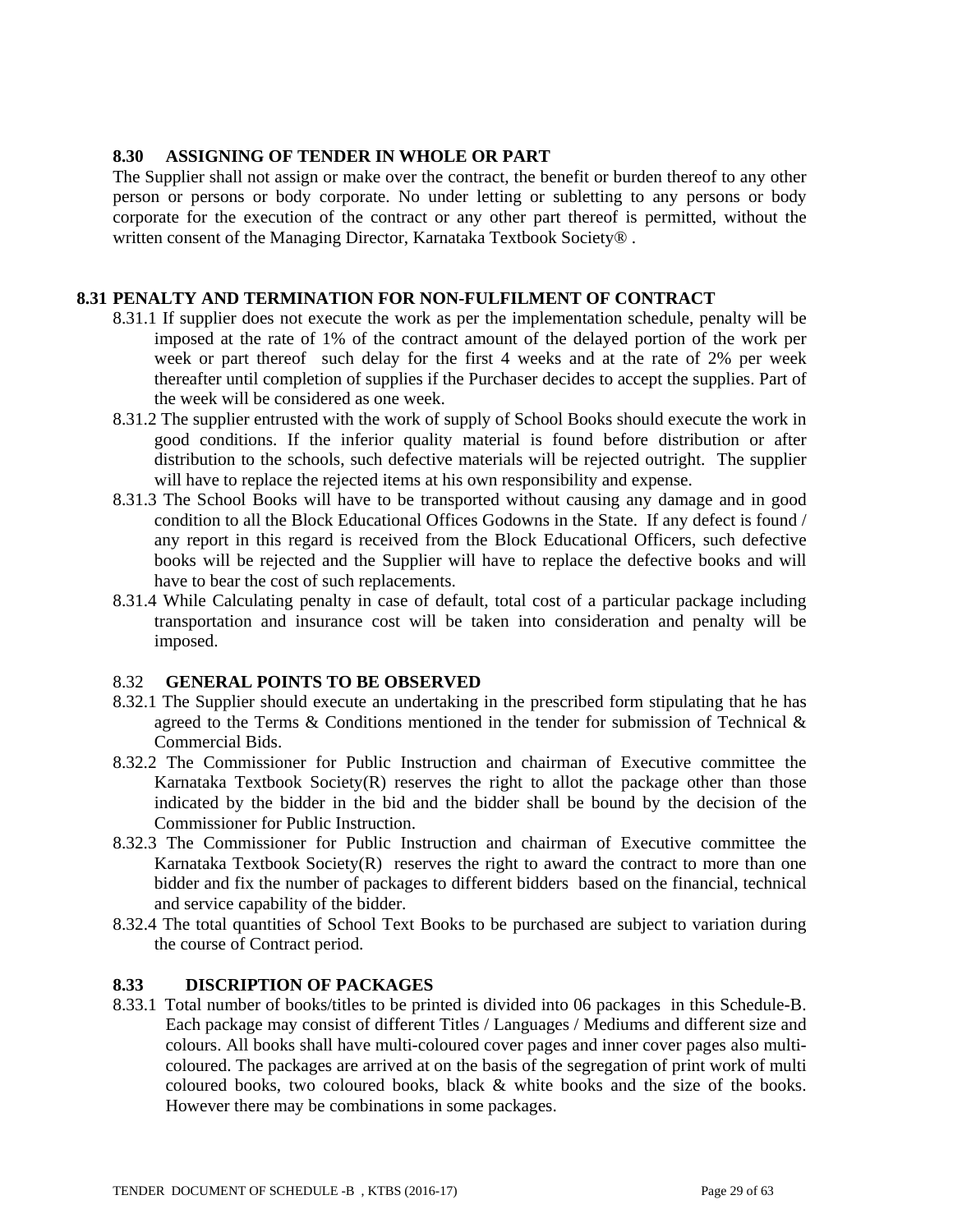- 8.33.2 The packages contains sale component of text books and free text books.
- 8.33.3 Number of titles in the package, no of copies of the books and page numbers of books specified in the tender are approximate.
- 8.33.4 The details of packages are as per Volume 5.

#### **8.34 BARRING OF SELLING TEXTBOOKS IN THE MARKET**

The Supplier shall execute an undertaking that he shall supply the entire quantity of textbooks printed, only to the purchaser and he is not permitted to sell or reproduce the textbooks in open market. Failing to adhere to this clause shall lead to legal action against the supplier and also shall be liable for blacklisting.

#### **8.35 SAMPLE COPIES**

Supplier shall supply 100 sample copies ( free & Sale ) of each major titles (Kan\_FL, Eng\_SL, Hin\_TL, all core subjects in Kannada & English medium) and 50 for each other titles free of cost, to the copyright holder failing which, it shall be treated as breach of Contract terms.

### **8.36 APPROVAL FOR PRINTING**

- 8.36.1 The successful bidder will be given CD's/Positives of the book to be printed as per the package allotted to them. The bidder shall take all the necessary action to convert the CD into positives and prepare the dummy book.
- 8.36.2 Before printing, final proof of the Text books and newly printed two dummy copies shall be approved by the Officer authorized by the Managing Director of the Karnataka Text Book Society®, Bengaluru.

### **8.37 LIMITATIONS FOR TENDERERS**

The Supplier shall not

- a. Publish or sell or encourage any guides / workbooks/key books (Questions and Answers) for any text book brought out by the Karnataka Text Book Society®.
- b. Insert any advertisement on any text books in any form.
- c. Employ child labour for printing, binding, packing and supply of text books.

### **8.38 CATEGORY OF BOOKS**

- a) The price of books should not be noted on text books, printed under scheme of the free distribution. On these books, the following words should be printed in bold letter – "FREE SUPPLY", on Cover Pages only.
- b) The Price of books as given by the purchaser should be prominently printed in the printer's page and on the back cover page in a box suitably inserted.
- c) **Class, title name** and **Free Supply** shall be printed on the Spine for Free Books Category. In the same way **Class, title name** and **Price** shall be printed on the Spine for Sale Books Category.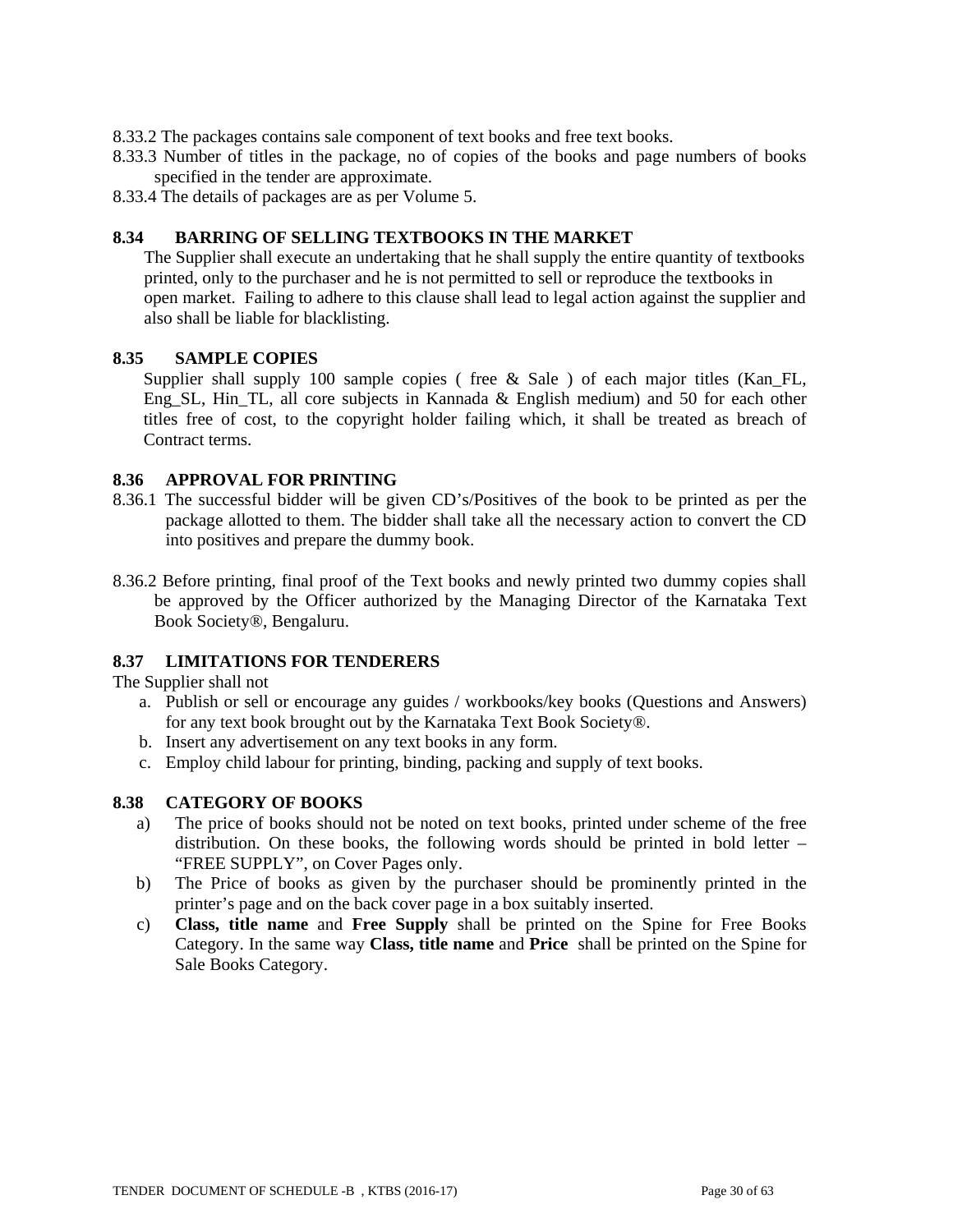### **SECTION 9 SPECIAL CONDITIONS OF CONTRACT**

The following Special Conditions of Contract shall supplement the General Conditions of Contract. Whenever there is a conflict, the provisions herein shall prevail over those in the **General Conditions of Contract.** The corresponding clause number of the General Conditions is indicated in parentheses, wherever applicable.

#### **9.1. DEFINITIONS (GCC CLAUSE 8.1)**

**"The Supplier"** is (to be filled at the time of issue and acceptance of Purchase Order)

### **9.2. INSPECTION AND TESTS (GCC CLAUSE 8.7)**

9.2.1 Place of Inspection and manufacturer of Paper

Inspection of base paper for printing and cover may be carried out by the authorized third party quality testing and certifying agency appointed by the Society viz`the D P S` prior to dispatch to printers, in the mill premises of the manufacturer. The final inspection may be carried out at the godown of the printers in association with the representative of the Managing Director, Karnataka Text Book Society®. The successful bidders are advised to purchase papers for text book and cover page from the paper mill capable of manufacturing the quality paper as per contract specifications and having adequate quality control and inhouse testing facilities as per IS:1848/1991 with the latest amendments. The capacity/capability assessment on the paper manufacturing mill may be carried out by the Quality Assurance Wing before placing the order if the circumstances warrant.

The bale width of the paper purchased shall not be of less than 76 cms and the copy of the invoices shall be submitted to the Purchaser on a regular basis .

9.2.2 Inspection and tests prior to transportation of School Text Books, at final acceptance and at schools at any time within the contracted period are as given below and the successful bidder shall comply with the following technical specifications fixed for the books:

#### **Inner Pages**

- i. Only Map litho paper of **60GSM** or more shall be made use of for inner pages of the books.
- ii. Paper for the textbooks shall be procured from recognized and reputed paper mills. Printer should use the paper as per specifications prescribed in annexure section - 8
- iii. The minimum brightness of the paper shall be 80 %.

#### **Binding or Cover**

- i) Outer and inner cover pages should be in **four colours.**
- ii) Art Board, double side coated, Gloss finish of 220 GSM shall be made use for the covers of the books and shall be gloss laminated on the outside with at least 12 micron thickness BOPP film.
- iii) The size of the books, color specifications and number of pages shall be as specified in the table.
- iv) All books shall have perfect binding. No book shall be bound by centre pinning.

### **Printing Quality**

i. Printing shall be good, having uniform inking of sufficient colour.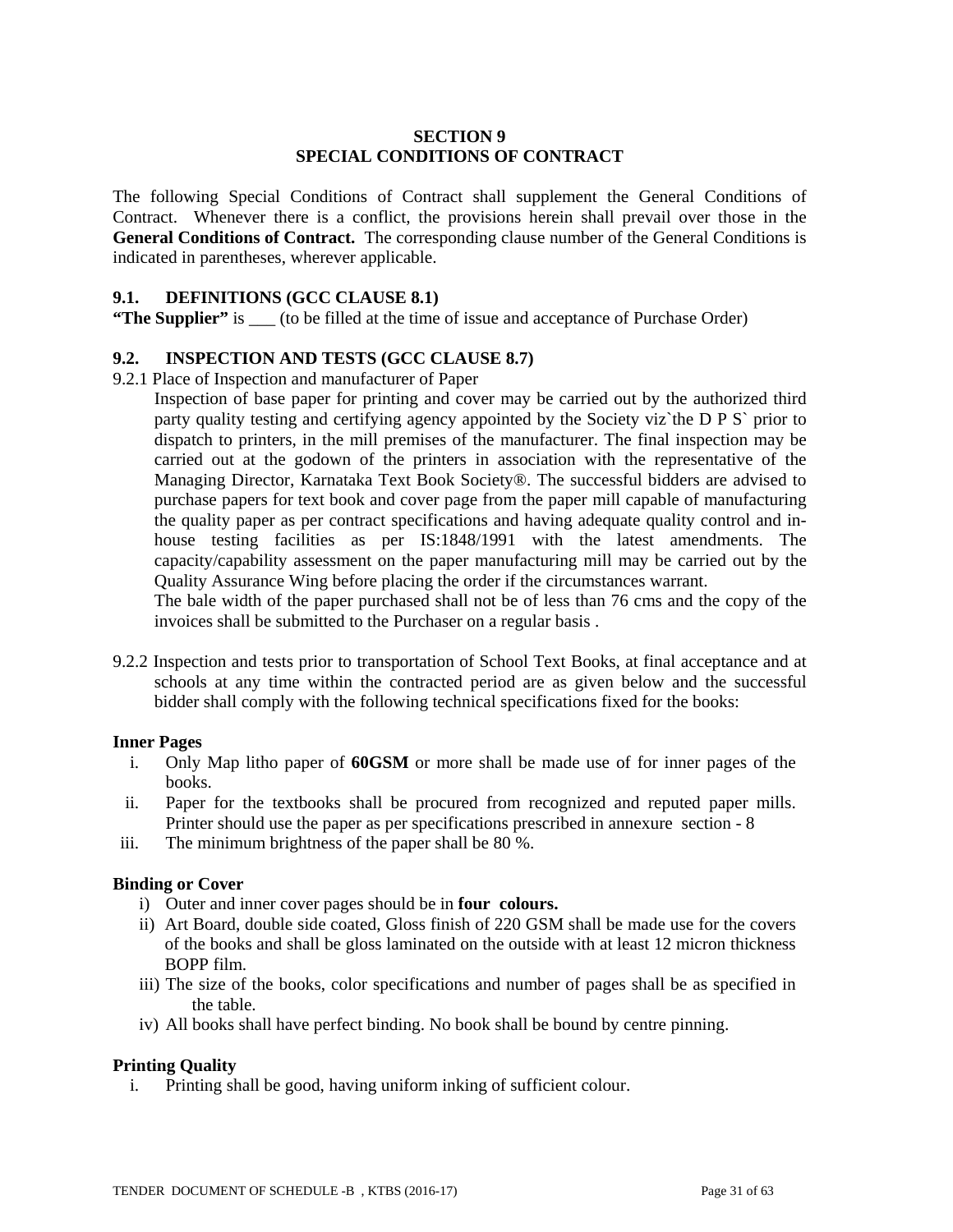- ii. There shall be no aberration of colours, wherever colour printing is done. In other words colour registration shall be flawless.
- iii. The texts shall be strong, legible and readable.
- iv. The printed illustrations shall be clearly well defined.
- v. The prints shall be free from defects like offsetting, smudging, tilting, mis-register, scumming, slur, ragged print etc.,
- vi. The text must have balanced margin around each page with a minimum of 15 mm.
- vii. The Text book should be in conformity with the approved dummy.

### **Book size**

i. For Crown ¼ Size , the print area to be 330 sq. cm or as per positive size and the trimmed size to be **18.3 x 24.5cms.**

**Tolerance limits** - The Size may at the most vary to an extent of 1 mm in length and width. The GSM of the paper used may at the most vary to an extent of 01 GSM or in other words average shall be **60GSM** and the paper shall not consistently measure less than **60GSM**. If the variation is found in more than 5% of the lot then it will be treated as deviation from specifications.

However, the Supplier shall not construe this to be a stipulation and shall read it as an exception.

- 9.2.3 The Managing Director, KTBS is empowered to test the quality through an independent third party agency as specified in various clauses and take such action as deems fit, if quality of text book falls below the prescribed standards.
- 9.2.4 The work relating to supply of School Books should be executed without any delay as per the implementation schedule mentioned in this document.
- 9.2.5 The Purchaser reserves the right to depute authorized representatives from his office for the supervision and inspection at the time of implementation of the contract. The supplier should submit periodical progress report to the purchaser regarding the implementation of the contract.
- 9.2.6 The supplier should supply School Books by using good quality material strictly in accordance with the samples submitted along with qualification Bid. If any defect in the material comes to the notice of the purchaser after the supply to the schools, the same will have to be replaced by the supplier at his own expense.
- 9.2.7 If the contract is not executed within the stipulated period as per implementation schedule the Purchaser reserves the right to cancel the contract and the Purchaser will not be liable for any pecuniary loss or damage incurred by the supplier in this regard.
- 9.2.8 The purchaser or his representative shall have the right of entry into the work premises of the supplier to monitor quality and progress.
- 9.2.9 The supplier shall supply School Textbooks strictly as per the prescribed quality paper, size, colours, specification and measurements to the Educational Blocks as prescribed by the purchaser. He should comply with all the tests specified by the purchaser or any other Officer authorized for this purpose, satisfactorily. The supplier shall ensure timely delivery of quality School Textbooks as per the implementation schedule given in the contract.
- 9.2.10 The Managing Director, KTBS, shall not pay any higher costs over and above the agreed value of the supply, on account of any revision due to increase in duties, taxes and surcharges during the contact period.

### **9.3. DELIVERY AND DOCUMENTS (GCC CLAUSE 8.10)**

Upon delivery of the School Text Books, the supplier shall notify the purchaser and the insurance company by cable/telex/fax, the full details of the transport including contact number, vehicle receipt number and date, description of School Text Books, quantity, name of the consignee etc.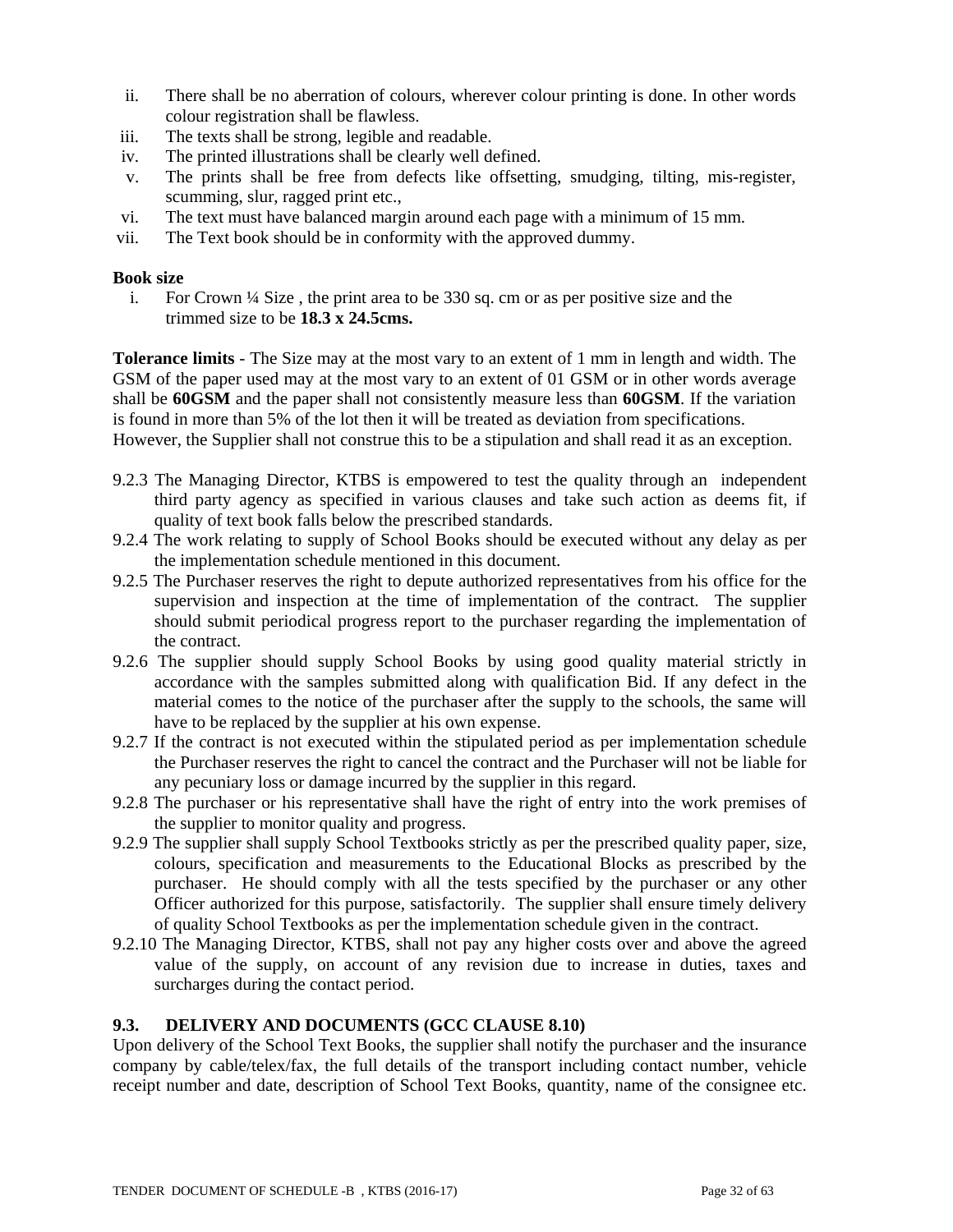The supplier shall mail the following documents to the purchaser with a copy to the insurance company:

- a) Three copies of the Supplier invoice showing School Text Books description, quantity, unit price, total amount;
- b) Vehicle receipt/acknowledgment of receipt of School Text Books from the consignee(s);
- c) Insurance Certificate;
- d) Inspection Certificate issued by the third party inspection agency viz the **D P S**

The above documents shall be received by the Purchaser before arrival of the School Text Books (except where the School Text Books have been delivered directly to the Consignee with all documents) and, if not received, the Supplier will be responsible for any consequent expenses.

# **9.4**. **PAYMENT (GCC Clause 8.12)**

9.4.1 The Supplier's request(s) for payment shall be made to the Purchaser in writing, accompanied by an invoice describing class, title of the book, number of copies of the School Text Books delivered, and by related documents, submitted pursuant to GCC Clause 8.9 & 8.10 and upon fulfillment of other obligations stipulated in the contract including the original delivery Challan copy.

**The Delivery Challans of the Text Books accepted by the authorized 204 Blocks without acknowledgement of Original Seal and Signature of the concerned BEOs/Authorized representative of BEOs for having received the Text Books in good condition, showing title wise number of books received, shall not be considered for payments under any circumstances. The Delivery Challans shall be in the approved coloured formats only i.e. White for Free category and Yellow for Sale category. All Bill/Invoice formats and acknowledgement formats submitted by the printers i.e. D.C's shall be printed legibly, not hand written and should be in 70 GSM and above paper only. Any deviations in the above conditions will be treated as rejected Bills/D.C's are liable for liquidated damages as per Tender clause 8.18.** 

9.4.2 Payments shall be made by the Purchaser after submission of the invoice claim by the Supplier duly enclosing the **Dated Acknowledgement with seal** of the receiver in the accepted Delivery Challan format within 60 working days. The invoices/bills shall always be submitted along with the Mill certification regarding the paper and the report / certification of the Authorized Third Party Quality checking and certifying agency. Where-ever applicable Taxes and other levies shall be deducted at source.

### **9.5. SETTLEMENT OF DISPUTES (GCC CLAUSE 8.23)**

- 9.5.1 In case of Dispute or difference arising between the Purchaser and Supplier relating to any matter arising out of or connected with this agreement, such dispute or difference shall be settled in accordance with the Arbitration and Conciliation Act, 1996, by a Sole Arbitrator. The Sole Arbitrator shall be appointed by agreement between the parties; failing such agreement, by the appointing authority namely the Indian Council of Arbitration/President of the Institution of Engineers (India)/The International Centre for Alternative Dispute Resolution (India). A certified copy of the appointment Order shall be supplied to each of the Parties.
- 9.5.2 Arbitration proceedings shall be held at Bengaluru, Karnataka, and the language of the arbitration proceedings and that of all documents and communications between the parties shall be English.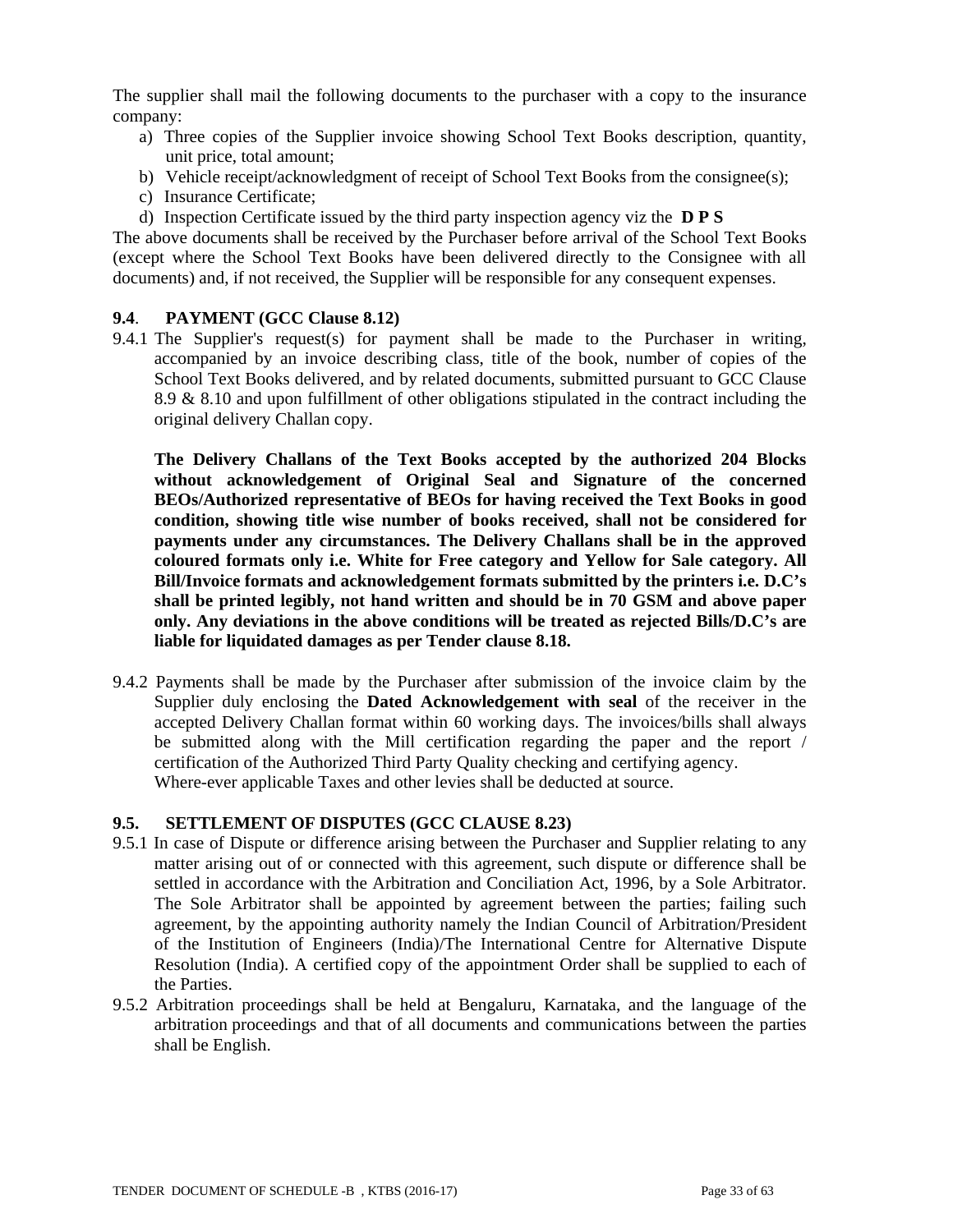9.5.3 The decision of arbitrators shall be final and binding upon both parties. The cost and expenses of Arbitration proceedings will be as determined by the Arbitrator and paid equally by the parties to the arbitration. However, the expenses incurred by each party in connection with the preparation, presentation etc. of its proceedings shall be borne by each party themselves.

# **9.6. NOTICES (GCC CLAUSE 8.27)**

 For the purpose of all notices, the following shall be the address of the Purchaser and Supplier.

 Purchaser: The Managing Director, Karnataka Textbook Society®, No.4, DSERT Building,100 Ft ring Road, BSK III Stage, Bengaluru - 560 085 Karnataka, India

Supplier: (To be filled in at the time of Contract signature)

### **9.7. PROGRESS OF SUPPLY**

Supplier shall regularly intimate progress of supply, in writing to the Purchaser on a weekly basis as under and also in the form and manner as may be stipulated by the Purchaser .

- Quantity offered for inspection and date
- Quantity accepted/rejected by inspection agency and date
- Ouantity dispatched/delivered to consignees and date
- Date of completion of entire contract if any, and
- Date of receipt of entire payment under the contract.

# **9.8. SUPPLIER INTEGRITY**

The supplier is responsible for and obliged to conduct all contracted activities in accordance with the Contract using state-of-the-art methods and economic principles and exercising all means available to achieve the performance specified in the Contract.

### **9.9. SUPPLIER'S OBLIGATIONS**

- 9.9.1 The Supplier is obliged to work closely with the Purchaser's staff, act within its own authority and abide by directives issued by the Purchaser and implementation activities.
- 9.9.2 The Supplier will abide by the job safety measures prevalent in India and will free the Purchaser from all demands or responsibilities arising from accidents or loss of life the cause of which is the Supplier's negligence. The Supplier will pay all indemnities arising from such incidents and will not hold the Purchaser responsible or obligated.
- 9.9.3 The Supplier is responsible for managing the activities of its personnel or sub-contracted personnel and will hold itself responsible for any misdemeanors.
- 9.9.4 The Supplier will treat as confidential, all data and information about the Purchaser, obtained in the execution of his responsibilities, in strict confidence and will not reveal such information to any other party without the prior written approval of the Purchaser.
- 9.9.5 The supplier should safely return the pre-press materials in good condition to the purchaser within 10 days from the date of receipt of the intimation in this regard from the purchaser.

Managing Director Karnataka Textbook Society®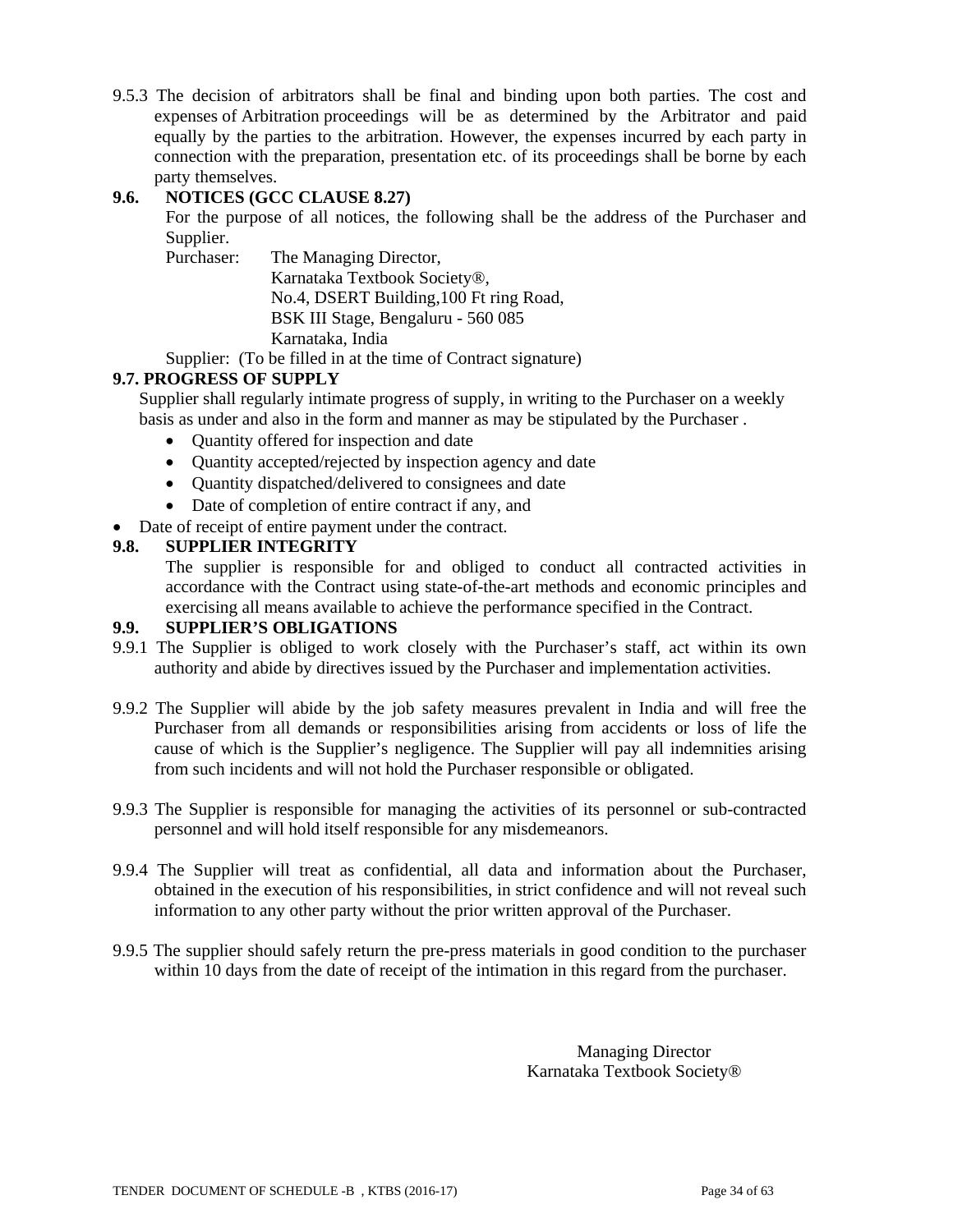# **VOLUME 3 CONTRACT FORM (to be executed on Rs 500/- Stamp Paper)**

**THIS AGREEMENT** entered into on this the \_\_\_\_\_ day of \_\_\_\_\_\_\_\_\_\_\_ (Month), Two Thousand and \_\_\_\_\_ in Bengaluru,

#### **BETWEEN**

The Managing Director, The Karnataka Textbook Society®, Government of Karnataka, ("KTBS"), having its office at No.4, DSERT Building,100 Ft ring Road, BSK III Stage, Bengaluru - 560 085, Karnataka State, India (hereinafter referred to as "**PURCHASER**") which expression shall unless repugnant to the context include the successors and assigns), on the one part,

#### **AND**

\_\_\_\_\_\_\_\_\_\_\_\_\_\_\_\_\_\_(name and address), a Legal Entity having its registered office at \_\_\_\_\_\_\_\_\_\_\_\_\_\_\_\_\_\_\_(hereinafter referred to as "**SUPPLIER**") which expression shall unless repugnant to the context include its successors and permitted assigns, on the other part,

#### **WHEREAS,**

KTBS, floated a Tender to print and supply school textbooks to students of standard 1-10 of all Government Schools, all students of 1-10 of all aided schools as sponsored by the SSA/Government free textbooks scheme and all students of unaided schools in Karnataka on Sale basis and has accepted the Tender submitted by the Supplier for the printing and supply of those School Textbooks for a sum of Rs. (Rupees\_only) (hereinafter called "The Contract Price").

After evaluating the proposals, KTBS, has accepted the proposal submitted by M/s. and issued to such **Successful Bidder** a Purchase Order No. \_\_\_\_\_\_\_\_\_\_\_\_\_dated \_\_\_\_\_\_\_\_\_\_.

The Parties hereto are required to enter into an Agreement, being these presents, to record the terms & conditions and covenants set forth hereunder.

### **NOW THIS AGREEMENT WITNESSETH AS FOLLOWS:**

- 1. In this Agreement words and expressions shall have the same meanings as are respectively assigned to them in Conditions of Contract referred to.
- 2. The following documents shall be deemed to form and be read and construed as part of this Agreement, viz.,
	- a) The Tender Form and the Price Schedule submitted by the Tenderer
	- b) The Schedule of requirements
	- c) The Technical Specifications
	- d) The General Conditions of Contract
	- e) The Special Conditions of Contract, and
	- f) The Purchase Order
- 3. In consideration of the payments to be made by the Purchaser to the Supplier as hereinafter mentioned, the Supplier hereby covenants with the Purchaser to print and supply school text books and to remedy defects therein in conformity in all respects with the provisions of contract.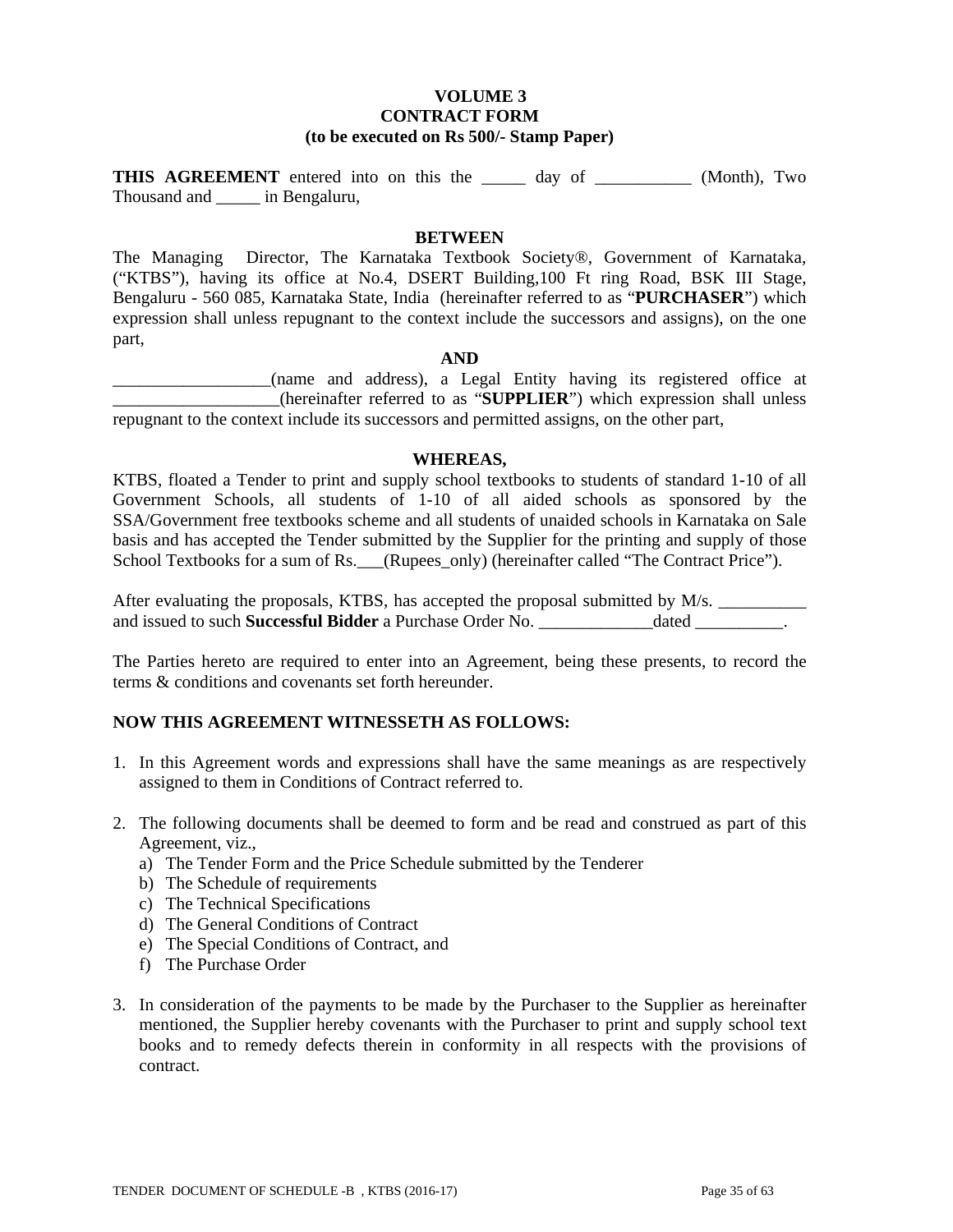4. The Purchaser hereby covenants to pay the Supplier in consideration of the printing & supply of school text books and the remedying of defects therein, the Contract Price or such other sum as may become payable under the provisions of the Contract at the times and in the manner prescribed by the Contract.

Brief particulars of the School Textbooks which shall be supplied by the Supplier are as follows:

| Package No | Title | Color/Size | Page Nos | No of Copies | Agreed<br>Price |
|------------|-------|------------|----------|--------------|-----------------|
|            |       |            |          |              |                 |

Total Value: Rs. \_\_\_\_\_\_\_(Rupees\_\_\_\_\_\_\_\_only)

Delivery Schedule: 120 days from the date of receipt of the Purchase Order Performance Bank Guarantee: Security Deposit:

#### 5. **Assigning of Contract Agreement in whole or part**

The Supplier shall not assign or make over the contract, the benefit or burden thereof to any other person or persons or body corporate. No under letting or subletting to any persons or body corporate for the execution of the contract or any other part thereof is permitted, without the written consent of the Purchaser.

6. Supplier agrees to supply the entire quantity of textbooks printed, to the Karnataka Text Books Society ® and no textbook shall be sold or any portion reproduced in the open market. He further agrees that failing to adhere to this clause shall attract penal provisions and invite blacklisting of Supplier.

IN WITNESS whereof, the parties hereto have caused this Agreement to be executed in accordance with their respective laws the day and year first above written. Signed, Sealed and Delivered by the

Said\_\_\_\_\_\_\_\_\_\_\_\_\_\_\_\_\_\_\_\_(For the Purchaser) In the presence of : $\frac{1}{\sqrt{2\pi}}$ 

Signed, Sealed and Delivered by the Said (For the Supplier)

In the presence of :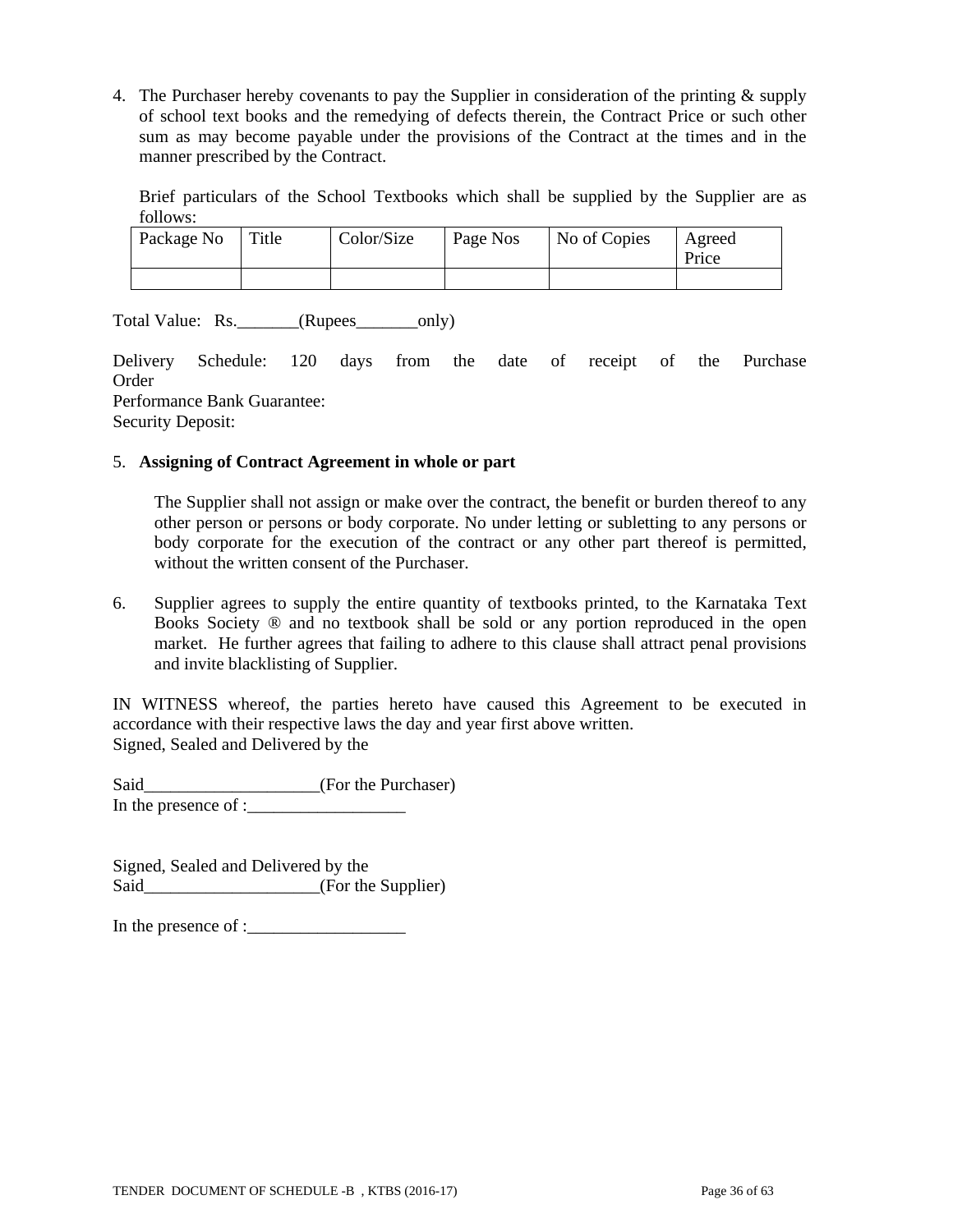### **VOLUME 4**

#### **SCHEDULE OF PLACE OF DELIVERY**

The School Textbooks under free & sale categories will have to be supplied to all the Block Educational Offices Godowns in the state as shown below. The actual number of copies of text books to be supplied to the delivery points shall be provided as "**Distribution List**" along with the Purchase Order.

| SL.<br>NO.   | <b>NAME OF THE</b><br><b>DIVISION</b> | SL.<br>NO.     | <b>NAME OF THE</b><br><b>DISTRICT</b> | SL.<br>NO.              | <b>NAME OF THE</b><br><b>TALUKA / RANGES</b> | <b>NUMBER</b><br><b>OF FREE</b><br>& SALE<br><b>BOOKS</b><br><b>TO BE</b><br><b>SUPLIED</b><br><b>TO Blocks</b> |
|--------------|---------------------------------------|----------------|---------------------------------------|-------------------------|----------------------------------------------|-----------------------------------------------------------------------------------------------------------------|
|              |                                       |                |                                       | $\mathbf{1}$            | NORTH <sub>1</sub>                           |                                                                                                                 |
|              |                                       |                | <b>BENGALURU NORTH</b>                | $\overline{\mathbf{c}}$ | <b>NORTH2</b>                                |                                                                                                                 |
|              |                                       |                |                                       | 3                       | NORTH <sub>3</sub>                           |                                                                                                                 |
|              |                                       | $\mathbf{1}$   |                                       | 4                       | NORTH4                                       |                                                                                                                 |
|              |                                       |                |                                       | 5                       | <b>DEVANAHALLI</b>                           |                                                                                                                 |
|              |                                       |                | <b>BENGALURU RURAL</b>                | 6                       | <b>DODDABALAPURA</b>                         |                                                                                                                 |
|              |                                       |                |                                       | $\overline{7}$          | <b>HOSAKOTE</b>                              |                                                                                                                 |
|              |                                       | $\overline{2}$ |                                       | 8                       | <b>NELAMANGALA</b>                           |                                                                                                                 |
|              |                                       |                |                                       | 9                       | SOUTH-1                                      |                                                                                                                 |
|              |                                       |                | <b>BENGALURU SOUTH</b>                | 10                      | SOUTH-2                                      |                                                                                                                 |
|              |                                       |                |                                       | 11                      | SOUTH-3                                      |                                                                                                                 |
|              |                                       |                |                                       | 12                      | SOUTH-4                                      |                                                                                                                 |
|              |                                       | 3              |                                       | 13                      | <b>ANEKAL</b>                                |                                                                                                                 |
| $\mathbf{1}$ | <b>BENGALURU DIVISION</b>             |                | <b>CHIKKABALLAPUR</b>                 | 14                      | <b>BAGEPALLI</b>                             |                                                                                                                 |
|              |                                       |                |                                       | 15                      | <b>CHIKKABALLAPUR</b>                        |                                                                                                                 |
|              |                                       |                |                                       | 16                      | <b>CHINTAMANI</b>                            |                                                                                                                 |
|              |                                       |                |                                       | 17                      | <b>GOWRIBIDANUR</b>                          |                                                                                                                 |
|              |                                       |                |                                       | 18                      | <b>GUDIBANDE</b>                             |                                                                                                                 |
|              |                                       | 4              |                                       | 19                      | <b>SHIDLAGATTA</b>                           |                                                                                                                 |
|              |                                       |                |                                       | 20                      | <b>HIRIYUR</b>                               |                                                                                                                 |
|              |                                       |                |                                       | 21                      | <b>CHITRADURGA</b>                           |                                                                                                                 |
|              |                                       |                | <b>CHITRADURGA</b>                    | 22                      | <b>CHALLAKERE</b>                            |                                                                                                                 |
|              |                                       |                |                                       | 23                      | <b>HOLALKERE</b>                             |                                                                                                                 |
|              |                                       |                |                                       | 24                      | <b>HOSADURGA</b>                             |                                                                                                                 |
|              |                                       | 5              |                                       | 25                      | <b>MOLAKALMURU</b>                           |                                                                                                                 |
|              |                                       |                |                                       | 26                      | <b>CHANNAGIRI</b>                            |                                                                                                                 |
|              |                                       |                | <b>DAVANAGERE</b>                     | 27                      | <b>DAVANGERE NORTH</b>                       |                                                                                                                 |
|              |                                       |                |                                       | 28                      | <b>DAVANGERE SOUTH</b>                       |                                                                                                                 |
|              |                                       | 6              |                                       | 29                      | <b>HARAPANAHALLI</b>                         |                                                                                                                 |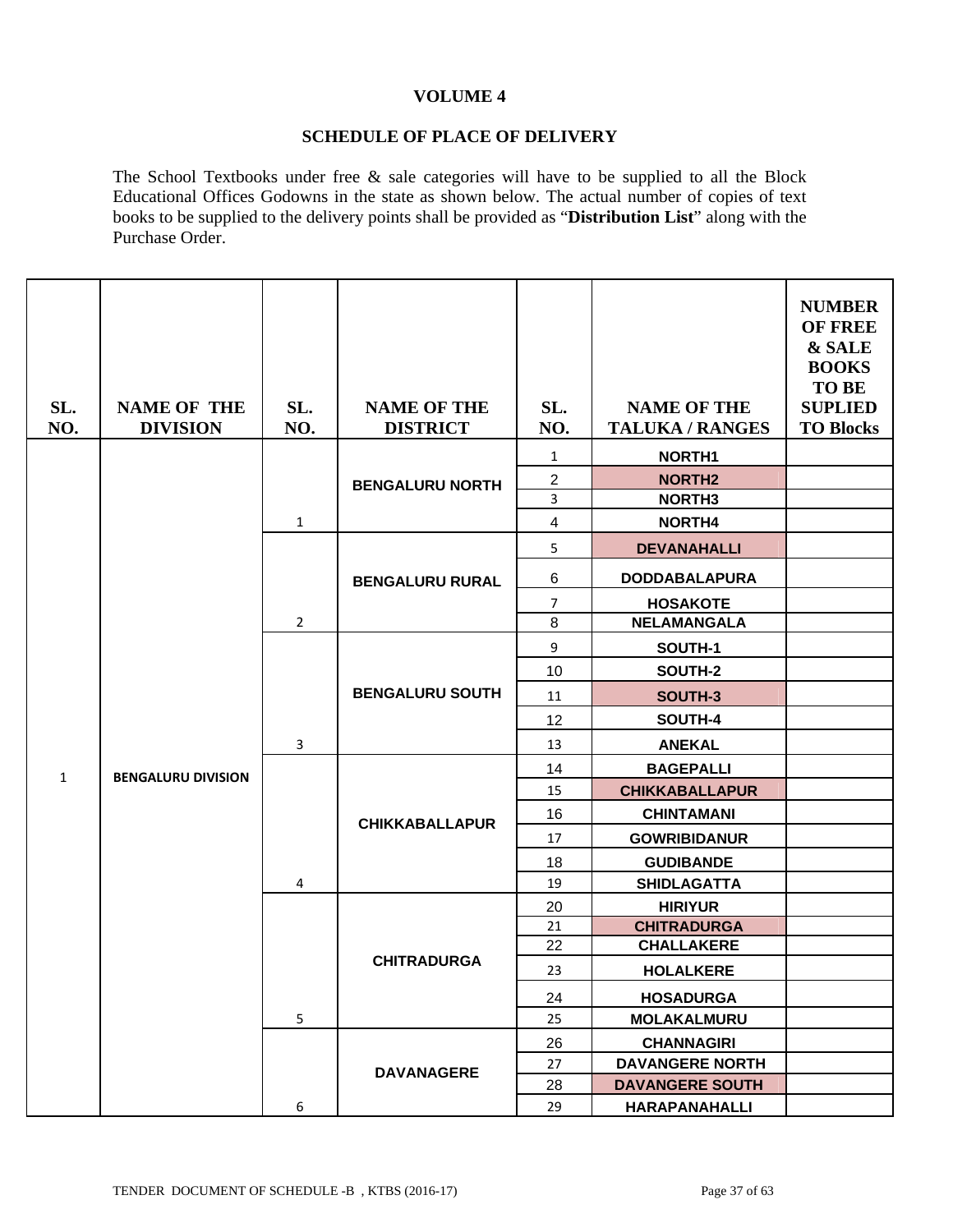|                |                        |                |                     | 30 | <b>HARIHAR</b>        |  |
|----------------|------------------------|----------------|---------------------|----|-----------------------|--|
|                |                        |                |                     | 31 | <b>HONNALI</b>        |  |
|                |                        |                |                     | 32 | <b>JAGALUR</b>        |  |
|                |                        |                |                     | 33 | <b>BANGARPET</b>      |  |
|                |                        |                |                     | 34 | K.G.F                 |  |
|                |                        |                | 35<br><b>KOLAR</b>  |    | <b>KOLAR</b>          |  |
|                |                        |                |                     | 36 | <b>MALUR</b>          |  |
|                |                        |                |                     | 37 | <b>MULABAGAL</b>      |  |
|                |                        | $\overline{7}$ |                     | 38 | <b>SRINIVASPUR</b>    |  |
|                |                        |                |                     | 39 | <b>KORATAGERE</b>     |  |
|                |                        |                | <b>MADHUGIRI</b>    | 40 | <b>MADHUGIRI</b>      |  |
|                |                        |                |                     | 41 | <b>PAVAGADA</b>       |  |
|                |                        | 8              |                     | 42 | <b>SIRA</b>           |  |
|                |                        |                |                     | 43 | <b>CHANNAPATNA</b>    |  |
|                |                        |                | <b>RAMANAGAR</b>    | 44 | <b>KANAKAPURA</b>     |  |
|                |                        |                |                     | 45 | <b>MAGADI</b>         |  |
|                |                        | 9              |                     | 46 | <b>RAMANAGAR</b>      |  |
|                |                        |                |                     | 47 | <b>BHADRAVATHI</b>    |  |
|                |                        |                | <b>SHIVAMOGGA</b>   | 48 | <b>HOSANAGARA</b>     |  |
|                |                        |                |                     | 49 | <b>SAGARA</b>         |  |
|                |                        |                |                     | 50 | <b>SHIKARIPURA</b>    |  |
|                |                        |                |                     | 51 | <b>SHIVAMOGGA</b>     |  |
|                |                        |                |                     | 52 | <b>SORABA</b>         |  |
|                |                        | 10             |                     | 53 | <b>TIRTHAHALLI</b>    |  |
|                |                        |                |                     | 54 | <b>CN HALLY</b>       |  |
|                |                        |                |                     | 55 | <b>GUBBI</b>          |  |
|                |                        |                | <b>TUMAKURU</b>     | 56 | <b>KUNIGAL</b>        |  |
|                |                        |                |                     | 57 | <b>TIPTUR</b>         |  |
|                |                        |                |                     | 58 | <b>TUMAKURU</b>       |  |
|                |                        | 11             |                     | 59 | <b>TURVEKERE</b>      |  |
|                |                        |                |                     | 60 | <b>CHAMARAJ NAGAR</b> |  |
|                |                        |                |                     | 61 | <b>GUNDLUPET</b>      |  |
|                |                        |                | <b>CHAMRAJNAGAR</b> | 62 | <b>KOLLEGALA</b>      |  |
|                |                        |                |                     | 63 | <b>HANURU</b>         |  |
|                |                        | 12             |                     | 64 | YALANDURU             |  |
|                |                        |                |                     | 65 | <b>BIRURU</b>         |  |
| $\overline{2}$ | <b>MYSURU DIVISION</b> |                |                     | 66 | <b>CHIKKAMAGALURU</b> |  |
|                |                        |                |                     | 67 | <b>KADUR</b>          |  |
|                |                        |                | CHIKKAMAGALURU      | 68 | <b>KOPPA</b>          |  |
|                |                        |                |                     | 69 | <b>MUDIGERE</b>       |  |
|                |                        |                |                     | 70 | N.R.PURA              |  |
|                |                        |                |                     | 71 | <b>SRINGERI</b>       |  |
|                |                        | 13             |                     | 72 | <b>TARIKERE</b>       |  |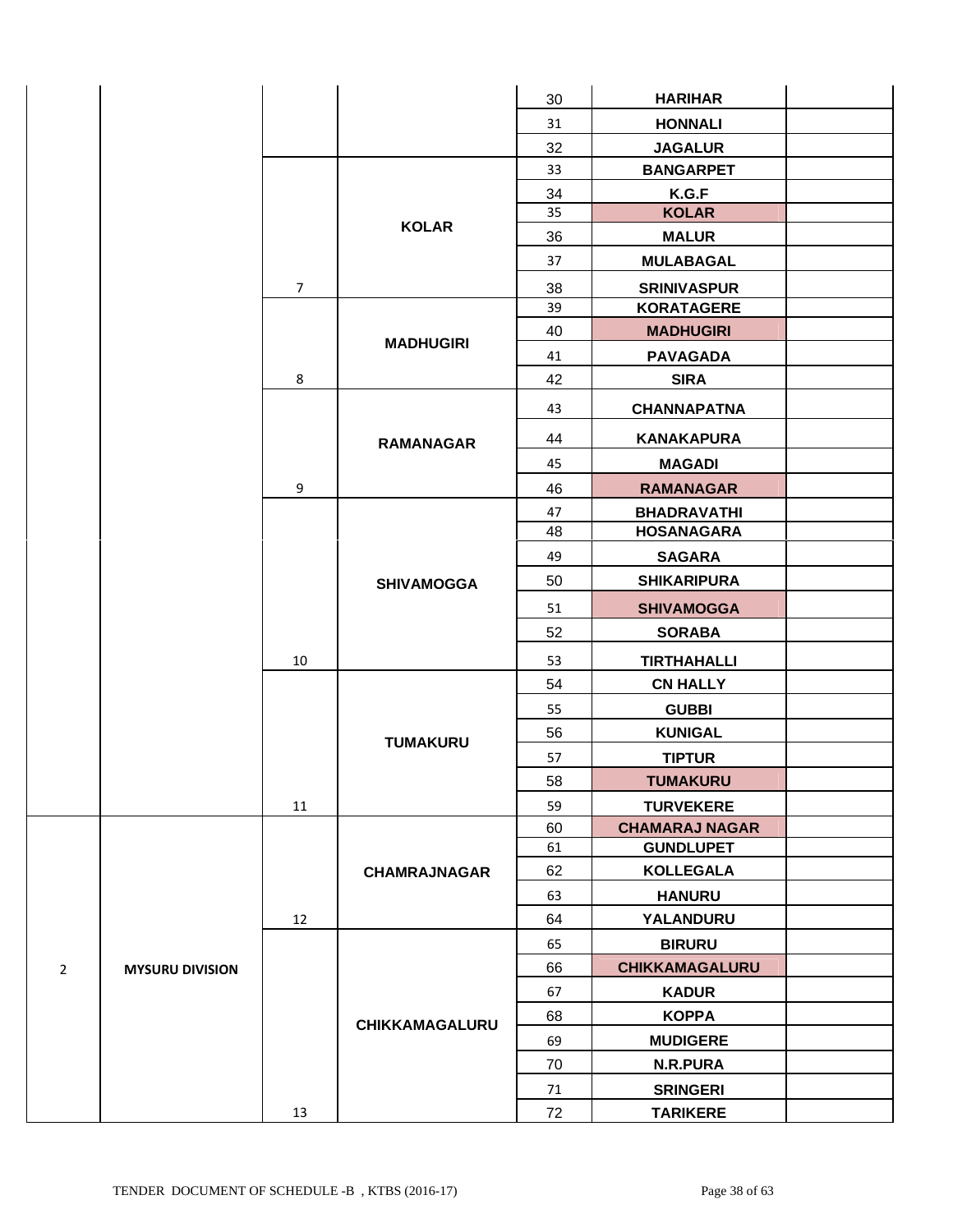|  |    |                         | 73  | <b>BANTWAL</b>         |  |
|--|----|-------------------------|-----|------------------------|--|
|  |    |                         | 74  | <b>BELTHANGADY</b>     |  |
|  |    |                         | 75  | <b>MANGALURU CITY</b>  |  |
|  |    | <b>DAKSHINA KANNADA</b> | 76  | <b>MANGALURU TALUK</b> |  |
|  |    |                         | 77  | <b>MOODABIDRE</b>      |  |
|  |    |                         | 78  | <b>PUTTUR</b>          |  |
|  | 14 |                         | 79  | <b>SULLYA</b>          |  |
|  |    |                         | 80  | <b>ALUR</b>            |  |
|  |    |                         | 81  | <b>ARAKALGUD</b>       |  |
|  |    |                         | 82  | <b>ARSIKERE</b>        |  |
|  |    |                         | 83  | <b>BELUR</b>           |  |
|  |    | <b>HASSAN</b>           | 84  | <b>CHANNARAYAPATNA</b> |  |
|  |    |                         | 85  | <b>HASSAN</b>          |  |
|  |    |                         | 86  | <b>HOLENARASIPURA</b>  |  |
|  | 15 |                         | 87  | <b>SAKALESHPURA</b>    |  |
|  |    |                         | 88  | <b>MADIKERI</b>        |  |
|  |    | <b>KODAGU</b>           | 89  | <b>SOMAWARPET</b>      |  |
|  | 16 |                         | 90  | <b>VIRAJPET</b>        |  |
|  |    |                         | 91  | <b>KRPET</b>           |  |
|  |    |                         | 92  | <b>MADDUR</b>          |  |
|  |    |                         | 93  | <b>MALAVALLY</b>       |  |
|  | 17 | <b>MANDYA</b>           | 94  | <b>MANDYA SOUTH</b>    |  |
|  |    |                         | 95  | <b>MANDYA NORTH</b>    |  |
|  |    |                         | 96  | NAGAMANGALA            |  |
|  |    |                         | 97  | <b>PANDAVAPURA</b>     |  |
|  |    |                         | 98  | <b>S.R.PATNA</b>       |  |
|  |    |                         | 99  | <b>HDKOTE</b>          |  |
|  |    |                         | 100 | <b>HUNSUR</b>          |  |
|  |    |                         | 101 | <b>K.R NAGAR</b>       |  |
|  |    |                         | 102 | <b>MYSURU NORTH</b>    |  |
|  | 18 | <b>MYSURU</b>           | 103 | <b>MYSURU TALUK</b>    |  |
|  |    |                         | 104 | <b>MYSURU SOUTH</b>    |  |
|  |    |                         | 105 | <b>NANJANGUD</b>       |  |
|  |    |                         | 106 | <b>PERIAPATNA</b>      |  |
|  |    |                         | 107 | <b>T. NARASAPUR</b>    |  |
|  |    |                         | 108 | <b>BYNDOOR</b>         |  |
|  |    |                         | 109 | <b>KUNDAPURA</b>       |  |
|  |    |                         | 110 | <b>BRAHMMAVARA</b>     |  |
|  | 19 | <b>UDUPI</b>            | 111 | <b>UDUPI</b>           |  |
|  |    |                         | 112 | <b>KARKALA</b>         |  |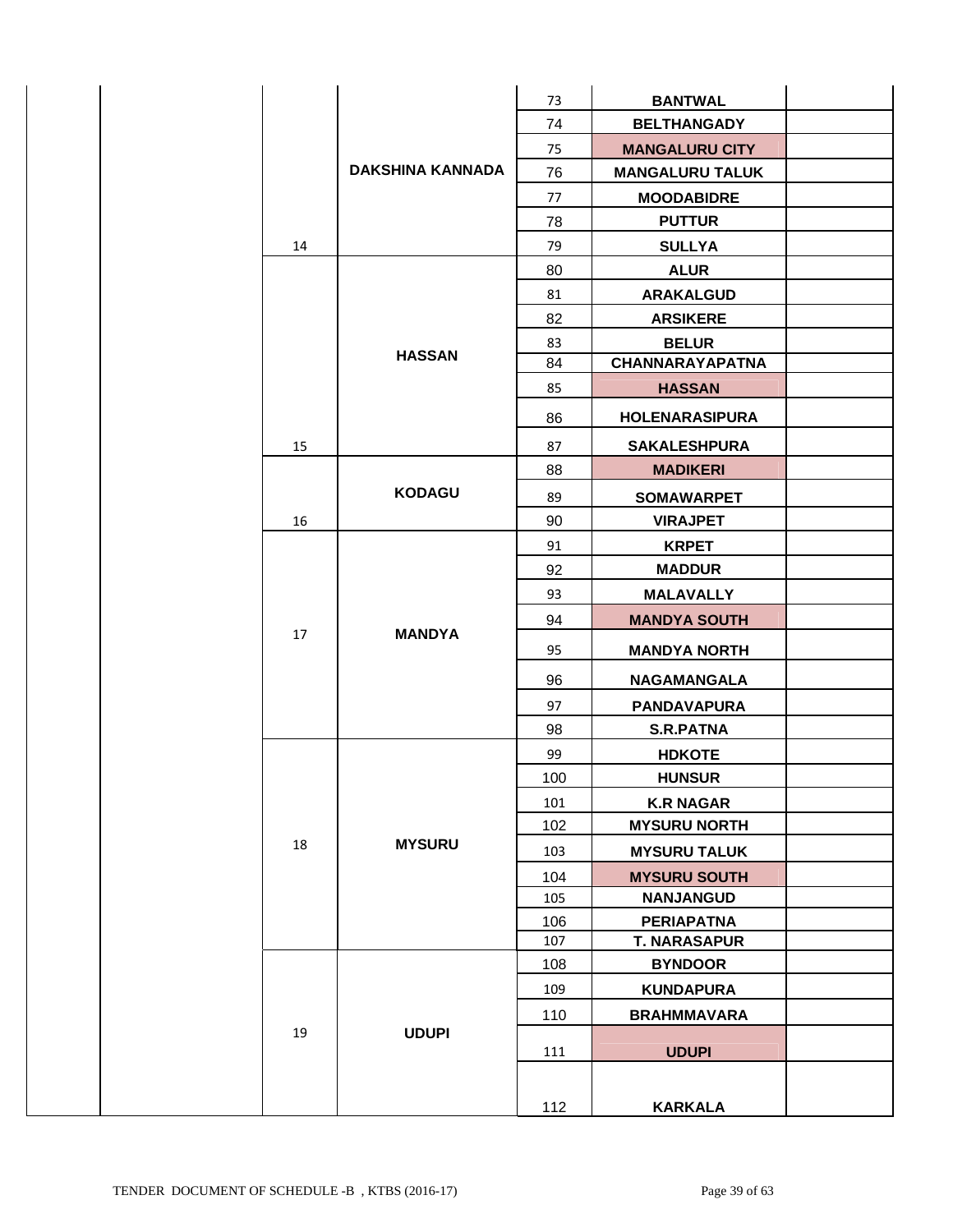|   |                          |    |                   | 113 | <b>BADAMI</b>           |  |
|---|--------------------------|----|-------------------|-----|-------------------------|--|
|   |                          |    |                   | 114 | <b>BAGALAKOT</b>        |  |
|   |                          |    |                   | 115 | <b>BILAGI</b>           |  |
|   |                          | 20 | <b>BAGALKOT</b>   | 116 | <b>HUNAGUND</b>         |  |
|   |                          |    |                   | 117 | <b>JAMAKHANDI</b>       |  |
|   |                          |    |                   | 118 | <b>MUDHOL</b>           |  |
|   |                          |    |                   | 119 | <b>BELAGAVI TALUK</b>   |  |
|   |                          |    |                   | 120 | <b>BELAGAVI CITY</b>    |  |
|   |                          |    |                   |     |                         |  |
|   |                          |    |                   | 121 | <b>BAILHONGAL</b>       |  |
|   |                          | 21 | <b>BELAGAVI</b>   | 122 | <b>KITTURU</b>          |  |
|   |                          |    |                   | 123 | <b>KHANAPUR</b>         |  |
|   |                          |    |                   | 124 | <b>RAMADURGA</b>        |  |
|   |                          |    |                   | 125 | <b>SAVADATTI</b>        |  |
|   |                          |    |                   | 126 | <b>BAGEWADI</b>         |  |
|   |                          | 22 |                   | 127 | <b>VIJAYAPURA CITY</b>  |  |
|   | <b>BELAGAVI DIVISION</b> |    | <b>VIJAYAPURA</b> | 128 | <b>VIJAYAPURA RURAL</b> |  |
| 3 | <b>TOTAL</b>             |    |                   | 129 | <b>CHADACHAN</b>        |  |
|   |                          |    |                   | 130 | <b>INDI</b>             |  |
|   |                          |    |                   | 131 | <b>MUDDEBIHAL</b>       |  |
|   |                          |    |                   | 132 | <b>SINDAGI</b>          |  |
|   |                          |    |                   | 133 | <b>ATHANI</b>           |  |
|   |                          |    |                   | 134 | <b>KAGWAD</b>           |  |
|   |                          |    |                   | 135 | <b>CHIKKODI</b>         |  |
|   |                          | 23 | <b>CHIKKODI</b>   | 136 | <b>NIPPANI</b>          |  |
|   |                          |    |                   | 137 | <b>GOKAK</b>            |  |
|   |                          |    |                   | 138 | <b>MUDALAGI</b>         |  |
|   |                          |    |                   | 139 | <b>HUKKERI</b>          |  |
|   |                          |    |                   | 140 | <b>RAIBAG</b>           |  |
|   |                          |    |                   | 141 | <b>DHARWAD RURAL</b>    |  |
|   |                          |    |                   | 142 | <b>DHARWAD CITY</b>     |  |
|   |                          | 24 | <b>DHARWAD</b>    | 143 | <b>HUBBALLI RURAL</b>   |  |
|   |                          |    |                   | 144 | <b>HUBBALLI CITY</b>    |  |
|   |                          |    |                   | 145 | <b>KALAGATAGI</b>       |  |
|   |                          |    |                   | 146 | <b>KUNDGOLA</b>         |  |
|   |                          |    |                   | 147 | <b>NAVALGUNDA</b>       |  |
|   |                          | 25 | <b>GADAG</b>      | 148 | <b>GADAG CITY</b>       |  |
|   |                          |    |                   | 149 | <b>GADAG RURAL</b>      |  |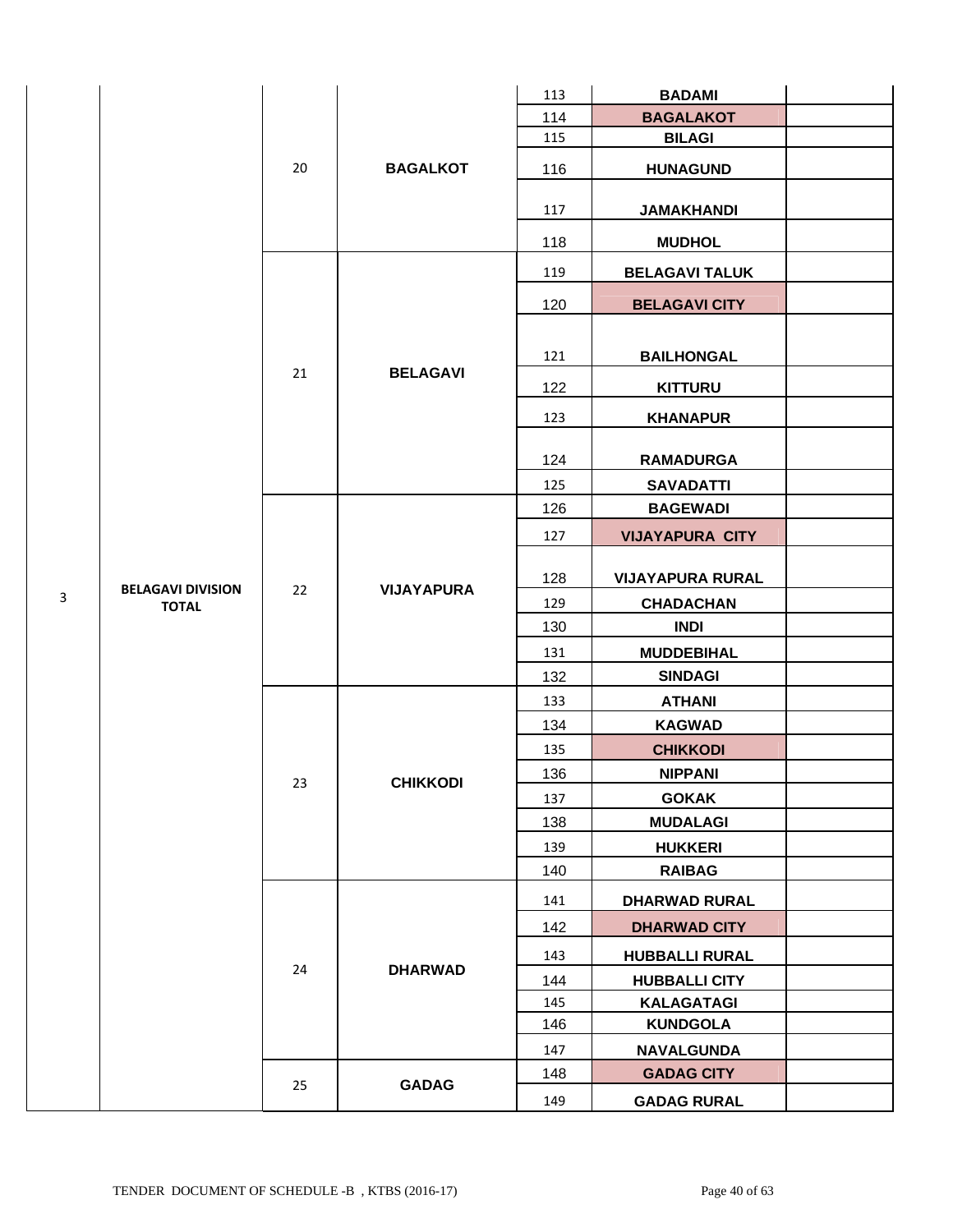|                |                            |    |                      | 150 | <b>MUNDARGI</b>         |  |
|----------------|----------------------------|----|----------------------|-----|-------------------------|--|
|                |                            |    |                      | 151 | <b>NARGUND</b>          |  |
|                |                            |    |                      | 152 | <b>RON</b>              |  |
|                |                            |    |                      | 153 | <b>SHIRAHTTI</b>        |  |
|                |                            |    |                      | 154 | <b>BYADAGI</b>          |  |
|                |                            |    |                      | 155 | <b>HANGAL</b>           |  |
|                |                            |    |                      | 156 | <b>HAVERI</b>           |  |
|                |                            | 26 | <b>HAVERI</b>        | 157 | <b>HIREKERUR</b>        |  |
|                |                            |    |                      | 158 | <b>RANEBENNUR</b>       |  |
|                |                            |    |                      | 159 | <b>SAVANUR</b>          |  |
|                |                            |    |                      | 160 | <b>SHIGGAON</b>         |  |
|                |                            |    |                      | 161 | <b>SIRSI</b>            |  |
|                |                            |    |                      | 162 | <b>SIDDAPUR</b>         |  |
|                |                            | 27 | <b>SIRSI</b>         | 163 | <b>YELLAPUR</b>         |  |
|                |                            |    |                      | 164 | <b>MUNDAGOD</b>         |  |
|                |                            |    |                      |     | <b>HALIYAL</b>          |  |
|                |                            |    |                      | 166 | <b>JOIDA</b>            |  |
|                |                            |    |                      | 167 | <b>KARWAR</b>           |  |
|                |                            |    |                      | 168 | <b>ANKOLA</b>           |  |
|                |                            | 28 | <b>UTTAR KANNADA</b> | 169 | <b>KUMATA</b>           |  |
|                |                            |    |                      | 170 | <b>HONNAVAR</b>         |  |
|                |                            |    |                      | 171 | <b>BHATKAL</b>          |  |
|                |                            |    |                      | 172 | <b>BALLARI EAST</b>     |  |
|                |                            |    |                      | 173 | <b>KURUGODU</b>         |  |
|                |                            |    |                      | 174 | <b>HADAGALI</b>         |  |
|                |                            |    |                      | 175 | <b>HB HALLI</b>         |  |
|                |                            | 29 | <b>BALLARI</b>       | 176 | <b>HOSPET</b>           |  |
|                |                            |    |                      | 177 | <b>KUDLIGI</b>          |  |
|                |                            |    |                      | 178 | <b>SANDUR</b>           |  |
|                |                            |    |                      | 179 | <b>SIRUGUPPA</b>        |  |
|                |                            |    |                      | 180 | <b>AURAD</b>            |  |
| $\overline{4}$ | <b>KALABURAGI DIVISION</b> |    |                      | 181 | BASAVAKALYAN            |  |
|                | <b>TOTAL</b>               |    |                      |     |                         |  |
|                |                            | 30 | <b>BIDAR</b>         | 182 | <b>BHALKI</b>           |  |
|                |                            |    |                      | 183 | <b>BIDAR</b>            |  |
|                |                            |    |                      | 184 | <b>HUMNABAD</b>         |  |
|                |                            |    |                      | 185 | <b>AFZALPUR</b>         |  |
|                |                            |    |                      | 186 | <b>ALAND</b>            |  |
|                |                            |    | <b>KALABURAGI</b>    | 187 | <b>CHINCHOLI</b>        |  |
|                |                            | 31 |                      | 188 | <b>CHITTAPUR</b>        |  |
|                |                            |    |                      |     |                         |  |
|                |                            |    |                      | 189 | <b>KALABURAGI NORTH</b> |  |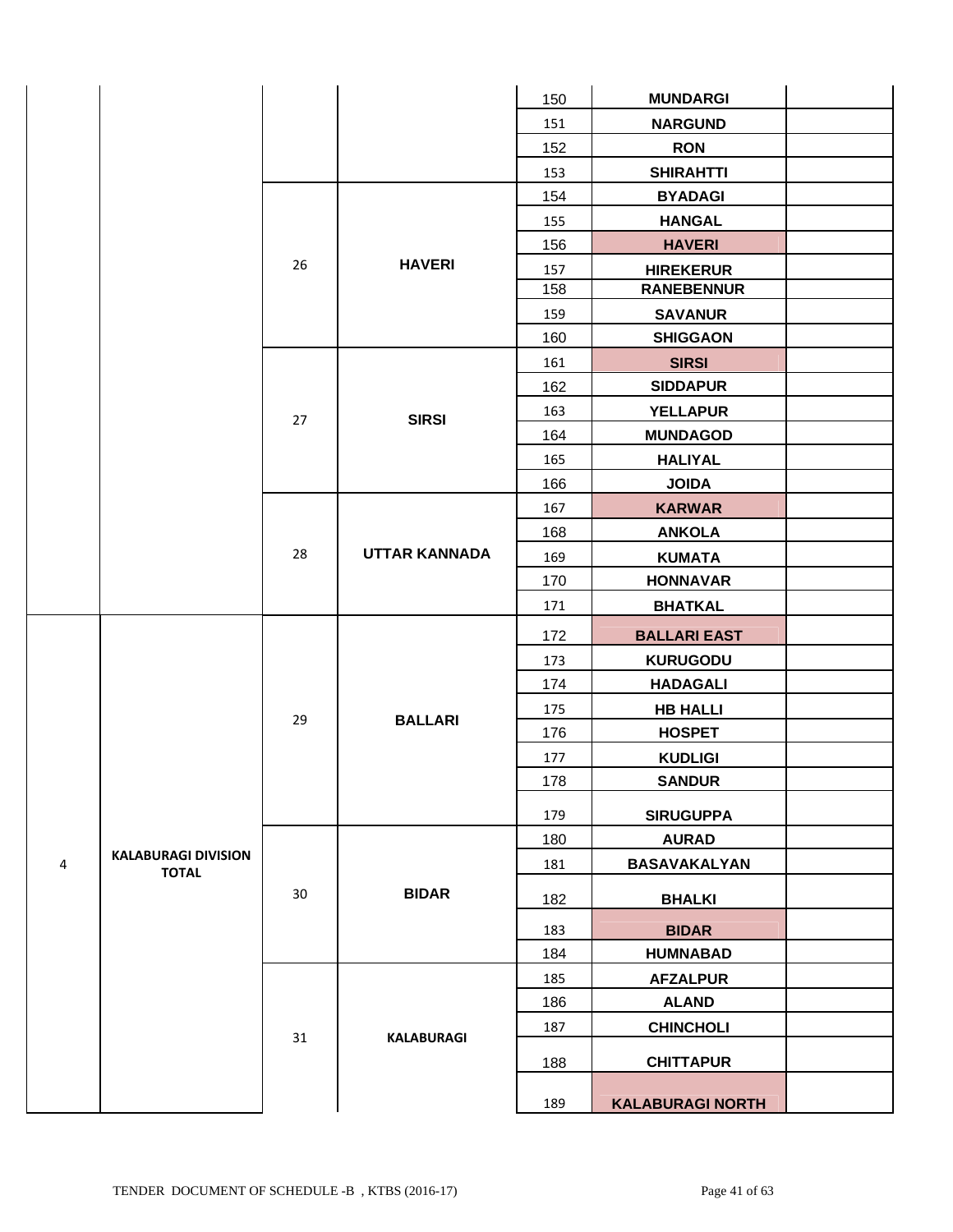|  |    |                     | 190 | <b>KALABURAGI SOUTH</b> |  |
|--|----|---------------------|-----|-------------------------|--|
|  |    |                     |     |                         |  |
|  |    |                     | 191 | <b>JEWARGI</b>          |  |
|  |    |                     | 192 | <b>SEDAM</b>            |  |
|  |    |                     | 193 | <b>KOPPAL</b>           |  |
|  | 32 | <b>KOPPAL</b>       | 194 | <b>GANGAVTI</b>         |  |
|  |    |                     | 195 | <b>KUSTAGI</b>          |  |
|  |    |                     | 196 | <b>YELBURGA</b>         |  |
|  |    |                     | 197 | <b>DEVDURGA</b>         |  |
|  |    |                     | 198 | <b>LINGASUGURU</b>      |  |
|  | 33 | <b>RACIHUR</b>      | 199 | <b>MANVI</b>            |  |
|  |    |                     | 200 | <b>RAICHUR</b>          |  |
|  |    |                     | 201 | <b>SINDHANUR</b>        |  |
|  |    |                     | 202 | <b>SHAHAPUR</b>         |  |
|  | 34 | <b>YADGIR</b>       | 203 | <b>SURPUR</b>           |  |
|  |    |                     | 204 | <b>YADGIR</b>           |  |
|  |    | <b>STATE GODOWN</b> | 205 | <b>MADIWALA GODOWN</b>  |  |
|  |    |                     |     |                         |  |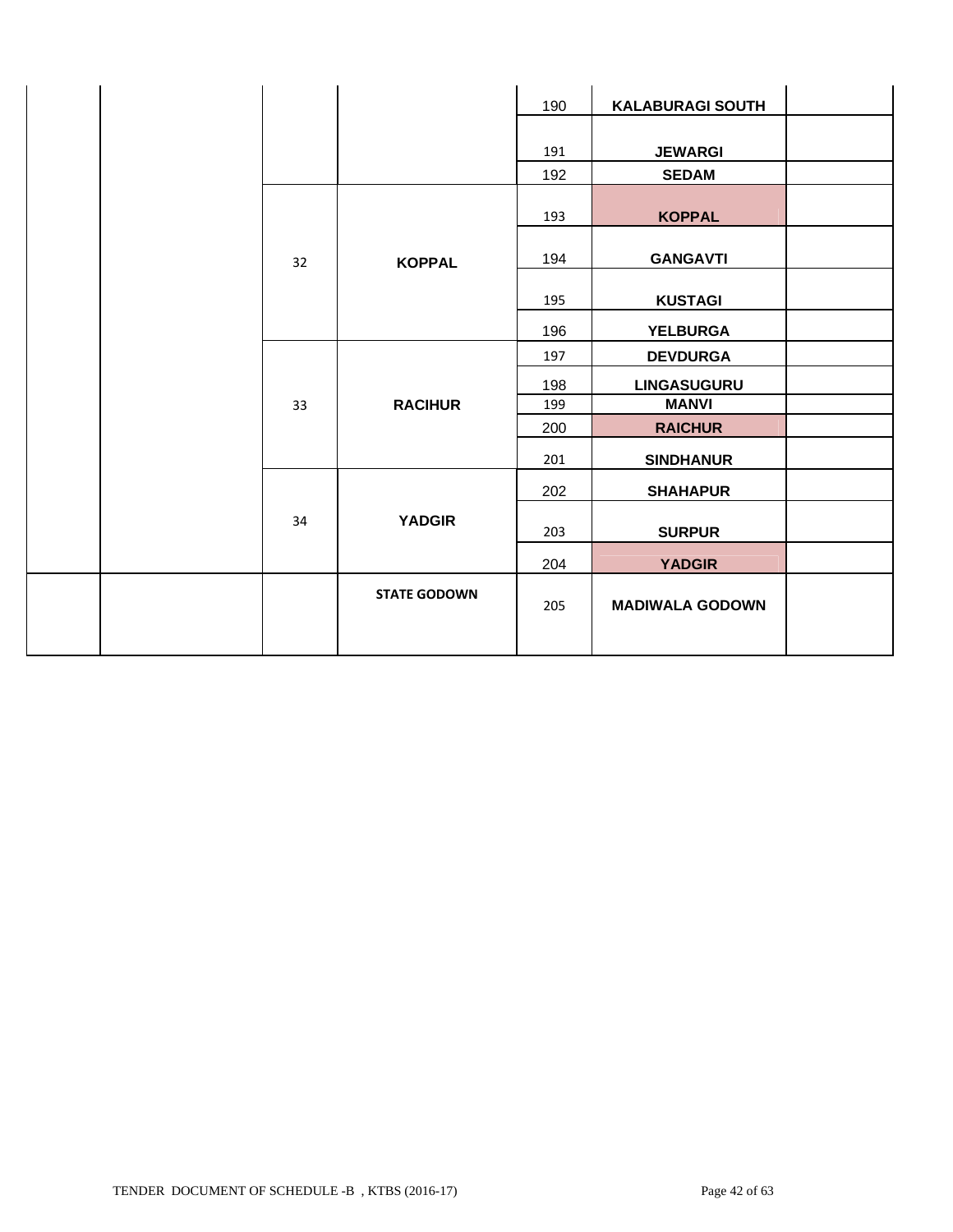#### **VOLUME 5 PACKAGEWISE TITLES 2016-17 SCHEDULE-B**

| <b>SI</b><br>No. | <b>Title</b><br><b>Code</b>  | Pkg<br>No. | Class     | <b>Titles</b>         | Colour<br><b>Size</b> |                         | <b>Appro</b><br>x No.<br>of<br><b>Pages</b> | <b>Approximat</b><br>e No. of<br><b>Books</b> | <b>Total No. of</b><br>pages |
|------------------|------------------------------|------------|-----------|-----------------------|-----------------------|-------------------------|---------------------------------------------|-----------------------------------------------|------------------------------|
|                  |                              |            |           |                       |                       |                         |                                             |                                               |                              |
| 117              | 313                          | 23         | 10        | KAN_FL                | 1/4th Crown           | B/W                     | 164                                         | 6,40,762                                      | 10,50,84,968                 |
| 118              | 339                          | 23         | 10        | <b>HINDI_MATHS</b>    | 1/4th Crown           | B/W                     | 444                                         | 222                                           | 98,568                       |
| 119              | 340                          | 23         | 10        | HINDI_SCIENCE         | 1/4th Crown           | B/W                     | 425                                         | 222                                           | 94,350                       |
| 120              | 341                          | 23         | 10        | HINDI_SOCIAL_SCIENCE  | 1/4th Crown           | B/W                     | 292                                         | 222                                           | 64,824                       |
| 121              | 342                          | 23         | 10        | HIN_MED_PHY_EDU       | 1/4th Crown           | B/W                     | 148                                         | 222                                           | 32,856                       |
| 122              | 328                          | 23         | 10        | <b>URDU_MATHS</b>     | 1/4th Crown           | B/W                     | 460                                         | 23,034                                        | 1,05,95,640                  |
|                  |                              |            |           |                       |                       |                         | Package-23-Total                            | 6,64,684                                      | 11,59,71,206                 |
|                  |                              |            |           | Package-24            |                       |                         |                                             |                                               |                              |
| 123              | 314                          | 24         | 10        | <b>KAN_MATHS</b>      | 1/4th Crown           | B/W                     | 412                                         | 5,02,992                                      | 20,72,32,704                 |
| 124              | 336                          | 24         | 10        | MAR_SOCIAL_SCIENCE    | 1/4th Crown           | B/W                     | 292                                         | 12,940                                        | 37,78,480                    |
| 125              | 320                          | 24         | 10        | ENGLISH_FL            | 1/4th Crown           | B/W                     | 300                                         | 83,067                                        | 2,49,20,100                  |
| 126              | 327                          | 24         | 10        | URDU_FL               | 1/4th Crown           | $\mathbf{B}/\mathbf{W}$ | 140                                         | 29,927                                        | 41,89,780                    |
|                  |                              |            |           |                       |                       |                         | Package-24-Total                            | 6,28,926                                      | 24,01,21,064                 |
|                  |                              |            |           | Package-25            |                       |                         |                                             |                                               |                              |
| 127              | 316                          | 25         | 10        | KAN_SOCIAL_SCIENCE    | 1/4th Crown           | B/W                     | 292                                         | 5,14,476                                      | 15,02,26,992                 |
| 128              | 352                          | 25         | <b>10</b> | TELUGU SOCIAL SCIENCE | 1/4th Crown           | B/W                     | 292                                         | 600                                           | 1,75,200                     |
| 129              | 353                          | 25         | 10        | TEL_MED_PHY_EDU       | 1/4th Crown           | B/W                     | 148                                         | 487                                           | 72,076                       |
| 130              | 356                          | 25         | 10        | Konkani TL - Kan      | 1/4th Crown           | $\mathbf{B}/\mathbf{W}$ | <b>100</b>                                  | 50                                            | 5,000                        |
| 131              | 357                          | 25         | <b>10</b> | Konkani TL - Deva     | 1/4th Crown           | B/W                     | 131                                         | $50\,$                                        | 6,550                        |
| 132              | 318                          | 25         | <b>10</b> | KAN_SL                | 1/4th Crown           | B/W                     | 116                                         | 1,06,451                                      | 1,23,48,316                  |
| 133              | 330                          | 25         | 10        | URDU_SOCIAL_SCIENCE   | 1/4th Crown           | B/W                     | 308                                         | 22,289                                        | 68,65,012                    |
| 134              | 354                          | 25         | 10        | SANSKRIT_FL           | 1/4th Crown           | $\mathbf{B}/\mathbf{W}$ | 180                                         | 12,059                                        | 21,70,620                    |
|                  | 6,56,462<br>Package-25-Total |            |           |                       |                       |                         |                                             |                                               | 17,18,69,766                 |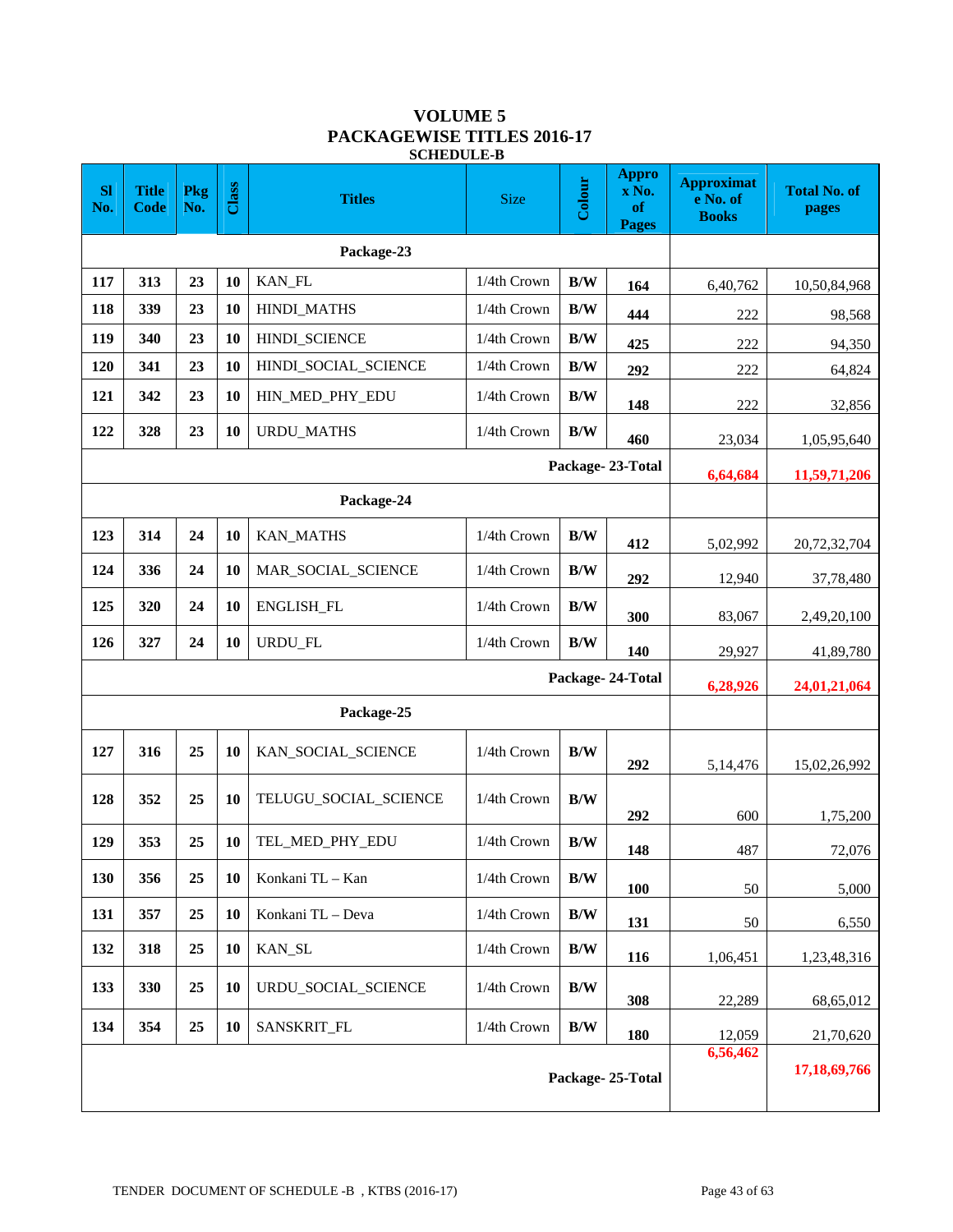|     |                         |    |    | Package-26             |             |     |                  |           |              |
|-----|-------------------------|----|----|------------------------|-------------|-----|------------------|-----------|--------------|
| 135 | 321                     | 26 | 10 | <b>ENGLISH_MATHS</b>   | 1/4th Crown | B/W | 388              | 2,34,356  | 9,09,30,128  |
| 136 | 323                     | 26 | 10 | ENGLISH_SOCIAL_SCIENCE | 1/4th Crown | B/W | 316              | 2,24,761  | 7,10,24,476  |
| 137 | 355                     | 26 | 10 | SANSKRIT_TL            | 1/4th Crown | B/W | 140              | 4,582     | 6,41,480     |
| 138 | 358                     | 26 | 10 | Tulu_TL                | 1/4th Crown | B/W | 126              | 50        | 6,300        |
| 139 | 359                     | 26 | 10 | Arabic_TL              | 1/4th Crown | B/W | 100              | 400       | 40,000       |
| 140 | 319                     | 26 | 10 | KAN_TL                 | 1/4th Crown | B/W | 100              | 34,581    | 34,58,100    |
| 141 | 345                     | 26 | 10 | TAMIL_MATHS            | 1/4th Crown | B/W | 488              | 174       | 84,912       |
| 142 | 346                     | 26 | 10 | <b>TAMIL SCIENCE</b>   | 1/4th Crown | B/W | 460              | 173       | 79,580       |
|     |                         |    |    |                        |             |     | Package-26-Total | 4,99,077  | 16,62,63,812 |
|     |                         |    |    | Package-27             |             |     |                  |           |              |
| 143 | 325                     | 27 | 10 | ENGLISH_SL             | 1/4th Crown | B/W | 220              | 6,56,193  | 14,43,62,460 |
| 144 | 349                     | 27 | 10 | TELUGU MANJARI _ (FL)  | 1/4th Crown | B/W | 172              | 622       | 1,06,984     |
| 145 | 350                     | 27 | 10 | TELUGU_MATHS           | 1/4th Crown | B/W | 460              | 576       | 2,64,960     |
| 146 | 351                     | 27 | 10 | TELUGU_SCIENCE         | 1/4th Crown | B/W | 420              | 587       | 2,46,540     |
| 147 | 326                     | 27 | 10 | ENGLISH_TL             | 1/4th Crown | B/W | 108              | 27,638    | 29,84,904    |
|     |                         |    |    |                        |             |     | Package-27-Total | 6,85,616  | 14,79,65,848 |
|     |                         |    |    | Package-28             |             |     |                  |           |              |
| 148 | 343                     | 28 | 10 | HINDI_TL               | 1/4th Crown | B/W | 180              | 6,90,334  | 12,42,60,120 |
| 149 | 344                     | 28 | 10 | TAMIL_FL               | 1/4th Crown | B/W | 173              | 681       | 1,17,813     |
| 150 | 347                     | 28 | 10 | TAMIL_SOCIAL_SCIENCE   | 1/4th Crown | B/W | 348              | 173       | 60,204       |
| 151 | 348                     | 28 | 10 | TAM_MED_PHY_EDU        | 1/4th Crown | B/W | 148              | 174       | 25,752       |
|     |                         |    |    |                        |             |     | Package-28-Total | 6,91,362  | 12,44,63,889 |
|     | <b>Schedule-B-Total</b> |    |    |                        |             |     |                  | 38,26,127 | 96,66,56,749 |

**Note :** 

**1. The Printer can Quote for any of the 02 Packages in the descending order of preference.** 

**2. Packages under 23 to 28 available for quoting .** 

3. **Number of copies allotted for Printing shall be categorised as Free & Sale and they are to be bundled seperately and supplied using separate coloured Delivery Challans as per the Purchase order. Distribution list shall be provided with the Purchase order .**

4. **Numbers are all indicative in nature and final numbers which may be allotted under various packages may vary upto 20% to the extent provided in the Purchase order .**

5. **Titles which are classified as ( B/W) have single colour inner pages. However all books are bound by 04 colour cover pages.**

> **Managing Director Karnataka Textbook Society®**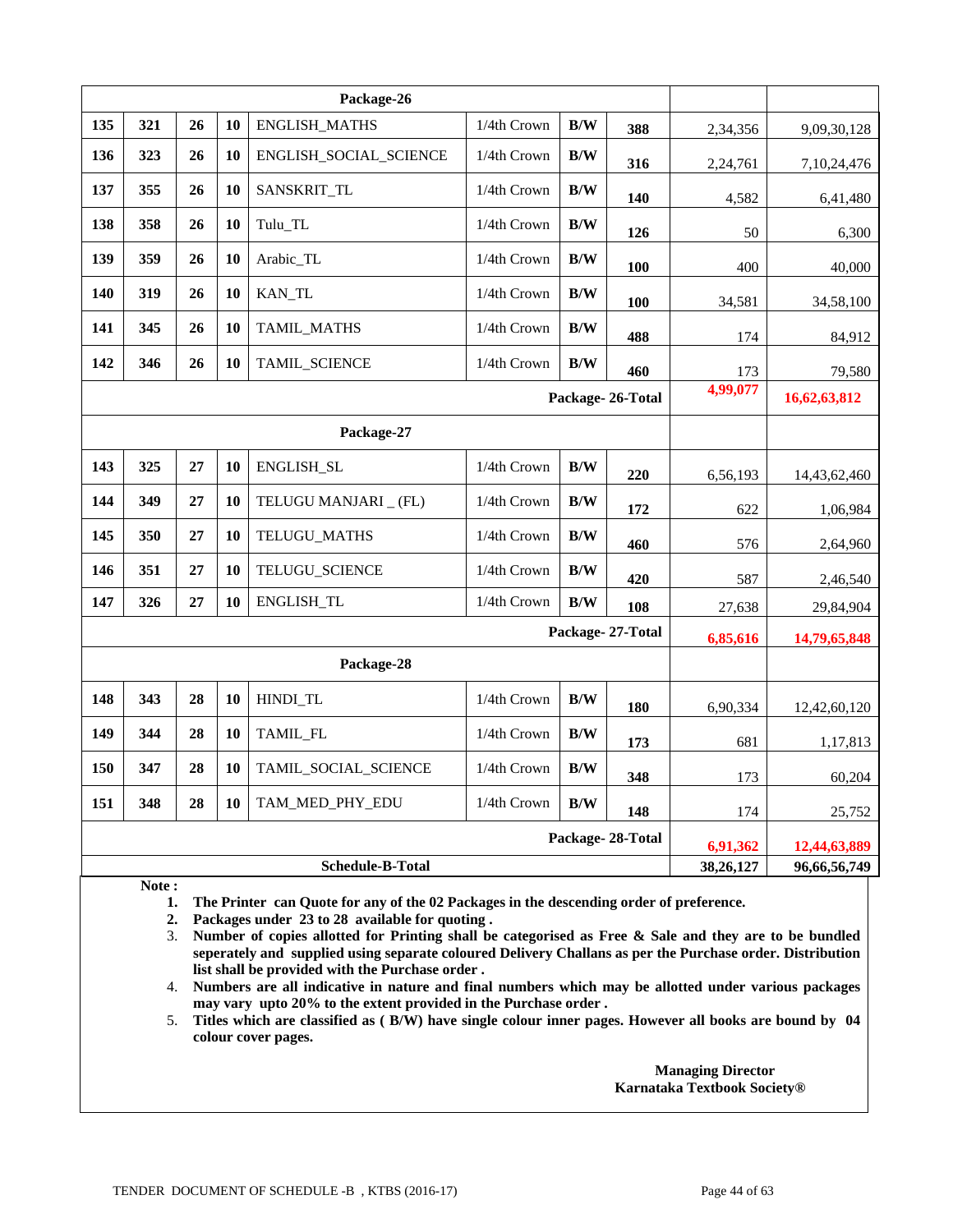### **TABLE-I**

### **BID FORM**

To

The Managing Director, Karnataka Textbook Society®, No.4, DSERT Building, 100 Ft ring Road, BSK III Stage, Bengaluru - 560 085.

### Sir/Madam,

Having examined the Bidding Documents including Addenda No.\_\_\_\_\_\_\_\_\_the receipt of which is hereby duly acknowledged, we, the undersigned, offer to print and supply School textbooks to all the Block Educational Offices in State for which necessary Bid security ( EMD) amounting to Rs. 6,00,000/- is remitted via e-payment mode.

Terms & conditions:-

- 1. We undertake, if our Bid is accepted, to supply of School Books to all the Block Educational Offices in the State in accordance with the terms and conditions in the Bidding document.
- 2. If our bid is accepted we will furnish the bank guarantee for the due performance of the Contract, in the form prescribed by the purchaser.
- 3. We agree to abide by this bid for a period of 240 days after the date fixed for bid opening of Second Envelope under Clause 19 of the Instruction to Bidders and shall remain binding upon us and may be accepted at any time before the expiry of that period.
- 4. We understand that in competing for (and if the award is made to us, in executing the above contract,) we will strictly observe the laws against fraud and corruption in force in India namely "Prevention of Corruption Act 1988 ".
- 5. We understand that you are not bound to accept the lowest or any bid you may receive.
- 1. We understand that contract conditions and the time stipulated for execution of tender is 120 days.

Dated this \_\_\_\_\_\_\_\_\_\_\_\_\_day of \_\_\_\_\_\_\_\_\_2015

Signature:  $\qquad \qquad$  (in the

Capacity of):\_\_\_\_\_\_\_\_\_\_

Duly Authorized to sign bid for and on behalf of

Place : \_\_\_\_\_\_\_\_\_\_\_\_\_\_\_\_\_\_\_\_\_\_\_\_\_\_\_\_\_\_\_\_\_\_\_\_\_\_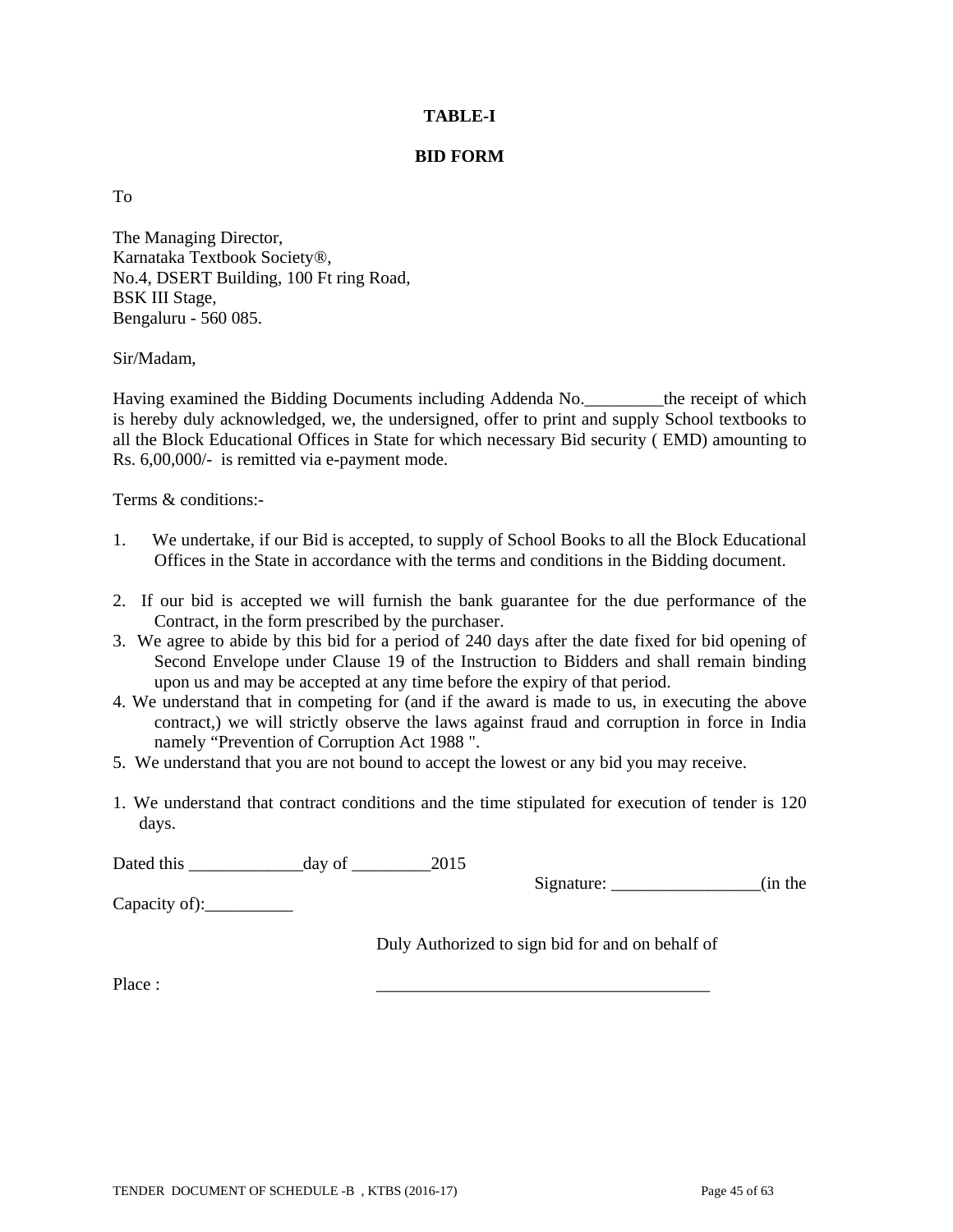### **APPENDIX A**

### **Format for Letter of Proposal**

#### **(On the Letter head of the Bidder)**

**Date** 

**To,** 

The Managing Director, Karnataka Textbook Society®, No.4, DSERT Building,100 Ft ring Road, BSK III Stage, Bengaluru - 560 085.

Sir,

### **Re : Implementation of printing and supply of Government School textbooks in Karnataka**

Being duly authorized to represent and act on behalf of ......................................... (hereinafter referred to as "the Bidder"), and having reviewed and fully understood all of the Proposal requirements and information provided, the undersigned hereby submits the Proposal for the project referred above.

We confirm that our Proposal is valid for a period of 240 days from ........................... (Proposal Due Date)

Yours faithfully,

 (Signature of the Authorized Signatory of Bidder) (Name and designation of the Authorized Signatory of Bidder)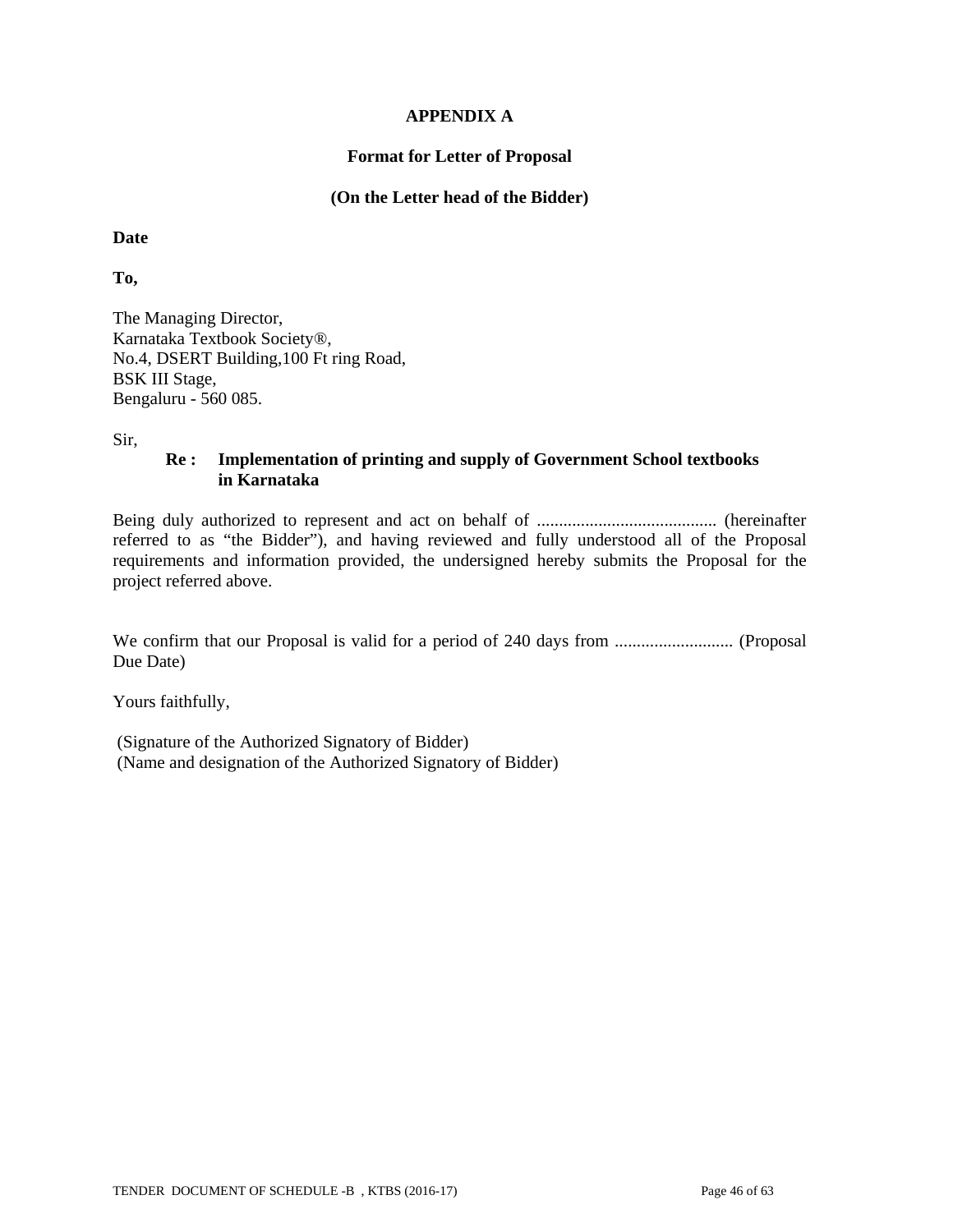#### **APPENDIX B**

### **Format for Power of Attorney for Signing of Proposal (On stamp paper of appropriate value)**

#### **POWER OF ATTORNEY**

 Know all men by these presents, we .................................................... (name and address of the registered office) do hereby constitute, appoint and authorize Mr. / Ms. ............................................................................. (name and residential address) who is presently employed with us and holding the position of .................................................... as our attorney, to do in our name and on our behalf, all such acts, deeds and things necessary in connection with or incidental to our bid for the project envisaging Implementation of printing and supply of textbooks in Government / aided Schools under Karnataka Textbook society(R) in Karnataka, including signing and submission of all documents and providing information / responses to KTBS, representing us in all matters before KTBS, and generally dealing with KTBS in all matters in connection with our bid for the said Project.

 We hereby agree to ratify all acts, deeds and things lawfully done by our said attorney pursuant to this Power of Attorney and that all acts, deeds and things done by our aforesaid attorney shall and shall be deemed to have been done by us.

For

 ............................................. ............................................. (Signature)

............................................. (Name, Title and Address)

Accepted

............................................. (Signature)

.............................................

(Name, Title and Address of the Attorney)

Note:

- 1. The mode of execution of the Power of Attorney should be in accordance with the procedure, if any, laid down by the applicable law and the charter documents of the executants(s) and when it is so required the same be affixed under common seal in accordance with the required procedure. The Power of Attorney should be on a stamp paper of appropriate value.
- 2. Also, wherever required, the Bidder should submit for verification the extract of the charter documents such as a resolution/power of attorney in favor of the Person executing this Power of Attorney for the delegation of power hereunder on behalf of the Bidder.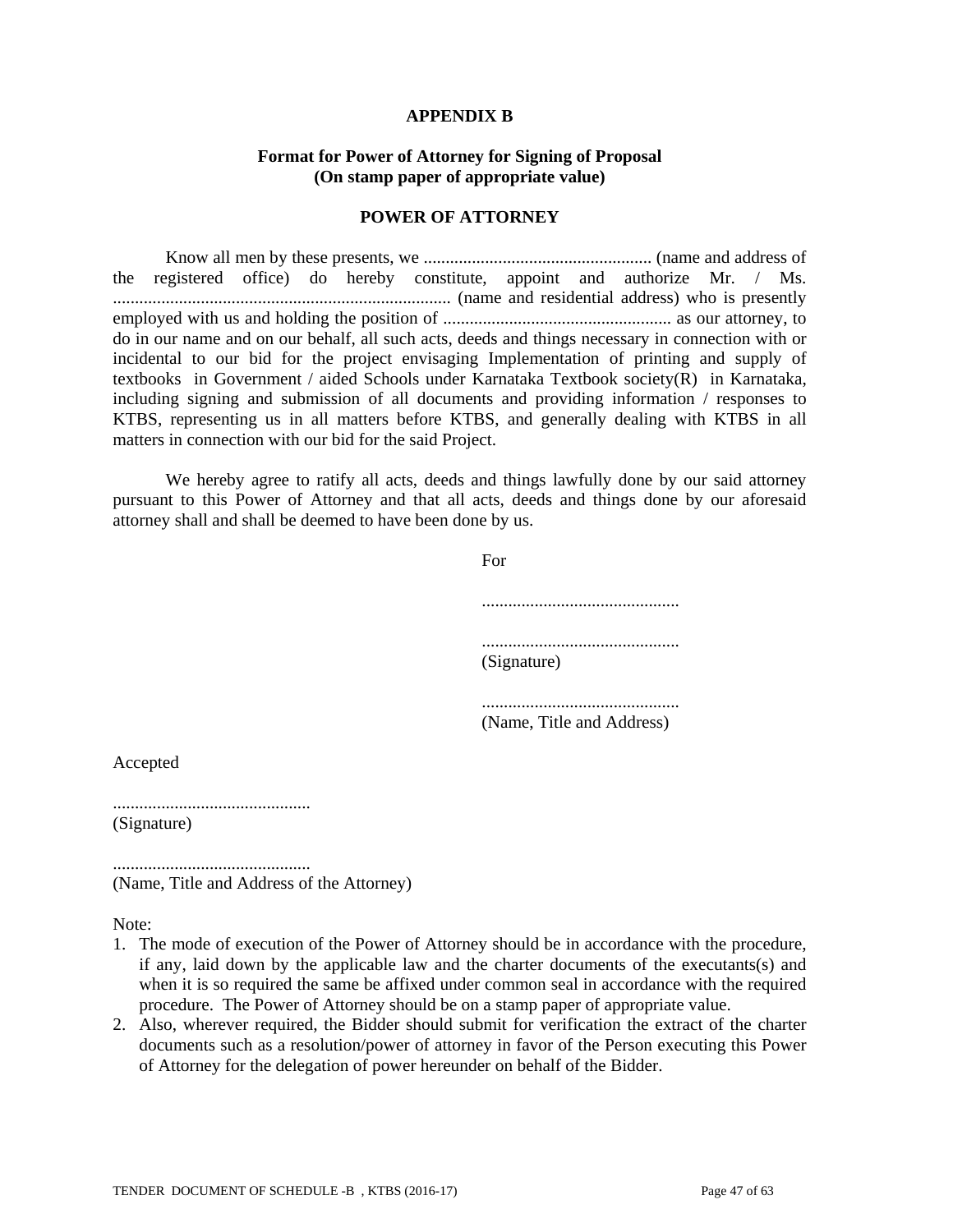### **APPENDIX C**

### **Details of Bidder**

- 1. Name
- 2. Address of the office(s)
- 3. Printing press Address (Place of production):
- 4. Date of incorporation and/or commencement of business
- 5. Sales Tax/VAT Registration No
- 6. Service Tax Registration No
- 7. Brief description of the Legal Entity including details of its main lines of business.
- 8. Name, Designation, Address and Phone Numbers of Authorized Signatory of the Bidder:
	- a. Name :
	- b. Designation :
	- c. Legal Entity :
	- d. Address :
	- e. Telephone Number :
	- f. Fax Number :
	- g. Mobile Number :
	- h. E-Mail Address :
- 9. Details of individual (s) who will serve as the point of contact / communication with The Karnataka Textbook Society® :
	- a. Name :
	- b. Designation :
	- c. Legal Entity :
	- d. Address :
	- e. Telephone Number:
	- f. Fax Number :
	- g. Mobile Number :
	- h. E-Mail Address :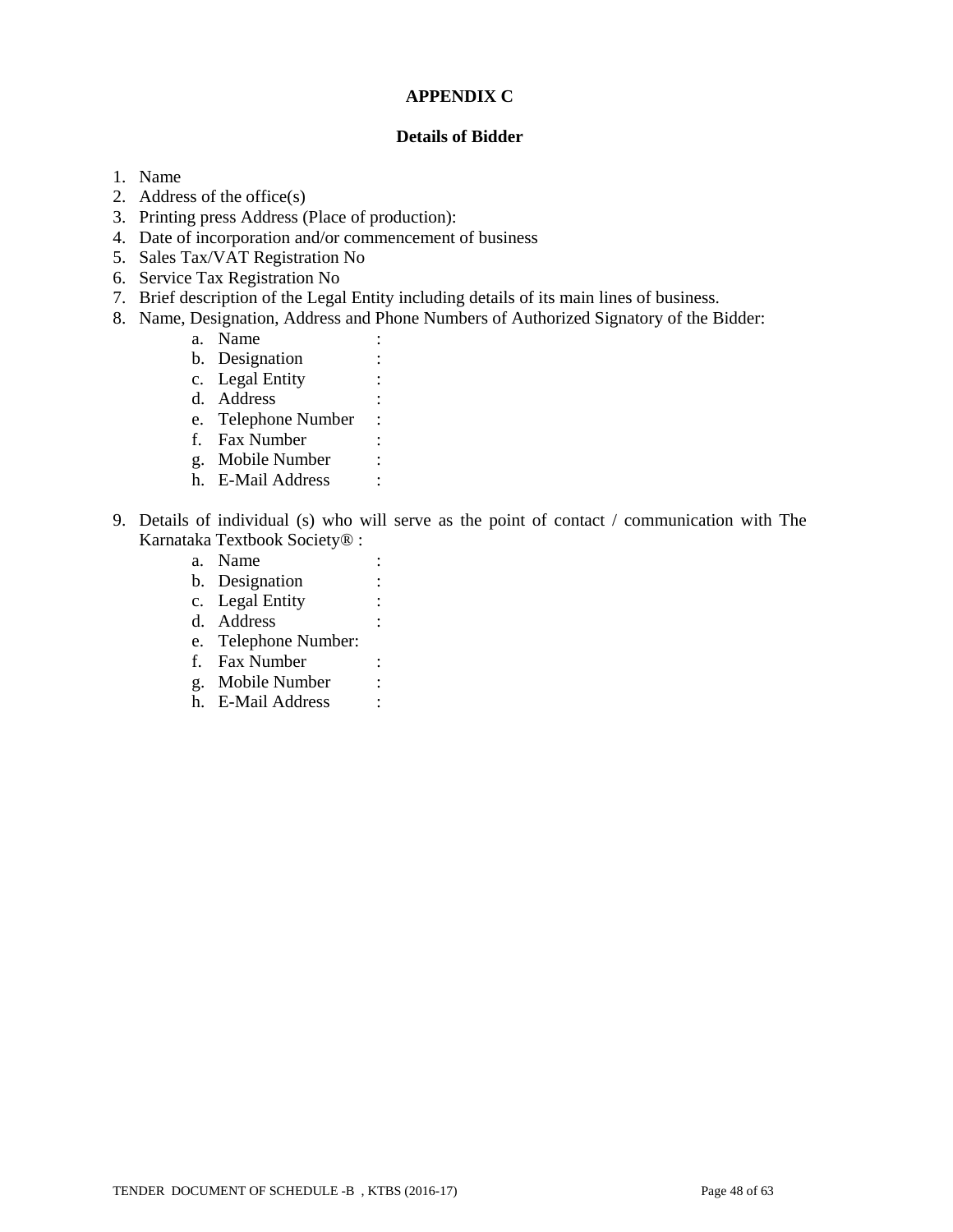### **APPENDIX D**

#### Format for Anti-Collusion & Eligibility Certificate (On the Letterhead of the Bidder)

 We hereby certify and confirm that in the preparation and submission of our Proposal for the Implementation of printing and supply of textbooks in Government Schools in Karnataka, we have not acted in concert or in collusion with any other Bidder or other person(s) and also not done any act, deed or thing which is or could be regarded as anti-competitive.

We further confirm that we have not offered nor will offer any illegal gratification in cash or kind to any person or agency in connection with the instant Proposal.

 We further confirm that we have not been barred by Education Department, Government of Karnataka/any other State Governments in India/any agencies of GOK, and thereby have not been proven ineligible to bid.

Dated this ..................................... Day of .............................., 2015 ........................................ (Name of the Bidder)

(Signature of the Authorized Person)

----------------------------------

(Name and designation of the Authorized Person)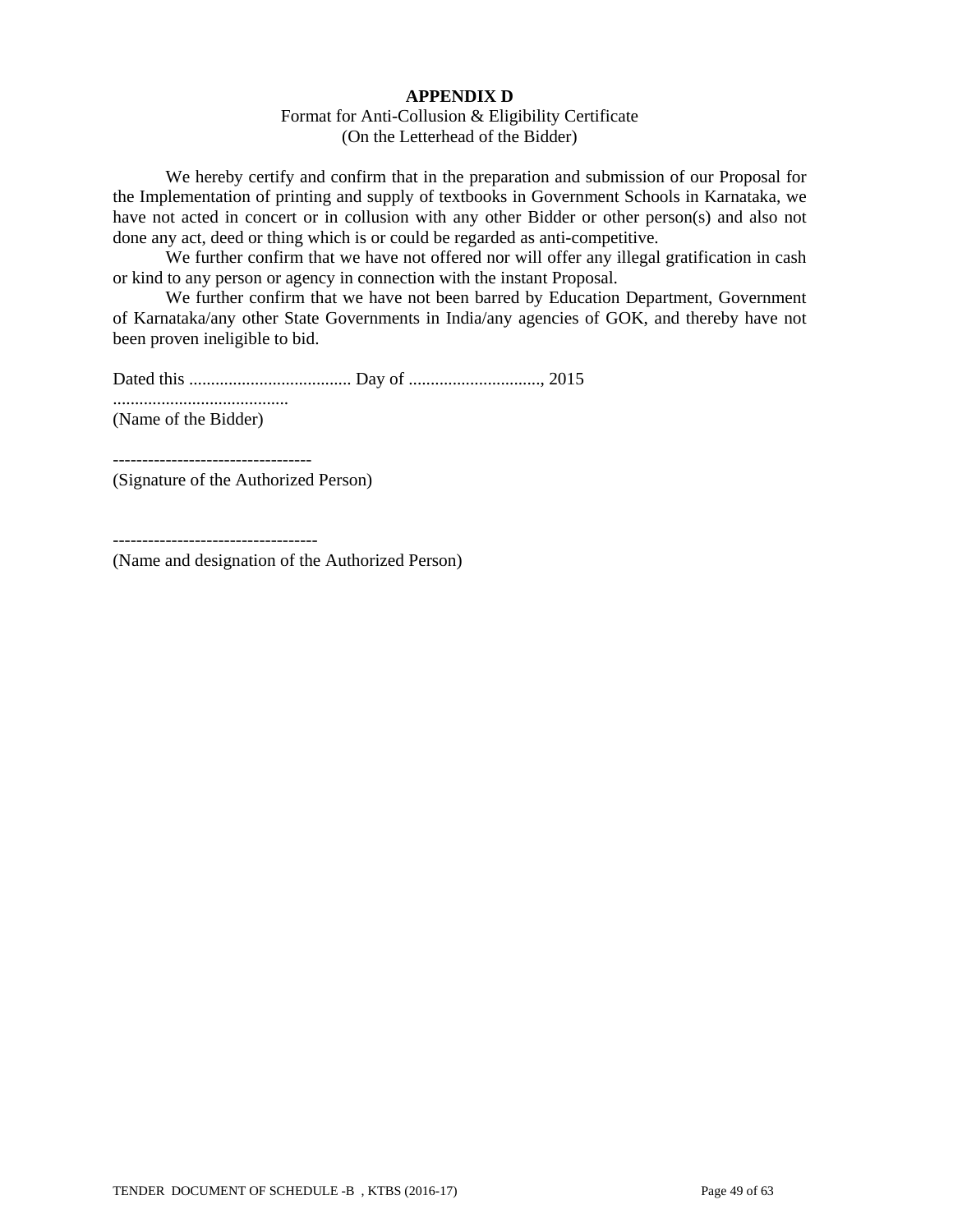### **APPENDIX E**

# **Format for Performance Bank Guarantee (To be issued by a Nationalized / Scheduled Bank in India)**

B.G. No. .................................................... dated ......................This Deed of Guarantee executed at ...................... by ........................ (Name of Bank) having its Head/Registered office at ............................. .................. (herein after referred to as "the Guarantor") which expression shall unless it be repugnant to the subject or context thereof include its, successors and assigns;

In favor of, The Managing Director, The Karnataka Textbook Society(R), (hereinafter referred to as "The Karnataka Textbook Society(R)") having its office at No.4, DSERT Building,100 Ft Ring Road, Hosakerehalli cross, BSK III Stage, Bengaluru - 560 085, Karnataka State, India, which expression shall unless it be repugnant to the subject or context thereof include its successors and assigns;

### WHEREAS

A. M/s. ........................................... a Legal Entity having its registered office at ............... (hereinafter called "the Bidder") which expression shall unless it be repugnant to the subject or context thereof include its / their executors administrators, successors and assigns, intends to bid implementation of printing and supply of text books to schools across Karnataka.

B. In terms of **Clause 2.10** of the Tender Document dated ....................issued in respect of the Project, the Bidder is required to furnish to The Karnataka Text book Society(R) an unconditional and irrevocable Bank Guarantee for an amount of Rs. .................. (Rupees ............... only) as Bid Security for the Project.

The Guarantor has at the request of the Bidder and for valid consideration agreed to provide such Bank Guarantee being these presents:

### NOW THEREFORE THIS DEED WITNESSETH AS FOLLOWS:

- A. The Guarantor, as primary obligor shall, without demur, pay to The Karnataka Text book Society(R) Bengaluru an amount not exceeding Rs.................(Rupees....................only), within 5 days of receipt of a written demand from The Karnataka Text book Society(R) calling upon the Guarantor to pay the said amount.
- B. Any such demand made on the Guarantor by The Karnataka Text book Society(R) Bengaluru shall be conclusive and absolute as regards the forfeiture of Bid security and the amount due and payable by the Guarantor under this Guarantee.
- C. The above payment shall be made without any reference to the Bidder or any other person and irrespective of whether the claim of The Karnataka Text book Society(R) Bengaluru is disputed by the Bidder or not.
- D. This Guarantee shall be irrevocable and remain in full force upto **31st March 2017** or for such extended period as may be mutually agreed between The Karnataka Text book Society $(R)$ , Bengaluru and the bidder and shall continue to be enforceable till all amounts under this Guarantee are paid.
- E. The Guarantee shall not be affected by any change in the constitution or winding up of the Bidder/the Guarantor or any absorption, merger or amalgamation of the Bidder/the Guarantor with any other person.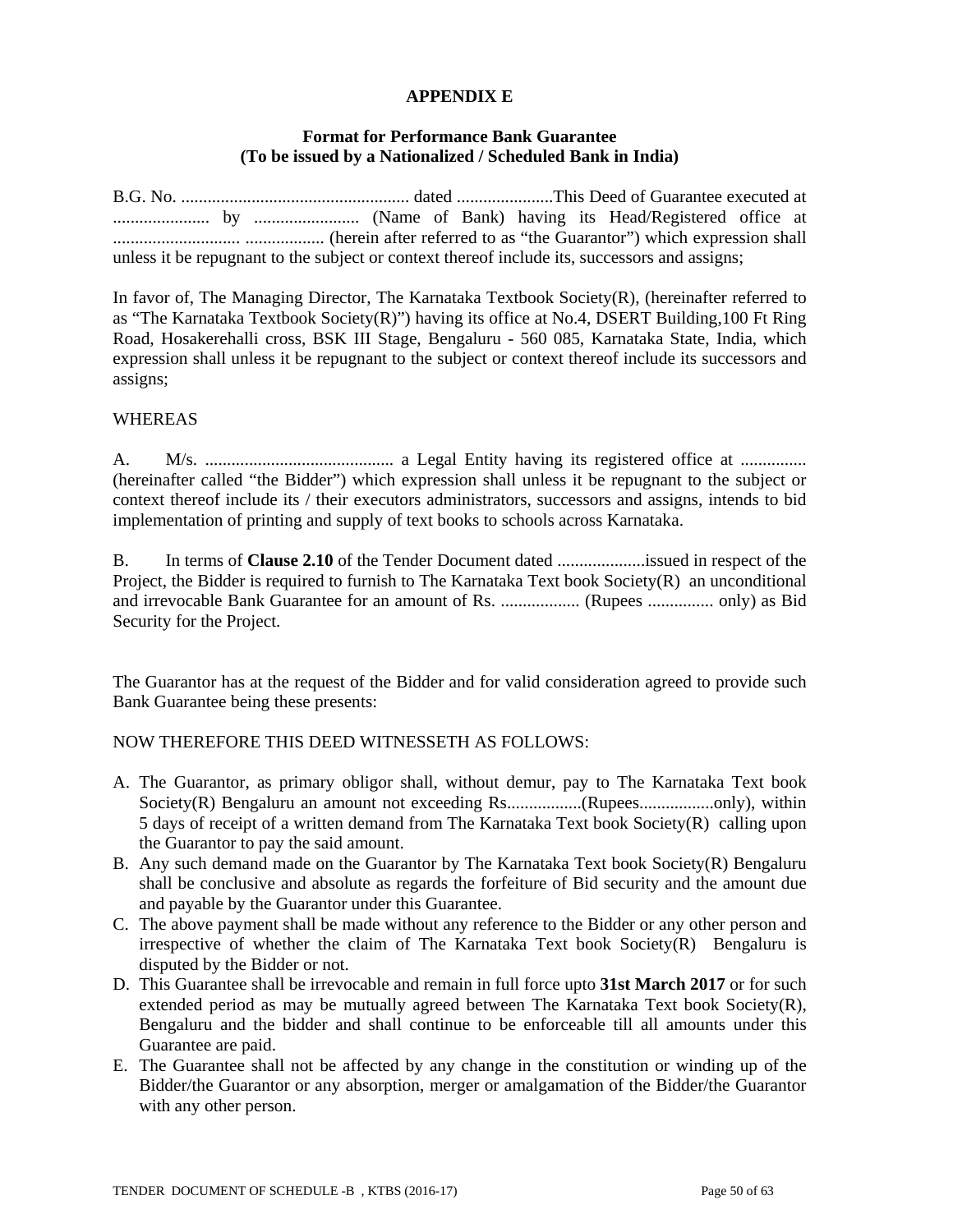- F. In order to give full effect to this Guarantee, The Karnataka Text book Society(R), Bengaluru, shall be entitled to treat the Guarantor as Principal debtor. The obligations of the Guarantor shall not be affected by any variations in the terms and conditions of the Tender document or other documents or by extension of time of performance of any obligations granted to the Bidder or postponement /non exercise/delayed exercise of any of its rights by The Karnataka Text book Society(R), Bengaluru to the Bidder and the Guarantor shall not be relieved from the its obligation under this Bank Guarantee on account of any such variation, extension, postponement, non exercise, delayed exercise or omission on the part of The Karnataka Text book Society(R) to the bidder to give such matter or thing whatsoever which under the law relating to sureties would but for this provision have effect of so relieving the Guarantor.
- G. The Guarantor has power to issue this Guarantee and discharge the obligations contemplated herein, the undersigned is duly authorized to execute this Guarantee pursuant to the power granted under…………………………

In witness thereof the Guarantor has set its hands hereunto on the day, month and year first herein above written.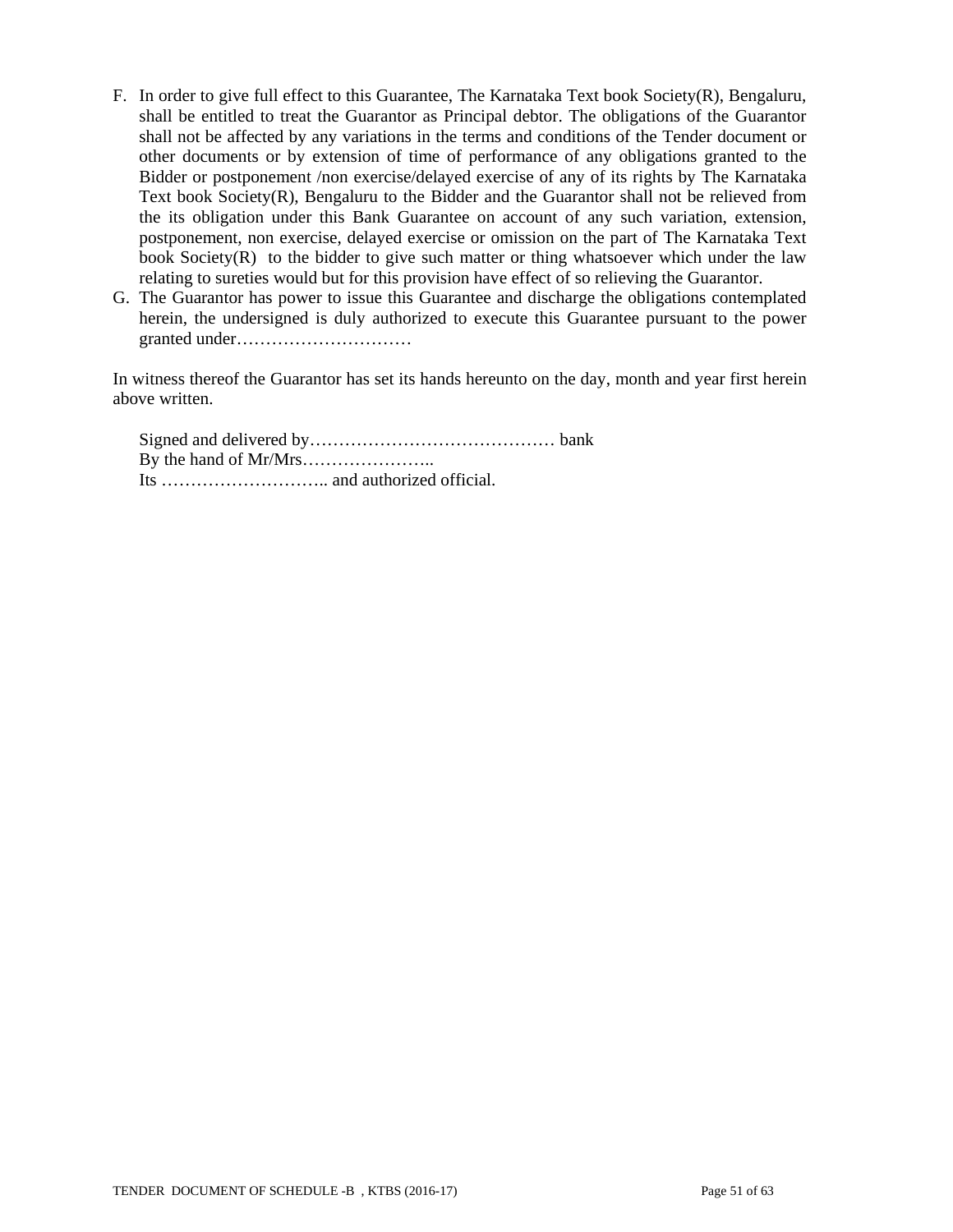# **Appendix F**

# **(Format for undertaking of being a Printer)**

Date

**To,**  The Managing Director, Karnataka Textbook Society®, No.4, DSERT Building,100 Ft ring Road, BSK III Stage, Bengaluru - 560 085.

Sir,

We confirm that we have been in the business of printing and supply of books / text books since past \_\_\_\_\_\_\_\_\_\_\_\_years.

Yours faithfully,

(Authorized Signatory)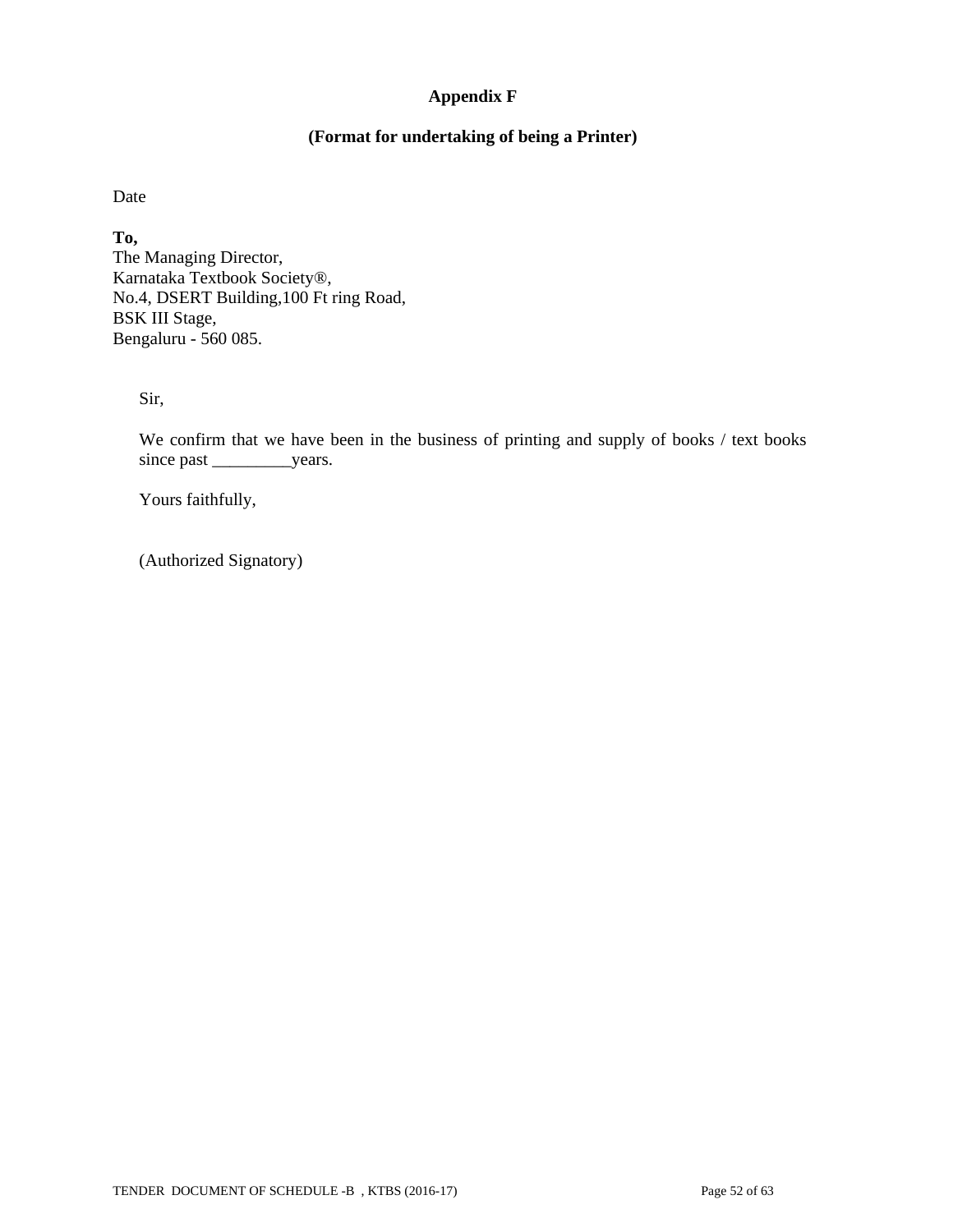# **Appendix G-1**

| Experience Criteria                             | ٠ |
|-------------------------------------------------|---|
| Name of the project                             |   |
|                                                 |   |
| Name, address and contact details of Client     |   |
| Scope of the project                            |   |
| Name(s) of other members of consortium, in case |   |
| the said project was executed as a consortium.  |   |
| Scope of work of Bidder                         |   |
| Date of commencement of the project             |   |
| Date of completion of the project               |   |
| Total billings from the project                 |   |

# *FORMAT FOR STATEMENT OF EXPERIENCE*

The above statement shall be supported by

- 1. a certificate issued by the Client clearly stating the scope of the project, cost of the project and date of successful completion.
- 2. copy of the joint venture agreement, in case the project was executed as a consortium
- 3. Certificate from statutory auditor certifying date of successful completion of bidder's scope of work in the project and total billings till such date.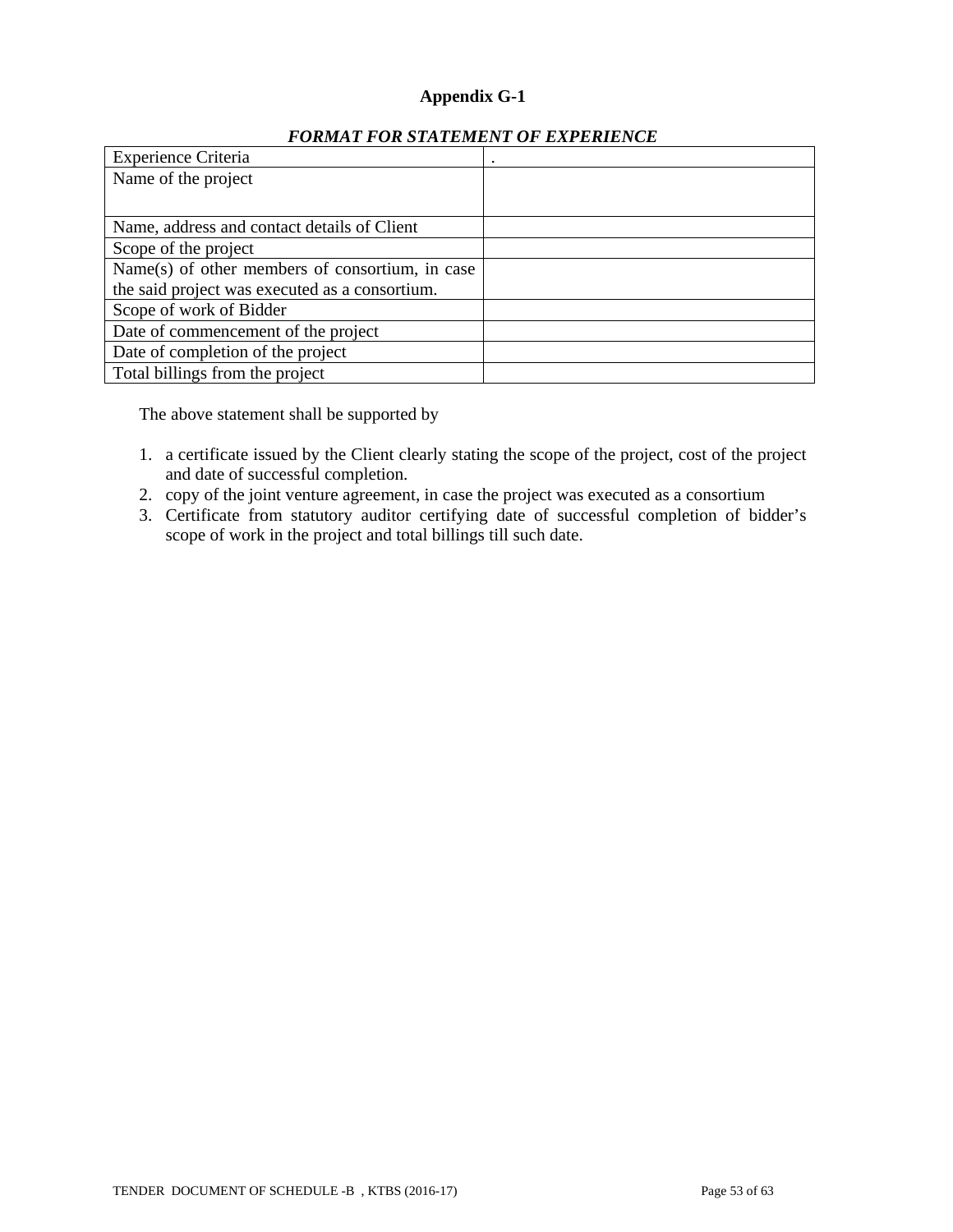# **Appendix G-2**

# **Format for Statutory Auditor's Certificate for Financial Capability of the bidder**

Date

We have verified the Annual Accounts and other relevant records of M/s ……………………………… (Name of the bidder) and certify the following

Rs. In lakhs

| Sl No | Particulars            | 2012-13 | 2013-14 | $ 2014-15 $ | Avg. for $3 \text{ yrs}$ |
|-------|------------------------|---------|---------|-------------|--------------------------|
|       | <b>Annual Turnover</b> |         |         |             |                          |
|       | Net Worth              |         |         |             |                          |
|       |                        |         |         |             |                          |

Signature and seal of Statutory Auditor

Name Membership No Address

Instructions:

For the purpose of this Certification:

- 1. The financial year would be the same as one normally followed by the bidder for its Annual Report.
- 2. The bidder shall provide the audited annual financial statements as required for this Tender document. Failure to do so would result in the Proposal being considered as non responsive.
- 3. A certificate from the Statutory Auditor should be provided as supporting document certifying the Qualification Statement submitted by the Bidder.
- 4. For the purpose of this Tender document, Net Worth shall mean:

Net Worth = (subscribed and paid up Equity + reserves) - (Revaluation reserves + miscellaneous expenditure not written off)

- 5. Experience (Financial Capability and Experience) of only the Bidder shall be considered. Experience of associate company/parent company/subsidiary company shall not be considered for qualification purposes.
- 6. Turnover and net worth of the bidder shall be certified by his statutory auditor who should mention his name, address and membership number. Turnover certificate shall be based on the audited accounts of the bidders, or based on the returns filed with the tax authority.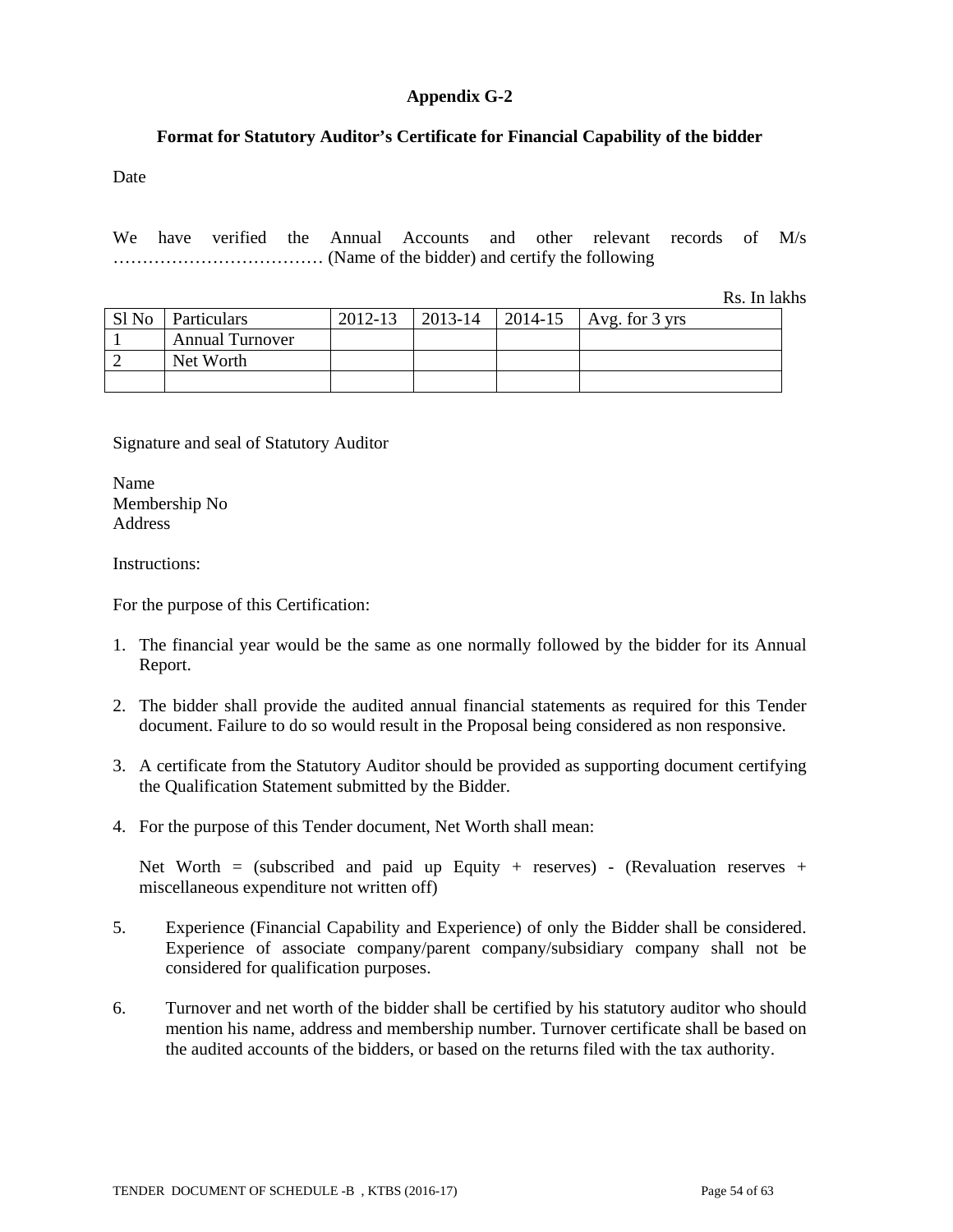#### **APPENDIX G-3**

# **Format for Statutory Auditor Certificate for Project Experience of Printing and Supply of Books / Textbooks**

Date

We have verified the annual accounts and other relevant records of M/s………………………..(Name of the Bidder) and certify that M/s………………………(Name of the Bidder) had been appointed for the purpose of ……………………………….. ( name of the project)

We have also scrutinised the documents made available to us for the said project and certify the following:

|             | Date of commencement of $\vert$ Date of completion of the $\vert$ Billings for the bidder |                       |
|-------------|-------------------------------------------------------------------------------------------|-----------------------|
| the project | project                                                                                   | from the project (Rs) |
|             |                                                                                           |                       |

Signature and seal of Statutory Auditor

Name Membership No Address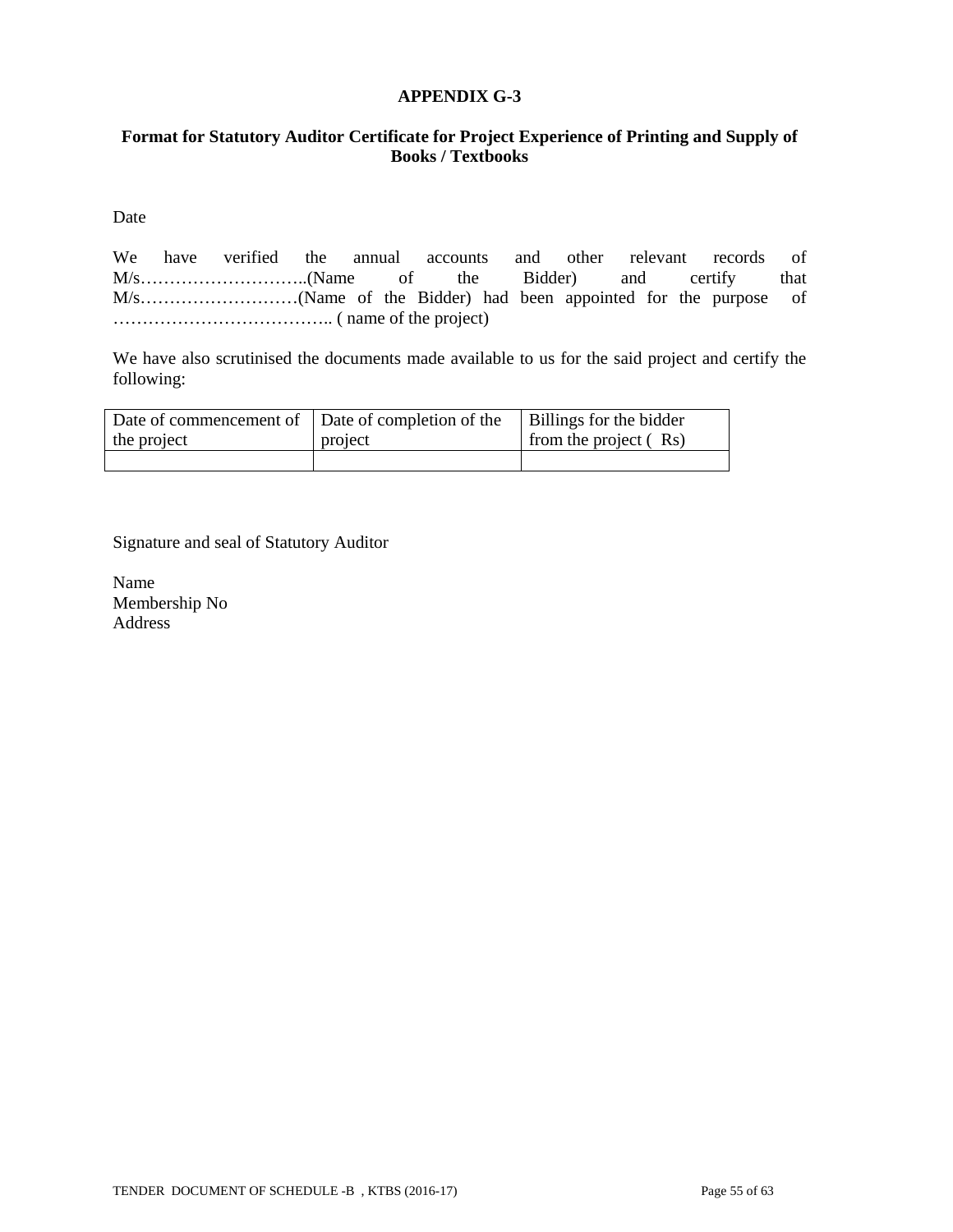| <b>SI</b>      | Machinery / Other prescribed by the                                                                                                                                                                                                                                                                                                                                                            | Qty/        | Machinery /<br>Other offered by | Qty/ | <b>Production</b><br>capacity per |
|----------------|------------------------------------------------------------------------------------------------------------------------------------------------------------------------------------------------------------------------------------------------------------------------------------------------------------------------------------------------------------------------------------------------|-------------|---------------------------------|------|-----------------------------------|
| N <sub>0</sub> | purchaser                                                                                                                                                                                                                                                                                                                                                                                      | Unit        | the printer.                    | Unit | hour.                             |
|                | <b>Pre-Printing machinery</b>                                                                                                                                                                                                                                                                                                                                                                  |             |                                 |      |                                   |
| $\mathbf{1}$   | Computer to Plate making plant with<br>processor capable of making plates<br>Double Crown, A-1 and such similar<br>sizes<br><b>or</b><br>Plate exposing system with processor<br>capable of making plates Double<br>Crown, A-1 and such similar sizes<br>(Note:Since it is single colour books<br>the plates can be made by taking<br>tracing<br>sheet<br>also<br>output<br>are<br>acceptable) | One<br>Unit |                                 |      |                                   |
|                | <b>Printing machinery</b>                                                                                                                                                                                                                                                                                                                                                                      |             |                                 |      |                                   |
| $\mathbf{1}$   | Single or multi printing unit web offset<br>machine with a minimum cut off 508<br>mm, reel width 760 mm or more, with<br>one quarter folder. The rated speed of<br>the machine with quarter folding shall<br>not be less than 10,000 cycles per hour                                                                                                                                           | One<br>Unit |                                 |      |                                   |
|                | <b>Or</b><br>sheet fed printing<br>Single Colour<br>machines with a production speed of<br>about 5000 SPH, with a printing format<br>of atleast 20X30 inches.<br>(Note: if for any reason like bigger<br>format or both sides printing etc., the<br>requirement of number of units will be<br>proportionately less.)                                                                           | Two<br>Unit |                                 |      |                                   |
| $\overline{2}$ | Four colour sheet fed CPC offset<br>printing machine with a Sheet size of<br>485mm X 660mm $(19"x26")$ or above<br>, capable of printing on Boards of at<br>least 220 GSM.<br>(Note: Optional since the only cover<br>pages are to be printed this service may<br>be outsourced. If so on MOU with the<br>firm possessing the 4 colour printing<br>machine shall be provided)                  | One<br>Unit |                                 |      |                                   |
|                | <b>Binding and Finishing Machinery</b>                                                                                                                                                                                                                                                                                                                                                         |             |                                 |      |                                   |
| 1              | Fully automatic stand alone perfect                                                                                                                                                                                                                                                                                                                                                            |             |                                 |      |                                   |
|                | binding machine of minimum 6 clamps                                                                                                                                                                                                                                                                                                                                                            | One         |                                 |      |                                   |
|                | with 2000 cycles per hour<br><b>OR</b><br>equivalent productivity or more.                                                                                                                                                                                                                                                                                                                     | Unit        |                                 |      |                                   |

# **Appendix H Format for Infrastructural Capabilities**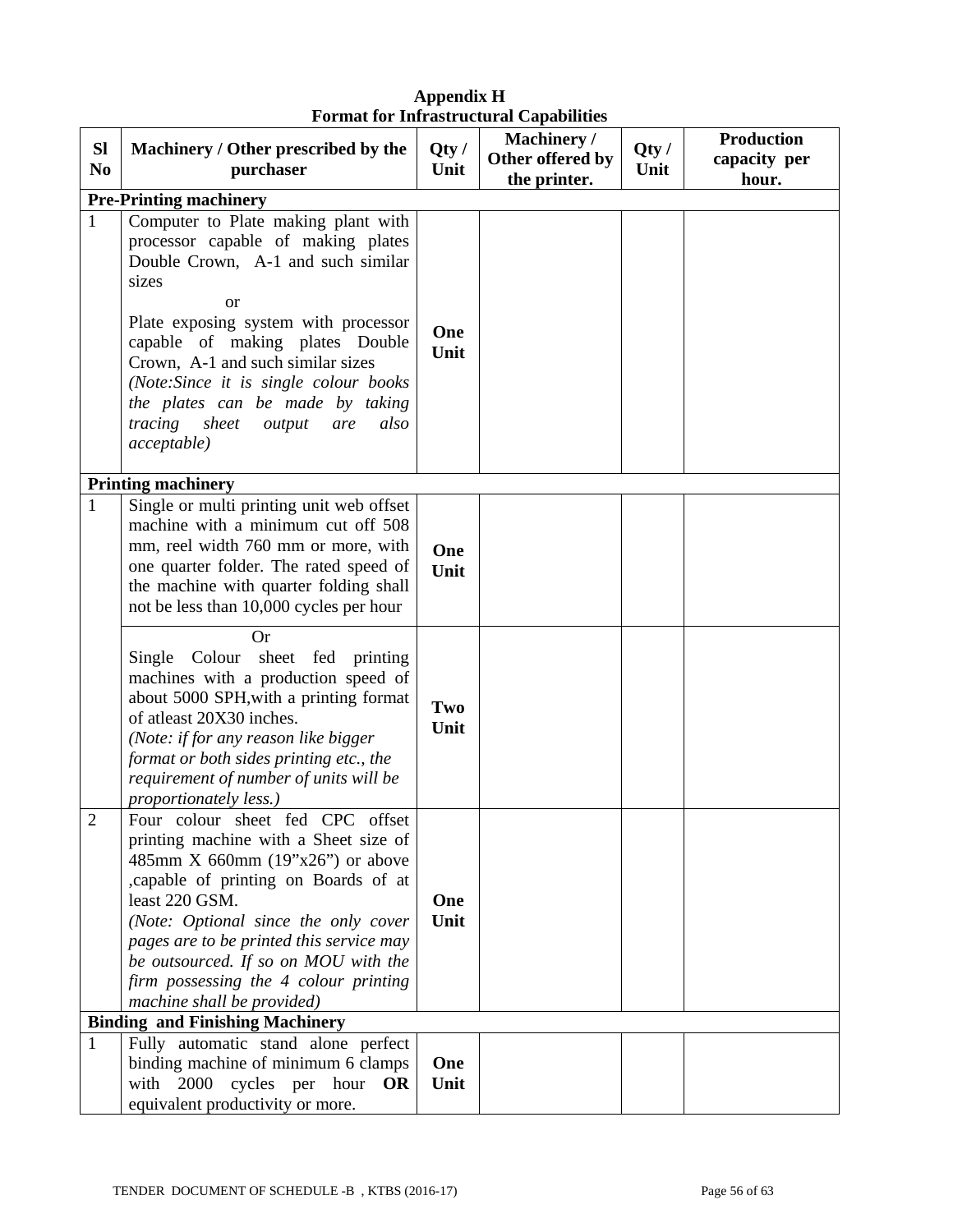|                | (Note: required to achieve at least a<br>production of at least 15,000 books per<br>shift.)                                                                                                                                                                                                                                                                                                                                                                                                          |                     |  |  |
|----------------|------------------------------------------------------------------------------------------------------------------------------------------------------------------------------------------------------------------------------------------------------------------------------------------------------------------------------------------------------------------------------------------------------------------------------------------------------------------------------------------------------|---------------------|--|--|
| $\overline{2}$ | Fully automatic 3 side cutting machine<br>capable trimming books of crown 1/4 <sup>th</sup><br>size on 3 sides at a time.<br>(Note: It is essential to trim the books<br>in a three side trimmer to achieve the<br>speed and correct right angles at the<br>corners.)                                                                                                                                                                                                                                | One<br>Unit         |  |  |
| 3              | Fully automatic programmatic cutting<br>machine 92 cm (32 inches) size (min)<br>(Note : Required to cut the Cover<br>Boards etc.)                                                                                                                                                                                                                                                                                                                                                                    | One<br>Unit         |  |  |
| $\overline{4}$ | Wet or Thermal lamination machine of<br>minimum feed width of 18".<br>(Essetntial to laminate the covers)                                                                                                                                                                                                                                                                                                                                                                                            | One<br>Unit         |  |  |
| 5              | Fully<br>automatic<br>folding<br>machine<br>capable folding sheets in the size of<br>Double Crown to crown $1/4^{\text{th}}$ size<br>(Note: Required only for the sheet fed<br><i>printers</i> )                                                                                                                                                                                                                                                                                                     | Two<br><b>Units</b> |  |  |
|                | <b>Manpower, Factory and Storage Space</b><br>The plant shall be operated by qualified                                                                                                                                                                                                                                                                                                                                                                                                               |                     |  |  |
|                | and trained manpower with qualified<br>supervisors for quality checking in the<br>production line.<br>The plant shall be well planned and is<br>required to be in easily accessible<br>location. It is expected to be laid out in<br>an area of about 5,000 sq feet to have<br>and safe movement of the<br>easy<br>materials. The storage space shall be at<br>least another 5,000 sq feet covered area<br>for the safe storage of finished goods<br>as well as to stock the paper.<br><b>OTHERS</b> |                     |  |  |
|                |                                                                                                                                                                                                                                                                                                                                                                                                                                                                                                      |                     |  |  |
|                |                                                                                                                                                                                                                                                                                                                                                                                                                                                                                                      |                     |  |  |
|                |                                                                                                                                                                                                                                                                                                                                                                                                                                                                                                      |                     |  |  |
|                |                                                                                                                                                                                                                                                                                                                                                                                                                                                                                                      |                     |  |  |

# Signature

(Name and designation of signatory)

### **Note** :

- 1) The bidder shall submit APPENDIX-H in affidavit.
- 2) The Specifications mentioned above are at minimum configurations expected ,but Superior Machinery in the similar class are also acceptable. However, decision of the Purchaser in this regard shall be final and binding.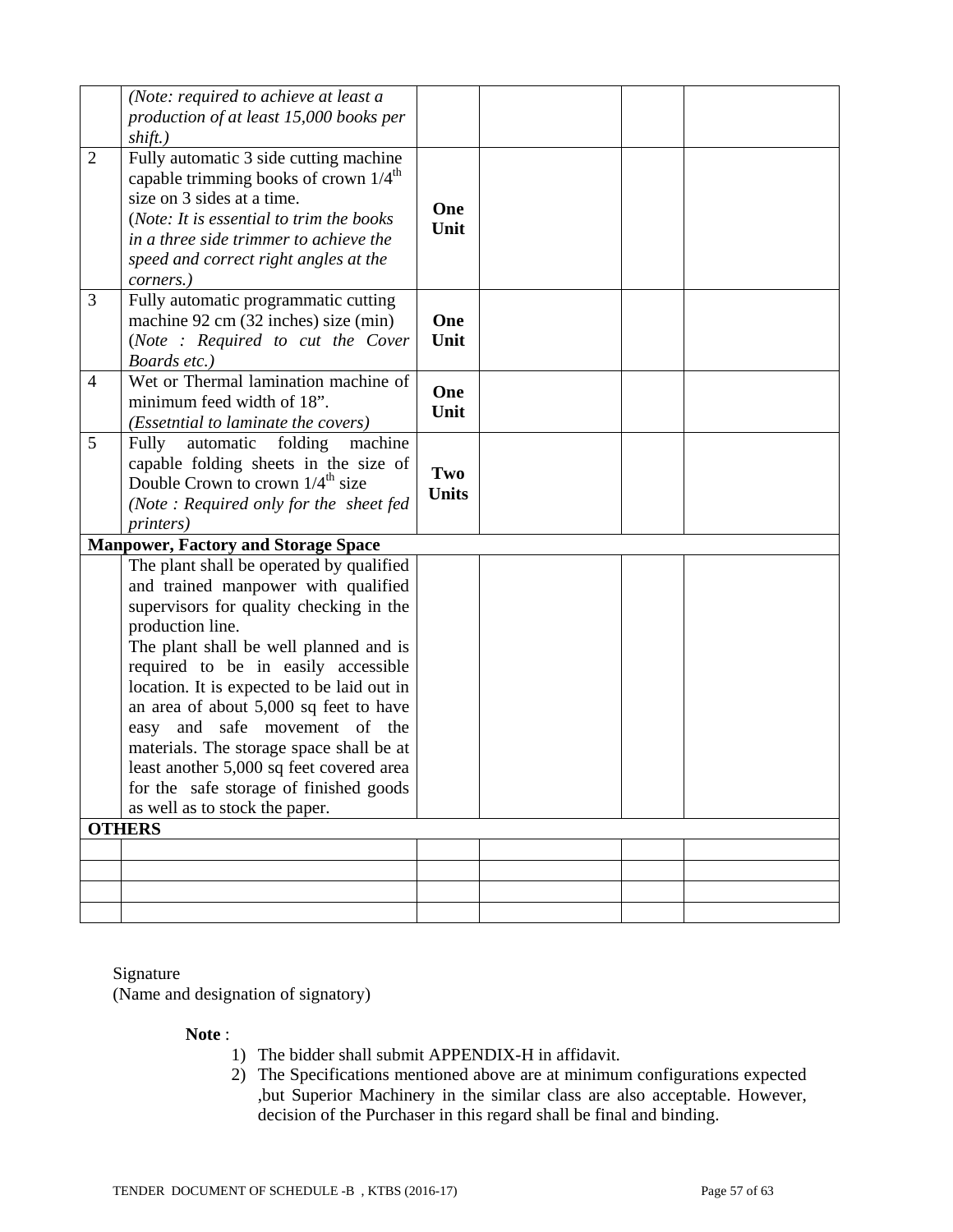# **APPENDIX I ( Cover 1 )**

# Bidder Declaration regarding his capacity ( On the Letter Head )

- 1. Sheet fed offset / Web Offset Printer A / B Grade Printer
- 2. Capacity Can Print \_\_\_\_\_\_\_\_\_ titles & Supply a total of \_\_\_\_\_\_\_\_\_\_\_\_ lakh textbooks to 55 Blocks in 01 month .
- 3. Capacity

Can print a total of \_\_\_\_\_\_\_\_\_\_\_\_\_lakh textbooks in total, belonging to \_\_\_\_\_\_\_\_\_\_\_\_\_ titles under a total of \_\_\_\_ number of packages and supply to 204 Blocks within 120 days from the date of issue of purchase order and the supplier shall submit dummy within a week from the date of obtaining CD's / Positive's from KTBS.

> Bidder Authorized Signatory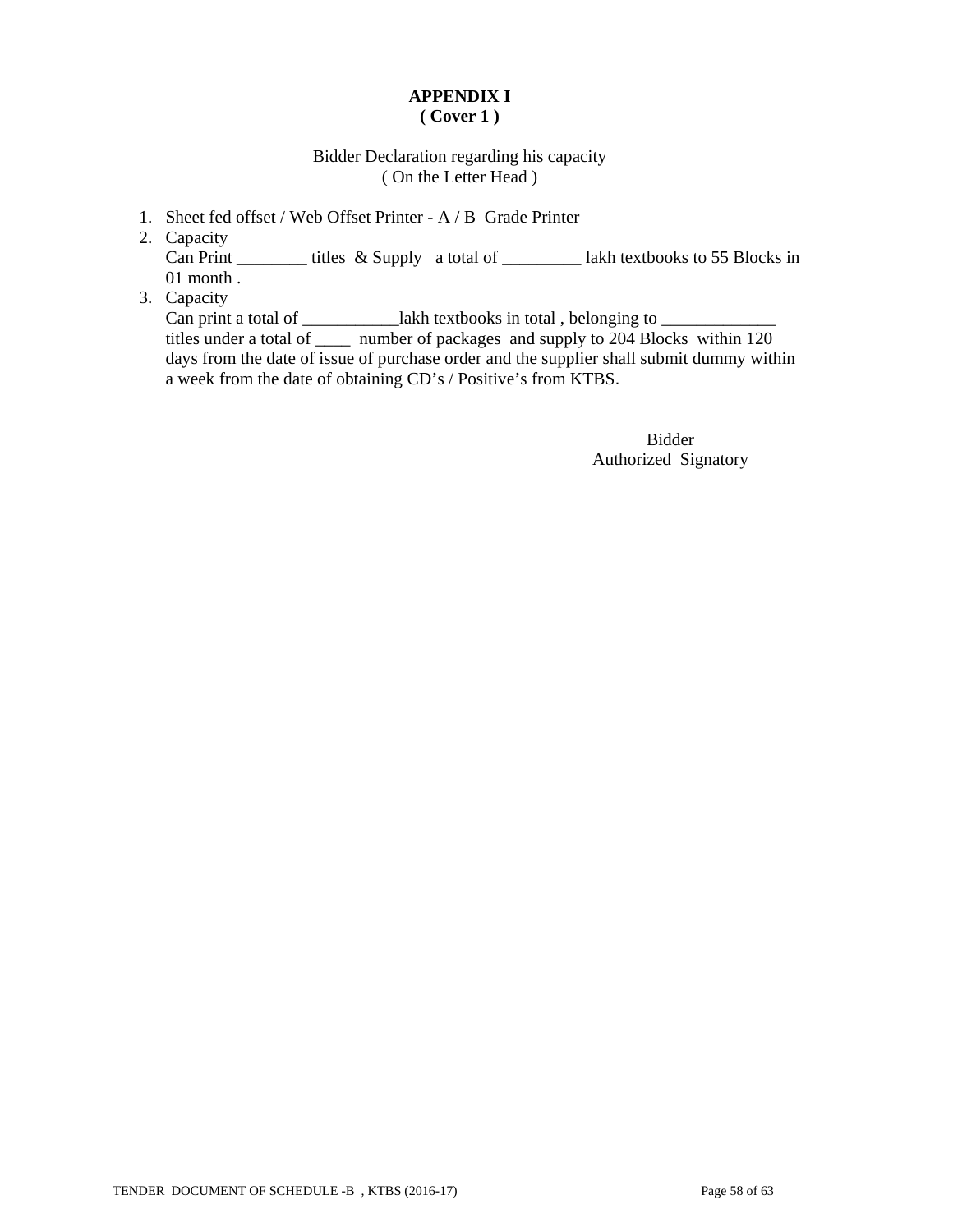# **APPENDIX J (Cover 2) TENDER FORM & PRICE SCHEDULE**

# PARTICULARS TO BE SUBMITTED IN THE COMMERCIAL BID/ **SECOND COVER**

To The Managing Director, Karnataka Textbook Society ® No.4, 100Ft Ring Road, Hosakerehalli, BSK 3rd Stage, Bengaluru – 560085.

Sir,

Having examined the bid Documents including Addenda No: the receipt of which is hereby duly acknowledged, we, the undersigned, offer to quote the rates per page towards printing and supply of School Text Books. Price quoted is all inclusive. Price shall be indicated to a maximum of 04 decimals.

> ( Signature of the Printer) ( Authorized Signatory )

# **Preference 1( Separate Cover )**

- A. Name of the Printer :
- B. Package No. quoted :

| <b>Title</b> | <b>Book Size</b> | <b>GSM</b> | Colour/Other<br>specifications | Rate per page in Paise in digits<br>shall be inclusive of all.<br>Price shall be indicated to a<br>maximum of 04 decimals |
|--------------|------------------|------------|--------------------------------|---------------------------------------------------------------------------------------------------------------------------|
|              |                  |            |                                |                                                                                                                           |
|              |                  |            |                                |                                                                                                                           |
|              |                  |            |                                |                                                                                                                           |
|              |                  |            |                                |                                                                                                                           |
|              |                  |            |                                |                                                                                                                           |
|              |                  |            |                                |                                                                                                                           |

Total No of Titles under the package

Place : Signature of Printer Date : with address and Seal

**Preference 2( Separate Cover )**

- A. Name of the Printer :
- B. Package No. quoted :

| <b>Title</b> | <b>Book Size</b> | <b>GSM</b> | <b>Colour/Other</b> Rate per page in Paise in digits |
|--------------|------------------|------------|------------------------------------------------------|
|              |                  |            | specifications and words Price quoted is all         |
|              |                  |            | inclusive.                                           |
|              |                  |            | <b>Price shall be indicated to a</b>                 |
|              |                  |            | maximum of 04 decimals.                              |
|              |                  |            |                                                      |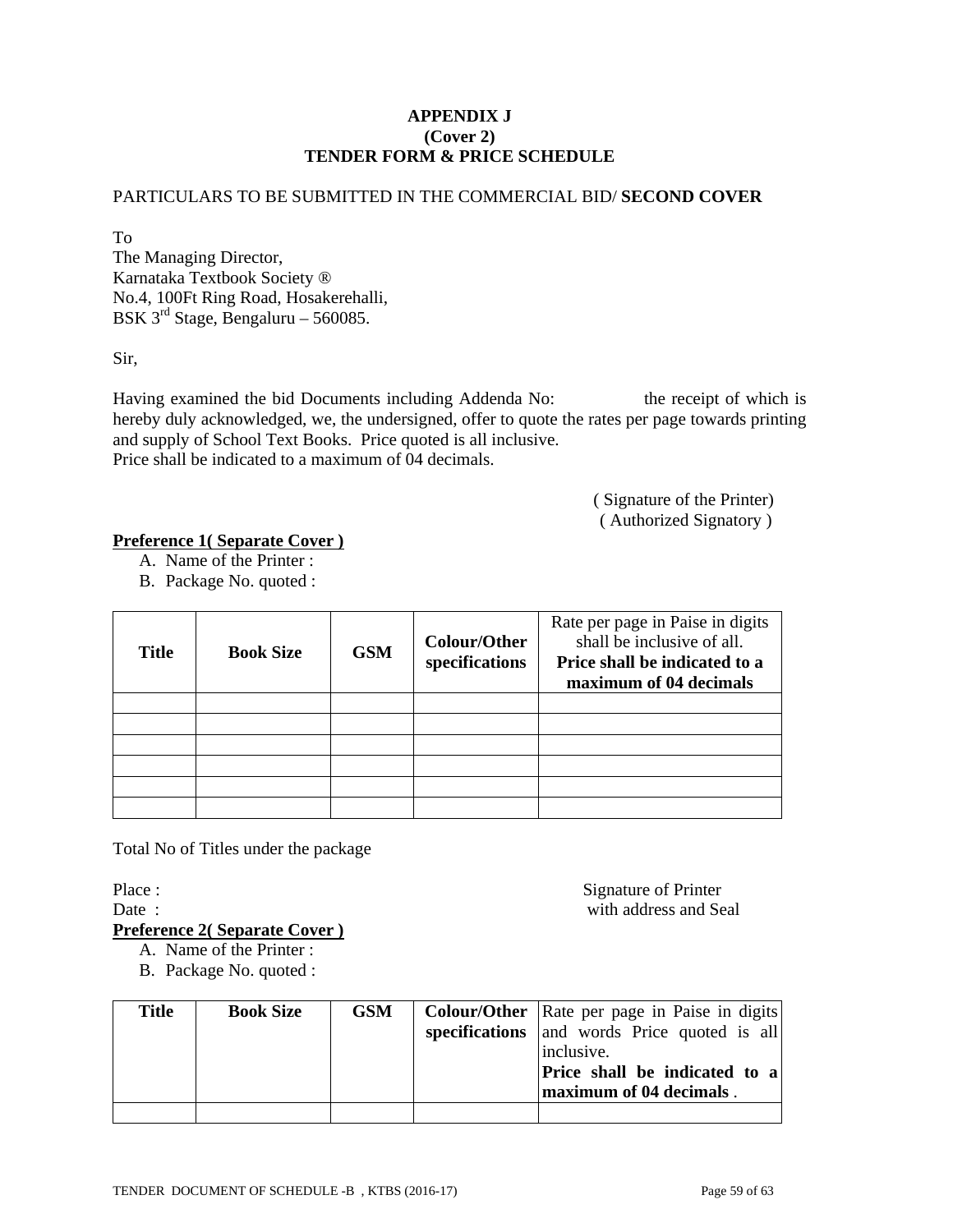Total No of Titles under the package

Place : Signature of Printer Date : with address and Seal

Total No of Titles under the package

Place : Signature of Printer Date : with address and Seal

CONDITIONS:

- 1. If our bid is accepted, we will have to abide as per the stipulated Terms & Conditions to supply of school books to all the Block Educational Offices in the State.
- 2. If our bid is accepted we will furnish Performance Bank Guarantee separately for each package as per terms.
- 3. We agree to abide by this tender for bid validity of 240 days after the date fixed for opening of Second Envelope.
- 4. We understand that in competing for and if the award is made to us, in executing the above contract we will strictly observe the laws against fraud and corruption in force in India namely "Prevention of corruption act 1988".
- 5. We understand that you are not bound to accept a lowest offer that you may receive.

Dated this day of 2015

Signature

(Name and address of the Tenderer with seal) (In the capacity of duly authorized to sign the Tender for and on behalf of)

# **Tender / Bid Validity:**

The Tender is valid for a period of 240 days from the date of opening of Tender.

Dated this day of 2015

Signature: (Name and Address of the Tenderer with Seal)

(In the Capacity of ) :

Duly authorized to sign the Tender for and on behalf of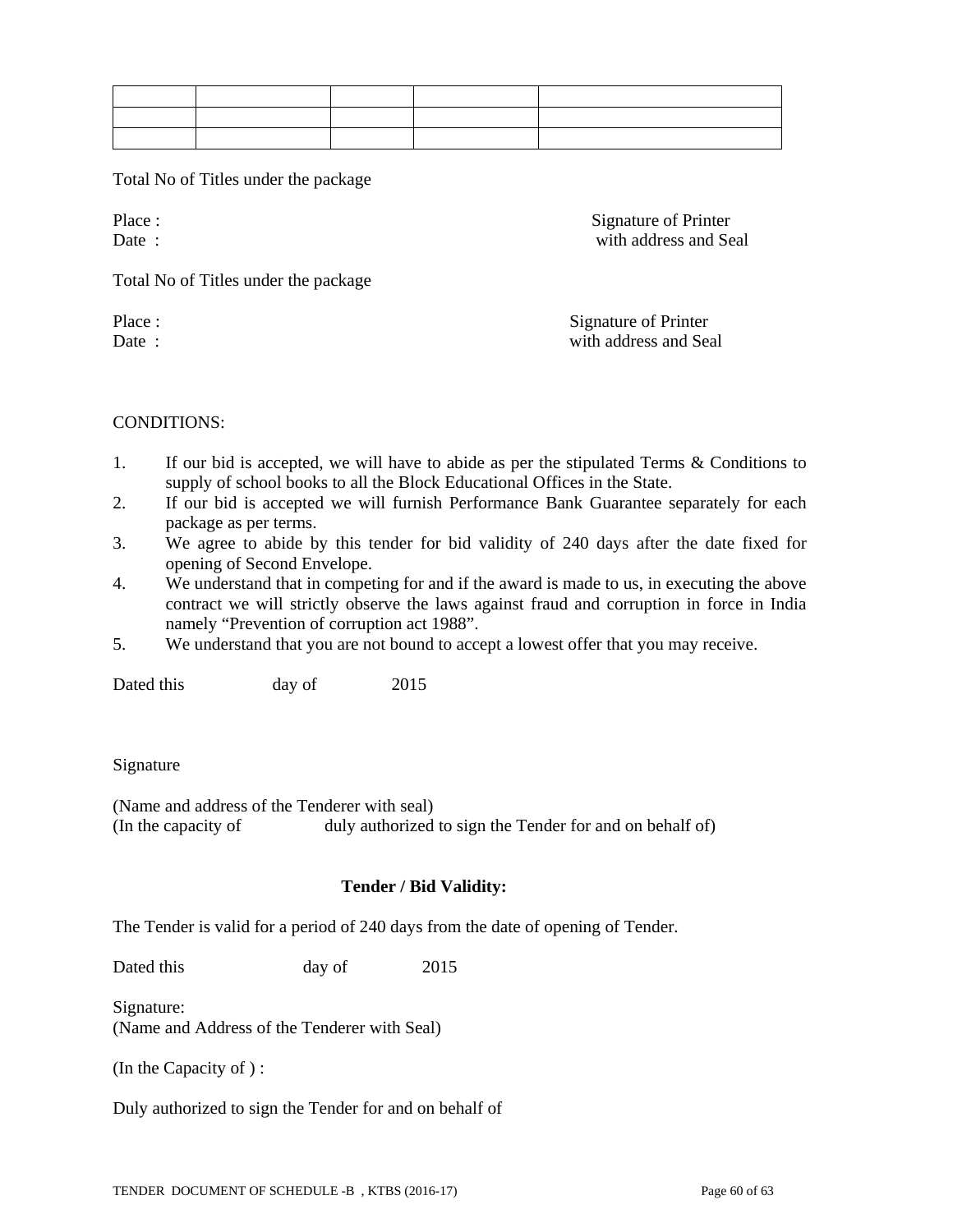# Appendix K

### **(Format for undertaking of work completion)**

Date

**To,**  The Managing Director, Karnataka Textbook Society®, No.4, DSERT Building,100 Ft ring Road, BSK III Stage, Bengaluru - 560 085.

Sir,

We hereby confirm that the printing and supply of textbooks will be completed within the scheduled time given in the tender document of Karnataka Text Book Society 2016-17

Yours faithfully,

(Authorized Signatory)